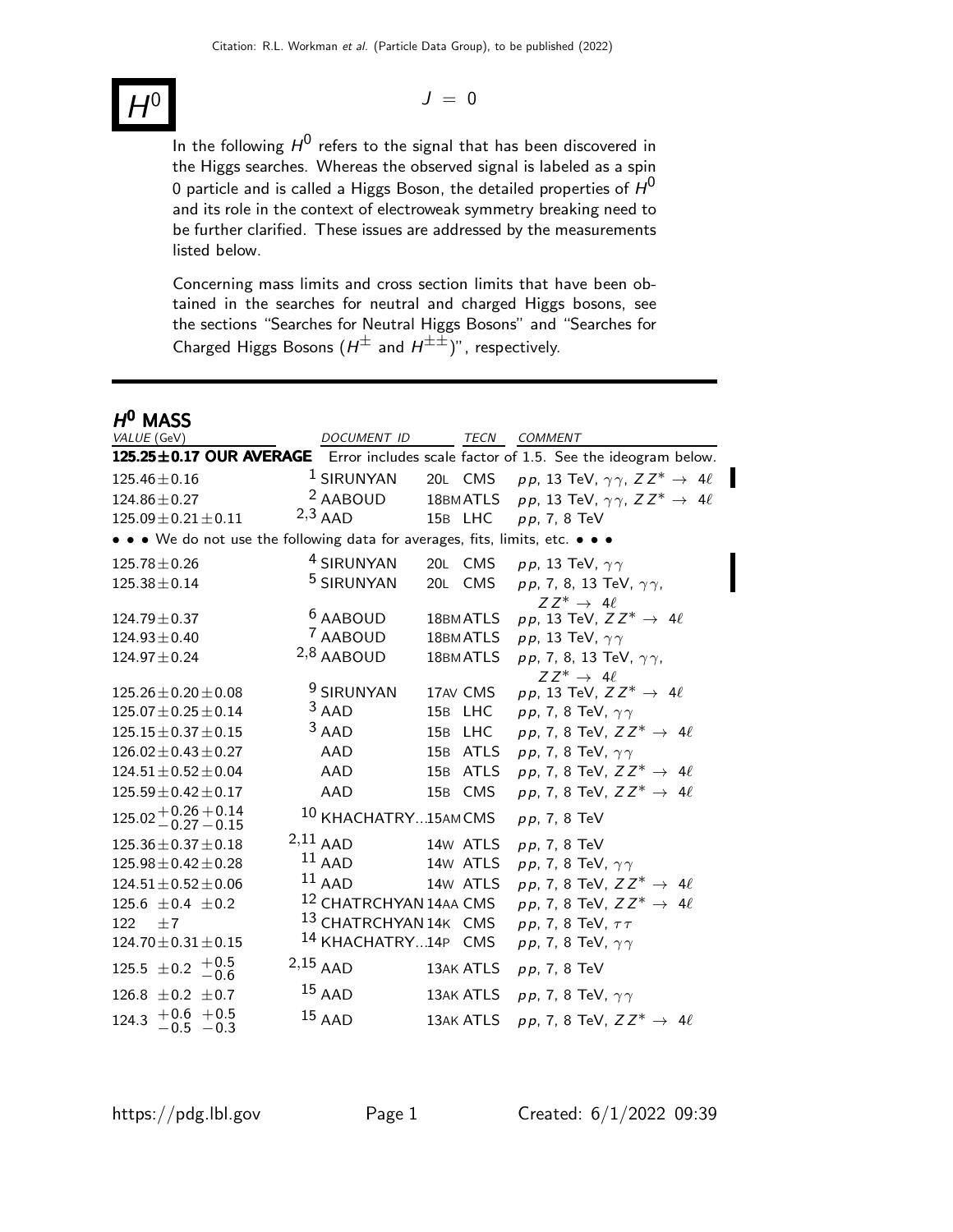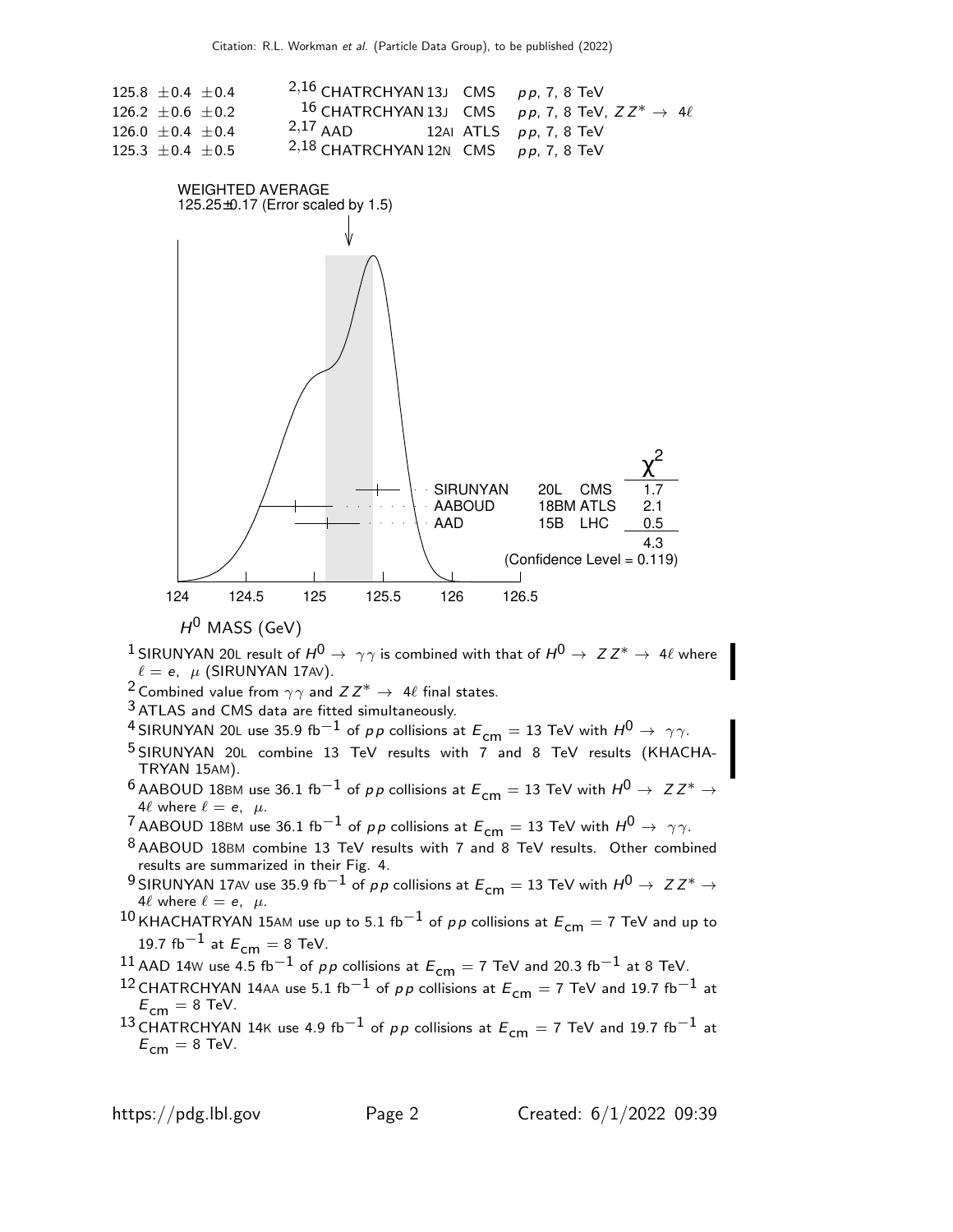- <sup>14</sup> KHACHATRYAN 14P use 5.1 fb<sup>-1</sup> of pp collisions at  $E_{cm} = 7$  TeV and 19.7 fb<sup>-1</sup> at  $E_{cm} = 8$  TeV.
- <sup>15</sup> AAD 13AK use 4.7 fb<sup>−1</sup> of *p p* collisions at  $E_{cm}$ =7 TeV and 20.7 fb<sup>−1</sup> at  $E_{cm}$ =8 TeV. Superseded by AAD 14W.
- 16 CHATRCHYAN 13J use 5.1 fb<sup>-1</sup> of pp collisions at  $E_{cm} = 7$  TeV and 12.2 fb<sup>-1</sup> at  $E_{\text{cm}} = 8$  TeV.
- 17 AAD 12AI obtain results based on 4.6–4.8 fb<sup>-1</sup> of pp collisions at  $E_{cm} = 7$  TeV and 5.8–5.9 fb<sup>-1</sup> at  $E_{cm}$  = 8 TeV. An excess of events over background with a local significance of 5.9  $\sigma$  is observed at  $m_{H^0} = 126$  GeV. See also AAD 12DA.

18 CHATRCHYAN 12N obtain results based on 4.9–5.1 fb<sup>-1</sup> of pp collisions at  $E_{cm} = 7$ TeV and 5.1–5.3 fb<sup>-1</sup> at  $E_{cm} = 8$  TeV. An excess of events over background with a local significance of 5.0  $\sigma$  is observed at about  $m_{H^0} = 125$  GeV. See also CHATRCHYAN 12BY and CHATRCHYAN 13Y.

# H<sup>O</sup> SPIN AND CP PROPERTIES

The observation of the signal in the  $\gamma\gamma$  final state rules out the possibility that the discovered particle has spin 1, as a consequence of the Landau-Yang theorem. This argument relies on the assumptions that the decaying particle is an on-shell resonance and that the decay products are indeed two photons rather than two pairs of boosted photons, which each could in principle be misidentified as a single photon.

Concerning distinguishing the spin 0 hypothesis from a spin 2 hypothesis, some care has to be taken in modelling the latter in order to ensure that the discriminating power is actually based on the spin properties rather than on unphysical behavior that may affect the model of the spin 2 state.

Under the assumption that the observed signal consists of a single state rather than an overlap of more than one resonance, it is sufficient to discriminate between distinct hypotheses in the spin analyses. On the other hand, the determination of the CP properties is in general much more difficult since in principle the observed state could consist of any admixture of CP-even and CP-odd components. As a first step, the compatibility of the data with distinct hypotheses of pure CP-even and pure CPodd states with different spin assignments has been investigated. In order to treat the case of a possible mixing of different CP states, certain cross section ratios are considered. Those cross section ratios need to be distinguished from the amount of mixing between a CP-even and a CP-odd state, as the cross section ratios depend in addition also on the coupling strengths of the CP-even and CP-odd components to the involved particles. A small relative coupling implies a small sensitivity of the corresponding cross section ratio to effects of CP mixing.

| VALUE | <b>DOCUMENT ID</b>                           | <b>TECN</b> | <b>COMMENT</b>                                                                                                                                                                                                                                       |
|-------|----------------------------------------------|-------------|------------------------------------------------------------------------------------------------------------------------------------------------------------------------------------------------------------------------------------------------------|
|       |                                              |             | • • • We do not use the following data for averages, fits, limits, etc. • • •                                                                                                                                                                        |
|       | $1$ AAD                                      |             | 20N ATLS $H^0 \rightarrow \tau \tau$ , VBF, 13 TeV                                                                                                                                                                                                   |
|       | $2$ AAD                                      |             | 20Z ATLS $t\overline{t}H^0$ , $H^0 \rightarrow \gamma\gamma$ , 13 TeV                                                                                                                                                                                |
|       | <sup>3</sup> SIRUNYAN                        |             | 20AS CMS $t\bar{t}H^0$ , $H^0 \rightarrow \gamma\gamma$ , 13 TeV                                                                                                                                                                                     |
|       | <sup>4</sup> SIRUNYAN                        |             | 19BL CMS pp, 7, 8, 13 TeV, $ZZ^*/ZZ \rightarrow 4\ell$                                                                                                                                                                                               |
|       | <sup>5</sup> SIRUNYAN                        | 19BZ CMS    | $pp \rightarrow H^0 + 2$ jets (VBF, ggF, VH),                                                                                                                                                                                                        |
|       | <sup>6</sup> AABOUD<br>7 SIRUNYAN<br>$8$ AAD | 16 ATLS     | $H^0 \rightarrow \tau \tau$ , 13 TeV<br>18AJ ATLS $H^0 \rightarrow Z Z^* \rightarrow 4\ell$ ( $\ell = e, \mu$ ), 13TeV<br>17AMCMS $pp \rightarrow H^0 + \geq 2j$ , $H^0 \rightarrow 4\ell$ ( $\ell = e$ , $\mu$ )<br>$H^0 \rightarrow \gamma \gamma$ |
| .     |                                              |             | $\sim$ $\sim$ $\sim$ $\sim$ $\sim$ $\sim$                                                                                                                                                                                                            |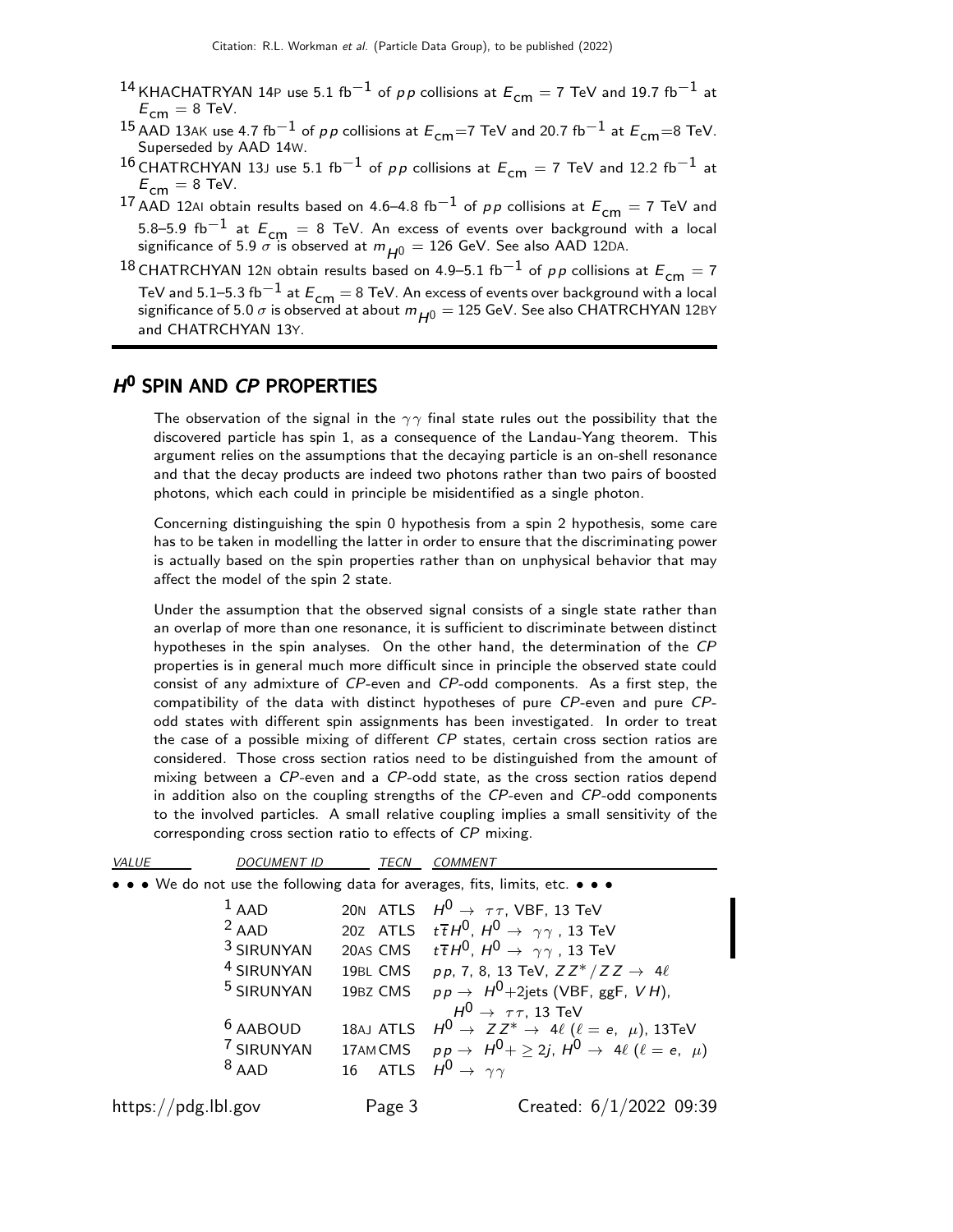<sup>9</sup> AAD 16BL ATLS  $pp \rightarrow H^0 j j X$  (VBF),  $H^0 \rightarrow \tau \tau$ , 8 TeV <sup>10</sup> KHACHATRY...16AB CMS  $pp \rightarrow WH^{0}$ ,  $ZH^{0}$ ,  $H^{0} \rightarrow b\overline{b}$ , 8 TeV<br><sup>11</sup> AAD 15AX ATLS  $H^{0} \rightarrow WW^{*}$ <sup>11</sup> AAD 15AX ATLS  $H^0 \rightarrow WW^*$ <br><sup>12</sup> AAD 15Cl ATLS  $H^0 \rightarrow ZZ^*$ . <sup>12</sup> AAD 15CI ATLS  $H^0 \rightarrow Z Z^*$ , W W<sup>\*</sup>,  $\gamma \gamma$ <sup>13</sup> AALTONEN 15 TEVA  $p\overline{p} \rightarrow W H^0$ ,  $Z H^0$ ,  $H^0$ 15 TEVA  $p\overline{p} \rightarrow W H^0$ ,  $Z H^0$ ,  $H^0 \rightarrow b\overline{b}$ 14 AALTONEN 15B CDF  $p\overline{p} \rightarrow W H^{0}$ ,  $Z H^{0}$ ,  $H^{0} \rightarrow b\overline{b}$  $^{15}$  KHACHATRY...15Y  $\,$  CMS  $\,$   $\,H^0 \rightarrow \,$  4 $\ell$ ,  $\,$  W  $W^*$ ,  $\,\gamma\gamma$  $^{16}$  ABAZOV  $^{14}$ F D0  $^{p}$   $p \overline{p}$   $\rightarrow$   $^{W}$   $H^0$ ,  $^{Z}$   $H^0$   $\rightarrow$   $^{p}$   $b \overline{b}$ <sup>17</sup> CHATRCHYAN 14AA CMS  $H^0 \rightarrow Z Z^*$ <br><sup>18</sup> CHATRCHYAN 14G CMS  $H^0 \rightarrow WW^*$ 18 CHATRCHYAN 14G CMS 19 KHACHATRY...14P CMS  $H^0 \rightarrow \gamma \gamma$ <br>20 AAD 13AL ATLS  $H^0 \rightarrow \gamma \gamma$ 13AJ ATLS  $H^0 \rightarrow \gamma \gamma$ ,  $ZZ^* \rightarrow 4\ell$ ,  $WW^* \rightarrow \ell \nu \ell \nu$ <sup>21</sup> CHATRCHYAN 13J CMS  $H^0 \rightarrow Z Z^* \rightarrow 4\ell$ 

- <sup>1</sup> AAD 20N test *CP* invariance in  $H^0$  production via VBF using  $H^0 \rightarrow \tau \tau$  decay channel with 36.1 fb<sup>-1</sup> at  $E_{cm} = 13$  TeV. By using the Optimal Observable method, the data constrain a parameter  $\tilde{d}$ , which is for the strength of CP violation in an effective field theory, to be  $-0.090 \leq \tilde{d} \leq 0.035$  at 68% CL (see their Fig. 6).
- $^2$  AAD 20Z exclude a CP-mixing angle  $\alpha,$   $\vert\alpha\vert\,>\,$  43 $^{\circ}$  at 95% CL, where  $\alpha=0$  represents the Standard Model, in 139 fb $^{-1}$  of data at  $E^{}_{\mathsf{cm}}=13$  TeV. The pure  ${\mathit{CP}}$ -odd structure of the top Yukawa coupling  $(\alpha = 90^{\circ})$  is excluded at 3.9  $\sigma$ .
- $3$  SIRUNYAN 20AS exclude the pure  $CP$ -odd structure of the top Yukawa coupling at 3.2 σ using  $t\bar{t}H^0$ ,  $H^0$  →  $γγ$  in 137 fb<sup>-1</sup> of data at  $E_{cm} = 13$  TeV. The fractional contribution of the  $C\!P\!$ -odd component  $f_{CP}^{\bar t\,\bar t\,}\!H^0$  is measured to be  $0.00\pm0.33.$
- $4$  SIRUNYAN 19BL measure the anomalous  $HVV$  couplings from on-shell and off-shell production in the 4ℓ final state. Data of 80.2 fb<sup>-1</sup> at 13 TeV, 19.7 fb<sup>-1</sup> at 8 TeV, and 5.1 fb<sup>-1</sup> at 7 TeV are used. See their Tables VI and VII for anomalous  $H V V$  couplings of CP-violating and CP-conserving parameters with on- and off-shells.
- $5$  SIRUNYAN 19BZ constrain anomalous  $H V V$  couplings of the Higgs boson with data of 35.9 fb $^{-1}$  at  $E_{cm} = 13$  TeV using Higgs boson candidates with two jets produced in VBF, ggF, and  $\breve{V}H$  that decay to  $\tau\bar{\tau}$ . See their Table 2 and Fig. 10, which show 68% CL and 95% CL intervals. Combining those with the  $H^{\text{O}} \to \ 4\ell$  (SIRUNYAN 19BL, on-shell scenario), results shown in their Tables 3, 4, and Fig. 11 are obtained. A *CP*-violating parameter is set to be  $f_{\rm a3}$ cos $(\phi_{\rm a3}) = (0.00\pm0.27)\times10^{-3}$  and  $CP$ -conserving parameters are  $f_{a2}cos(\phi_{a2}) = (0.08 \frac{+1.04}{-0.21}) \times 10^{-3}$ ,  $f_{\text{A1}}cos(\phi_{\text{A1}}) = (0.00 \frac{+0.53}{-0.09}) \times 10^{-3}$ , and  $f \frac{Z \gamma}{\Lambda 1} \cos(\phi \frac{Z \gamma}{\Lambda 1}) = (0.0 + 1.1)$  $^{+1.1}_{-1.3}$ ) × 10<sup>-3</sup>.
- $6$  AABOUD 18AJ study the tensor structure of the Higgs boson couplings using an effective Lagrangian using 36.1 fb<sup>-1</sup> of pp collision data at  $E_{cm} = 13$  TeV. Constraints are set on the non-Standard-Model CP-even and CP-odd couplings to Z bosons and on the CP-odd coupling to gluons. See their Figs. 9 and 10, and Tables 10 and 11.
- $7$ SIRUNYAN 17AM constrain anomalous couplings of the Higgs boson with 5.1 fb $^{-1}$  of  $p\,p$  collisions at  $E_{\mathsf{cm}}=7$  TeV, 19.7 fb $^{-1}$  at  $E_{\mathsf{cm}}=8$  TeV, and 38.6 fb $^{-1}$  at  $E_{\mathsf{cm}}=$  13 TeV. See their Table 3 and Fig. 3, which show 68% CL and 95% CL intervals. A  $CP$ violation parameter  $f_{\bm{a}}$ 3 is set to be  $f_{\bm{a}}$ 3 $\cos(\phi_{\bm{a}})$   $=$   $[-0.38,~0.46]$  at 95% CL  $(\phi_{\bm{a}}$ 3  $=0$ or  $\pi$ ).
- <sup>8</sup> AAD 16 study  $H^0 \rightarrow \gamma \gamma$  with an effective Lagrangian including CP even and odd terms in 20.3 fb<sup>-1</sup> of pp collisions at  $E_{cm} = 8$  TeV. The data is consistent with the expectations for the Higgs boson of the Standard Model. Limits on anomalous couplings are also given.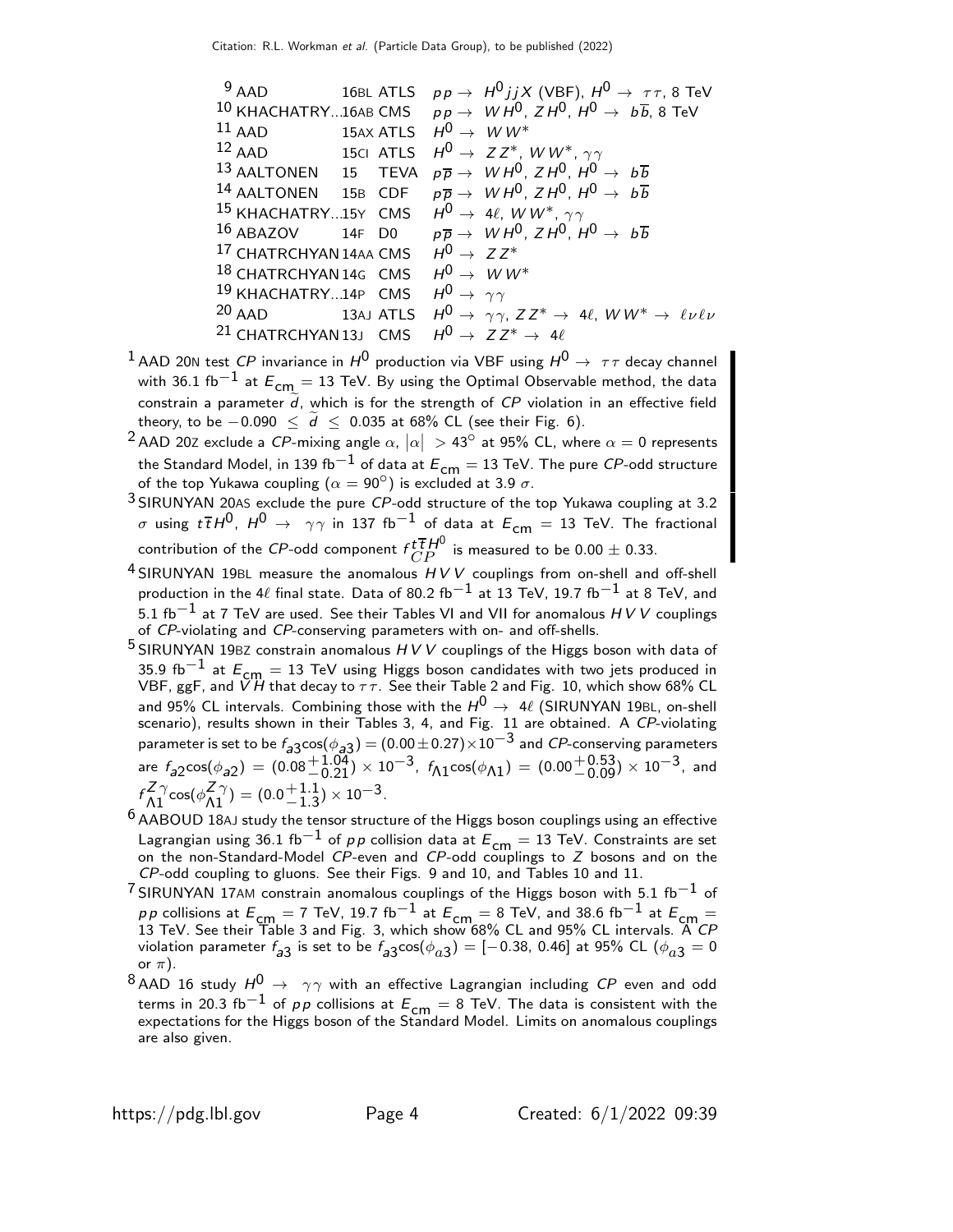- <sup>9</sup> AAD 16BL study VBF  $H^0 \rightarrow \tau \tau$  with an effective Lagrangian including a CP odd term in 20.3 fb<sup>-1</sup> of pp collisions at  $E_{cm} = 8$  TeV. The measurement is consistent with the expectation of the Standard Model. The CP-mixing parameter  $d$  (a dimensionless coupling  $\widetilde{d}$ =−( $m_W^2/\Lambda^2$ ) $f_{\widetilde{W}}$   $\stackrel{1}{\widetilde{W}}$ ) is constrained to the interval of (−0.11, 0.05) at 68% CL under the assumption of  $d = d_B$ .
- $10$  KHACHATRYAN 16AB search for anomalous pseudoscalar couplings of the Higgs boson to W and Z with 18.9 fb $^{-1}$  of  $\rho \rho$  collisions at  $E_{\mathsf{cm}}=8$  TeV. See their Table 5 and<br>Figs 5 and 6 for limits on possible anomalous pseudoscalar coupling parameters.
- $^{11}$  AAD 15AX compare the  ${\it J^{CP}} = 0^+$  Standard Model assignment with other  ${\it J^{CP}}$  hypotheses in 20.3 fb<sup>-1</sup> of pp collisions at  $E_{cm} = 8$  TeV, using the process  $H^0 \rightarrow$ W  $W^* \to e \nu \mu \nu$ . 2<sup>+</sup> hypotheses are excluded at 84.5–99.4%CL, 0<sup>-</sup> at 96.5%CL, 0<sup>+</sup> (field strength coupling) at 70.8%CL. See their Fig. 19 for limits on possible CP mixture parameters.
- $^{12}$  AAD 15CI compare the  $J^{CP}\!=0^+$  Standard Model assignment with other  $J^{CP}$  hypotheses in 4.5 fb<sup>-1</sup> of pp collisions at  $E_{cm} = 7$  TeV and 20.3 fb<sup>-1</sup> at  $E_{cm} = 8$  TeV, using the processes  $H^0 \rightarrow Z Z^* \rightarrow 4\ell$ .  $H^0 \rightarrow \gamma \gamma$  and combine with AAD 15AX data.  $0^+$  (field strength coupling),  $0^-$  and several  $2^+$  hypotheses are excluded at more than  $99.9\%$  CL. See their Tables 7–9 for limits on possible CP mixture parameters.
- 13 AALTONEN 15 combine AALTONEN 15B and ABAZOV 14F data. An upper limit of 0.36 of the Standard Model production rate at  $95\%$  CL is obtained both for a  $0^-$  and a  $2^+$  state. Assuming the SM event rate, the  ${\it J^{CP}}=0^- \,\, (2^+)$  hypothesis is excluded at the  $5.0\sigma$  (4.9 $\sigma$ ) level.
- $^{14}$  AALTONEN 15B compare the  $J^{CP}=0^+$  Standard Model assignment with other  $J^{CP}$ hypotheses in 9.45 fb $^{-1}$  of  $\rho\overline{\rho}$  collisions at  $E_{\sf cm}$   $=$  1.96 TeV, using the processes Z  $H^0$   $\rightarrow$  $\ell\ell b\overline{b}$ ,  $WH^0 \rightarrow \ell\nu b\overline{b}$ , and  $ZH^0 \rightarrow \nu\nu b\overline{b}$ . Bounds on the production rates of 0<sup>-</sup> and  $2^+$  (graviton-like) states are set, see their tables II and III.
- $^{15}$ KHACHATRYAN 15Y compare the  $J^{CP}=0^+$  Standard Model assignment with other  $J^{CP}$  hypotheses in up to 5.1 fb $^{-1}$  of pp collisions at  $E_{\textsf{cm}}=$  7 TeV and up to 19.7 fb $^{-1}$ at  $E_{cm} = 8$  TeV, using the processes  $H^0 \rightarrow 4\ell$ ,  $H^0 \rightarrow W W^*$ , and  $H^0 \rightarrow \gamma \gamma$ . 0<sup>-1</sup> is excluded at 99.98% CL, and several  $2^+$  hypotheses are excluded at more than 99% CL. Spin 1 models are excluded at more than 99.999% CL in  $Z Z^*$  and  $W W^*$  modes. Limits on anomalous couplings and several cross section fractions, treating the case of CP-mixed states, are also given.
- $^{16}$  ABAZOV 14F compare the  $J^{CP}\!\!=0^+$  Standard Model assignment with  $J^{CP}\!\!=0^-$  and 2<sup>+</sup> (graviton-like coupling) hypotheses in up to 9.7 fb<sup>-1</sup> of  $p\overline{p}$  collisions at  $E_{cm} = 1.96$ TeV. They use kinematic correlations between the decay products of the vector boson and the Higgs boson in the final states  $ZH\rightarrow \;\;\ell\ell bb$ ,  $WH\rightarrow \;\;\ell\nu bb$ , and  $ZH\rightarrow$  $\nu\nu b\overline{b}$ . The 0<sup>-</sup> (2<sup>+</sup>) hypothesis is excluded at 97.6% CL (99.0% CL). In order to treat the case of a possible mixture of a  $0^+$  state with another  $\overline{J^{CP}}$  state, the cross section fractions  $f_X = \sigma_X/(\sigma_{0+} + \sigma_X)$  are considered, where  $X = 0^-$ ,  $2^+$ . Values for  $f_{0-}$  $(f_{2+})$  above 0.80 (0.67) are excluded at 95% CL under the assumption that the total cross section is that of the SM Higgs boson.
- $^{17}$ CHATRCHYAN 14AA compare the  $J^{CP}\!\!=0^+$  Standard Model assignment with various  $J^{CP}$  hypotheses in 5.1 fb<sup>-1</sup> of pp collisions at  $E_{cm} = 7$  TeV and 19.7 fb<sup>-1</sup> at  $E_{cm}$  $= 8$  TeV.  $J^{CP} = 0^-$  and  $1^{\pm}$  hypotheses are excluded at 99% CL, and several  $J = 2$ hypotheses are excluded at 95% CL. In order to treat the case of a possible mixture of a  $0^+$  state with another  $J^{CP}$  state, the cross section fraction  $f_{a3} = |a_3|^2 \sigma_3 / (|a_1|^2 \sigma_1)$  $\frac{1}{2} + |a_2|^2 \sigma_2 + |a_3|^2 \sigma_3$ ) is considered, where the case  $a_3 = 1$ ,  $a_1 = a_2 = 0$  corresponds to a pure CP-odd state. Assuming  $a_2 = 0$ , a value for  $f_{a3}$  above 0.51 is excluded at 95% CL.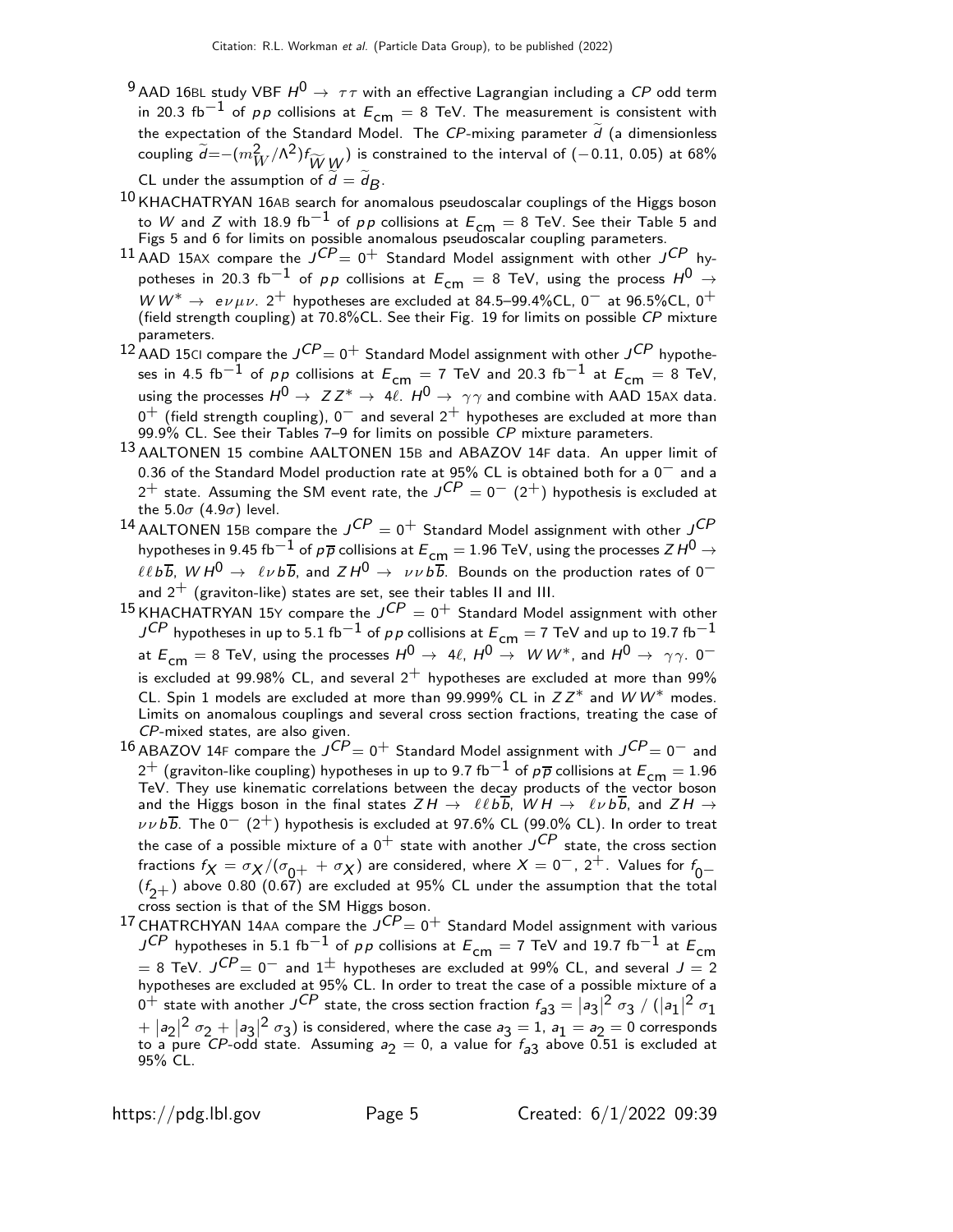- $^{18}$ CHATRCHYAN 14G compare the  ${\it J^{CP}} = 0^+$  Standard Model assignment with  ${\it J^{CP}} =$ 0<sup>-</sup> and 2<sup>+</sup> (graviton-like coupling) hypotheses in 4.9 fb<sup>-1</sup> of pp collisions at  $E_{cm}$  = 7 TeV and 19.4 fb<sup>-1</sup> at  $E_{cm} = 8$  TeV. Varying the fraction of the production of the  $2^+$  state via g g and  $q\bar{q}$ ,  $2^+$  hypotheses are disfavored at CL between 83.7 and 99.8%. The  $0^-$  hypothesis is disfavored against  $0^+$  at the 65.3% CL.
- $^{19}$ KHACHATRYAN 14P compare the  ${\it J^{CP}} = 0^+$  Standard Model assignment with a  $2^+$ (graviton-like coupling) hypothesis in 5.1 fb $^{-1}$  of  $pp$  collisions at  $E_{\mathsf{cm}}=7$  TeV and 19.7 fb<sup>-1</sup> at  $E_{cm} = 8$  TeV. Varying the fraction of the production of the 2<sup>+</sup> state via  $gg$  and  $q\bar{q}$ ,  $2^{+}$  hypotheses are disfavored at CL between 71 and 94%.
- AAD 13AJ compare the spin 0, CP-even hypothesis with specific alternative hypotheses of spin 0, CP-odd, spin 1, CP-even and CP-odd, and spin 2, CP-even models using the Higgs boson decays  $H \to \gamma \gamma$ ,  $H \to ZZ^* \to 4\ell$  and  $H \to WW^* \to \ell \nu \ell \nu$  and combinations thereof. The data are compatible with the spin 0, CP-even hypothesis, while all other tested hypotheses are excluded at confidence levels above 97.8%.
- 21 CHATRCHYAN 13J study angular distributions of the lepton pairs in the  $ZZ^*$  channel where both  $Z$  bosons decay to e or  $\mu$  pairs. Under the assumption that the observed particle has spin 0, the data are found to be consistent with the pure  $\mathcal{CP}$ -even hypothesis, while the pure CP-odd hypothesis is disfavored.

# $H^0$  DECAY WIDTH

The total decay width for a light Higgs boson with a mass in the observed range is not expected to be directly observable at the LHC. For the case of the Standard Model the prediction for the total width is about 4 MeV, which is three orders of magnitude smaller than the experimental mass resolution. There is no indication from the results observed so far that the natural width is broadened by new physics effects to such an extent that it could be directly observable. Furthermore, as all LHC Higgs channels rely on the identification of Higgs decay products, the total Higgs width cannot be measured indirectly without additional assumptions. The different dependence of on-peak and off-peak contributions on the total width in Higgs decays to  $ZZ^*$  and interference effects between signal and background in Higgs decays to  $\gamma\gamma$  can provide additional information in this context. Constraints on the total width from the combination of on-peak and off-peak contributions in Higgs decays to  $ZZ^*$  rely on the assumption of equal on- and off-shell effective couplings. Without an experimental determination of the total width or further theoretical assumptions, only ratios of couplings can be determined at the LHC rather than absolute values of couplings.

| VALUE (MeV)                                                                   | $CL\%$ | <b>DOCUMENT ID</b>             | TECN      | <b>COMMENT</b>                                                                     |
|-------------------------------------------------------------------------------|--------|--------------------------------|-----------|------------------------------------------------------------------------------------|
| $3.2 + 2.8$                                                                   |        | $1$ SIRUNYAN                   |           | 19BL CMS pp, 7, 8, 13 TeV,                                                         |
|                                                                               |        |                                |           | $ZZ^*/ZZ \rightarrow 4\ell$                                                        |
| • • • We do not use the following data for averages, fits, limits, etc. • • • |        |                                |           |                                                                                    |
| < 14.4                                                                        | 95     |                                |           | <sup>2</sup> AABOUD 18BP ATLS $pp$ , 13 TeV, $ZZ \rightarrow 4\ell$ , $2\ell 2\nu$ |
| ${<}1100$                                                                     | 95     |                                |           | <sup>3</sup> SIRUNYAN 17AV CMS $pp$ , 13 TeV, $ZZ^* \rightarrow 4\ell$             |
| $\langle$ 26                                                                  | 95     | <sup>4</sup> KHACHATRY16BA CMS |           | <i>pp</i> , 7, 8 TeV, $WW(*)$                                                      |
| $<$ 13                                                                        | 95     | <sup>5</sup> KHACHATRY16BA CMS |           | pp, 7, 8 TeV, $ZZ^{(*)}$ , $WW^{(*)}$                                              |
| < 22.7                                                                        | 95     | $6$ AAD                        | 15BE ATLS | $pp, 8$ TeV, $ZZ^{(*)}$ , W W <sup>(*)</sup>                                       |
| $<$ 1700                                                                      | 95     | <sup>7</sup> KHACHATRY15AMCMS  |           | $pp, 7, 8$ TeV                                                                     |
| $> 3.5 \times 10^{-9}$                                                        | 95     | <sup>8</sup> KHACHATRY15BA CMS |           | $pp$ , 7, 8 TeV, flight distance                                                   |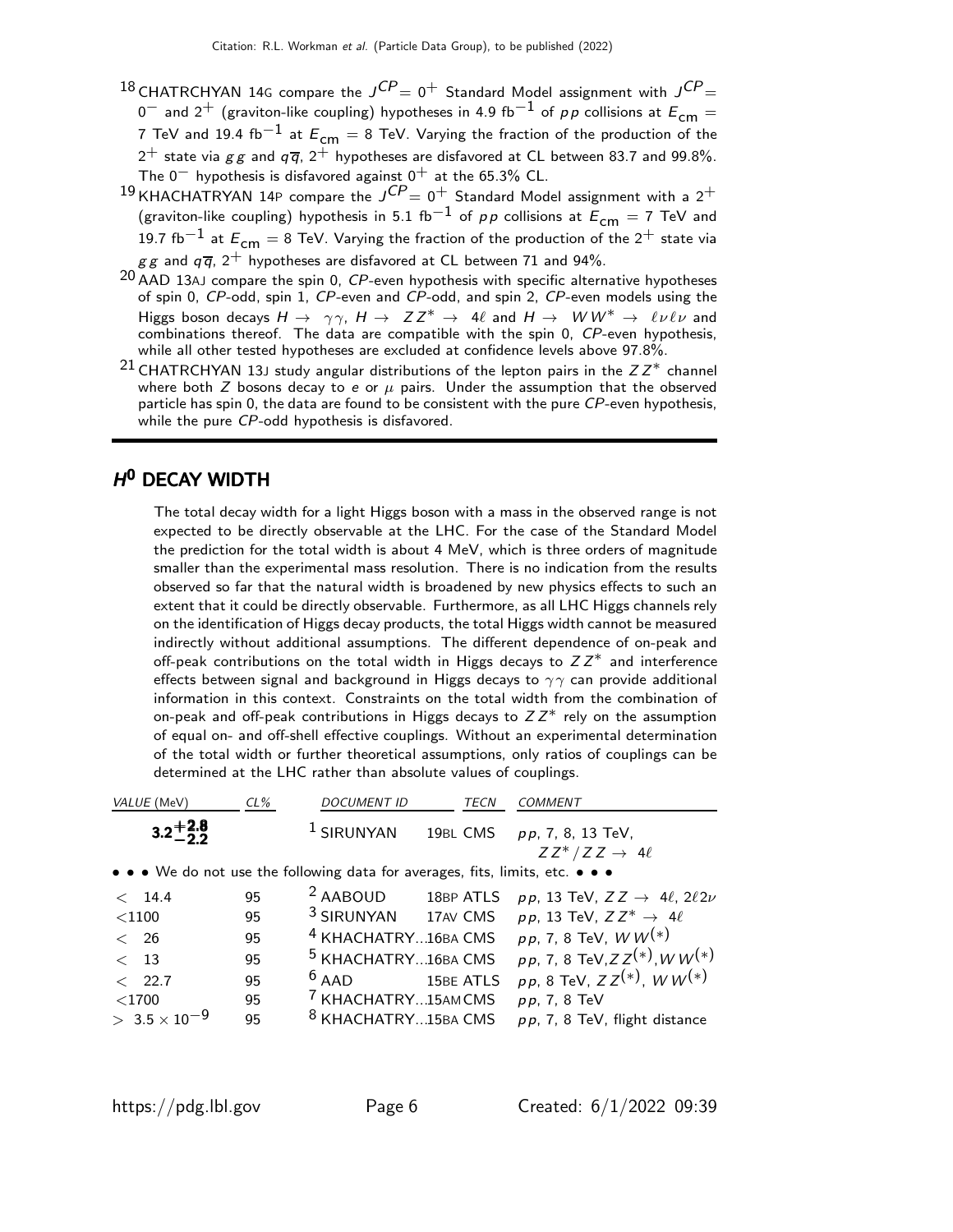| $\langle$ 46 | 95 |          |  | <sup>9</sup> KHACHATRY15BA CMS pp, 7, 8 TeV, $ZZ^{(*)} \rightarrow 4\ell$ |
|--------------|----|----------|--|---------------------------------------------------------------------------|
| $<$ 5000     | 95 | $10$ AAD |  | 14W ATLS $pp$ , 7, 8 TeV, $\gamma\gamma$                                  |
| $<$ 2600     | 95 | $10$ AAD |  | 14W ATLS $pp, 7, 8$ TeV, $ZZ^* \rightarrow 4\ell$                         |
| $<$ 3400     | 95 |          |  | <sup>11</sup> CHATRCHYAN 14AA CMS pp. 7, 8 TeV, $ZZ^* \rightarrow 4\ell$  |
| $\langle$ 22 | 95 |          |  | <sup>12</sup> KHACHATRY14D CMS $pp$ , 7, 8 TeV, $ZZ^{(*)}$                |
| $<$ 2400     | 95 |          |  | 13 KHACHATRY14P CMS $pp$ , 7, 8 TeV, $\gamma\gamma$                       |

<sup>1</sup> SIRUNYAN 19BL measure the width and anomalous  $HVV$  couplings from on-shell and off-shell production in the 4 $\ell$  final state. Data of 80.2 fb<sup>-1</sup> at 13 TeV, 19.7 fb<sup>-1</sup> at 8 TeV, and 5.1 fb<sup>-1</sup> at 7 TeV are used. The total width for the SM-like couplings is measured to be also [0.08, 9.16] MeV with 95% CL, assuming SM-like couplings for onand off-shells (see their Table VIII). Constraints on the total width for anomalous  $HVV$ interaction cases are found in their Table IX. See their Table X for the Higgs boson signal strength in the off-shell region.

<sup>2</sup> AABOUD 18BP use 36.1 fb<sup>−1</sup> at  $E_{\text{cm}}$  = 13 TeV. An observed upper limit on the off-shell<br>Higgs signal strength of 3.8 is obtained at 95% CL using off-shell Higgs boson production in the  $\overline{Z}Z \to 4\ell$  and  $ZZ \to 2\ell 2\nu$  decay channels  $(\ell = e, \mu)$ . Combining with the on-shell signal strength measurements, the quoted upper limit on the Higgs boson total width is obtained, assuming the ratios of the relevant Higgs-boson couplings to the SM predictions are constant with energy from on-shell production to the high-mass range.

<sup>3</sup> SIRUNYAN 17AV obtain an upper limit on the width from the  $m_{4\ell}$  distribution in  $Z Z^* \to$ 4 $\ell$  ( $\ell = e$ ,  $\mu$ ) decays. Data of 35.9 fb $^{-1}$  pp collisions at  $E_{cm} = 13$  TeV is used. The expected limit is 1.60 GeV.

- $^4$ KHACHATRYAN 16BA derive constraints on the total width from comparing  $W\,W^{(*)}$ production via on-shell and off-shell  $H^0$  using 4.9 fb $^{-1}$  of  $\rho \, \rho$  collisions at  $E^{}_{\mathsf{cm}}=$  7 TeV and 19.4 fb $^{-1}$  at 8 TeV.
- $5$ KHACHATRYAN 16BA combine the WW<sup>(\*)</sup> result with  $ZZ^{(*)}$  results of KHACHA-TRYAN 15BA and KHACHATRYAN 14D.
- 6 AAD 15BE derive constraints on the total width from comparing  $ZZ^{(*)}$  and  $WW^{(*)}$ production via on-shell and off-shell  $H^0$  using 20.3 fb $^{-1}$  of  $\rho\,p$  collisions at  $E_{\mathsf{cm}}=8$  TeV. The K factor for the background processes is assumed to be equal to that for the signal.
- <sup>7</sup> KHACHATRYAN 15AM combine  $\gamma\gamma$  and  $ZZ^* \to 4\ell$  results. The expected limit is 2.3 GeV.
- $8$ KHACHATRYAN 15BA derive a lower limit on the total width from an upper limit on the decay flight distance  $\tau~<~1.9\times 10^{-13}$  s. 5.1 fb $^{-1}$  of  $\rho\,p$  collisions at  $E_{\mathsf{cm}}=7$ TeV and 19.7 fb $^{-1}$  at 8 TeV are used.
- 9 KHACHATRYAN 15BA derive constraints on the total width from comparing  $ZZ^{(*)}$ production via on-shell and off-shell  $H^0$  with an unconstrained anomalous coupling. 4 $\ell$ final states in 5.1 fb<sup>-1</sup> of pp collisions at  $E_{cm} = 7$  TeV and 19.7 fb<sup>-1</sup> at  $E_{cm} = 8$ TeV are used.
- 10 AAD 14W use 4.5 fb<sup>-1</sup> of pp collisions at  $E_{cm} = 7$  TeV and 20.3 fb<sup>-1</sup> at 8 TeV. The expected limit is 6.2 GeV.
- 11 CHATRCHYAN 14AA use 5.1 fb<sup>-1</sup> of pp collisions at  $E_{cm} = 7$  TeV and 19.7 fb<sup>-1</sup> at  $E_{\text{cm}} = 8$  TeV. The expected limit is 2.8 GeV.
- 12 KHACHATRYAN 14D derive constraints on the total width from comparing  $Z Z^{(*)}$  production via on-shell and off-shell  $H^0$ . 4 $\ell$  and  $\ell\ell\nu\nu$  final states in 5.1 fb<sup>-1</sup> of pp collisions at  $E_{cm} = 7$  TeV and 19.7 fb<sup>-1</sup> at  $E_{cm} = 8$  TeV are used.
- 13 KHACHATRYAN 14P use 5.1 fb<sup>-1</sup> of pp collisions at  $E_{cm} = 7$  TeV and 19.7 fb<sup>-1</sup> at  $E_{cm} = 8$  TeV. The expected limit is 3.1 GeV.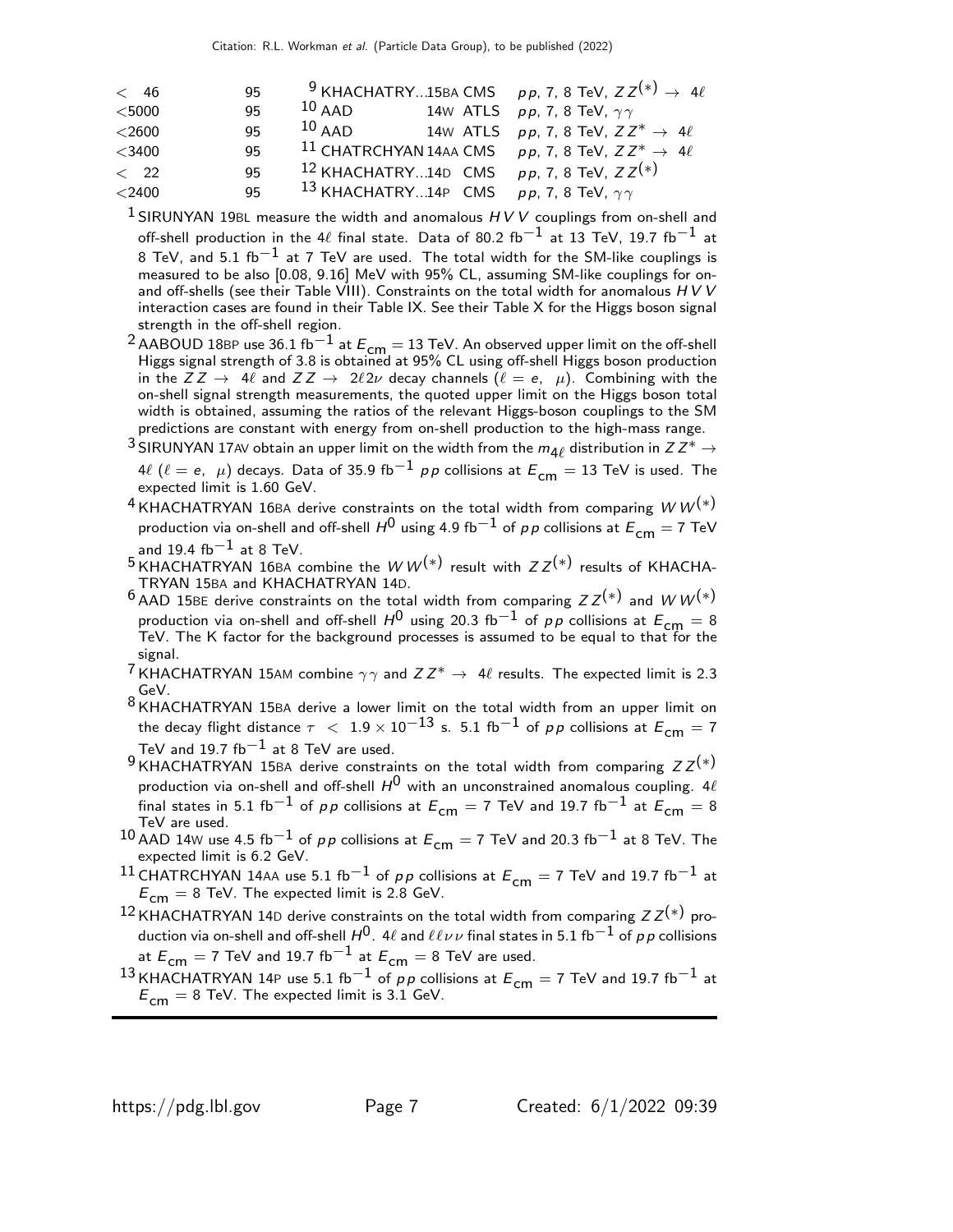|                       | Mode                                      |    |                           | Fraction $(\Gamma_i/\Gamma)$                   | Confidence level |
|-----------------------|-------------------------------------------|----|---------------------------|------------------------------------------------|------------------|
| $\Gamma_1$            | $WW^*$                                    |    |                           |                                                |                  |
| $\Gamma_2$            | $ZZ^*$                                    |    |                           |                                                |                  |
| $\Gamma_3$            | $\gamma\, \gamma$                         |    |                           |                                                |                  |
| $\Gamma_4$            | $b\overline{b}$                           |    |                           |                                                |                  |
| $\Gamma_5$            | $e^+e^-$                                  |    |                           | $<\,3.6\phantom{0}\times10^{-4}$               | 95%              |
|                       | $\Gamma_6$ $\mu^+ \mu^-$                  |    |                           |                                                |                  |
|                       | $\Gamma_7$ $\tau^+\tau^-$                 |    |                           |                                                |                  |
| $\Gamma_8$ Z $\gamma$ |                                           |    |                           |                                                |                  |
|                       | $Γ_9$ $Z$ $ρ$ (770)                       |    | $< 1.21 \%$               |                                                | 95%              |
|                       | $\Gamma_{10}$ Z $\phi(1020)$              |    |                           | $<\,3.6\phantom{.0}\times 10^{-3}$             | 95%              |
|                       | $\Gamma_{11}$ $Z\eta_c$                   |    |                           |                                                |                  |
|                       | $\Gamma_{12}$ Z J/ $\psi$                 |    |                           |                                                |                  |
|                       | $\Gamma_{13}$ $\gamma^* \gamma$           |    |                           |                                                |                  |
|                       | $\Gamma_{14}$ $J/\psi \gamma$             |    |                           | $<\,3.5\phantom{00}\times 10^{-4}$             | 95%              |
|                       | $\Gamma_{15}$ $J/\psi J/\psi$             |    |                           | $<\,1.8\phantom{.0}\times 10^{-3}$             | 95%              |
|                       | $\Gamma_{16}$ $\psi(2S)\gamma$            |    |                           | $< 2.0 \times 10^{-3}$                         | 95%              |
|                       | $\Gamma_{17}$ $\gamma(15)\gamma$          |    |                           | $<\,$ 4.9 $\,\times\,10^{-4}$                  | 95%              |
|                       | $\Gamma_{18}$ $\gamma(2S)\gamma$          |    |                           | $<\hspace{1mm} 5.9 \hspace{1mm}\times 10^{-4}$ | 95%              |
|                       | $\Gamma_{19}$ $\gamma$ (35) $\gamma$      |    |                           | $<\,5.7\phantom{0}\times 10^{-4}$              | 95%              |
|                       | $\Gamma_{20}$ $\gamma$ (nS) $\gamma$ (mS) |    |                           | $<\,1.4\phantom{0}\times 10^{-3}$              | 95%              |
|                       | $\Gamma_{21}$ $\rho(770)\gamma$           |    |                           | $< 8.8~\times 10^{-4}$                         | 95%              |
|                       | $\Gamma_{22}$ $\phi(1020)\gamma$          |    |                           | $< 4.8 \times 10^{-4}$                         | 95%              |
| $\Gamma_{23}$ e $\mu$ |                                           | LF |                           | $< 6.1 \times 10^{-5}$                         | 95%              |
| $\Gamma_{24}$         | $e\,\tau$                                 |    | LF $< 2.2 \times 10^{-3}$ |                                                | 95%              |
| $\Gamma_{25}$         | $\mu \tau$                                | LF | $< 1.5\ \times 10^{-3}$   |                                                | 95%              |
|                       | $\Gamma_{26}$ invisible                   |    | $<$ 19                    | $\frac{0}{0}$                                  | 95%              |
|                       | $\Gamma_{27}$ $\gamma$ invisible          |    |                           |                                                |                  |

# H<sup>O</sup> DECAY MODES

# H<sup>O</sup> BRANCHING RATIOS

| $\Gamma(e^+e^-)/\Gamma_{\rm total}$                                                                                               |     |                                |  |      |                | $\Gamma_5$ /I |  |
|-----------------------------------------------------------------------------------------------------------------------------------|-----|--------------------------------|--|------|----------------|---------------|--|
| VALUE                                                                                                                             | CL% | DOCUMENT ID                    |  | TECN | <i>COMMENT</i> |               |  |
| $<$ 3.6 $\times$ 10 <sup>-4</sup>                                                                                                 | 95  | $1$ AAD 20F ATLS $pp$ , 13 TeV |  |      |                |               |  |
| • • • We do not use the following data for averages, fits, limits, etc. • • •                                                     |     |                                |  |      |                |               |  |
| $\langle 1.9 \times 10^{-3}$ 95 <sup>2</sup> KHACHATRY15H CMS pp, 7, 8 TeV                                                        |     |                                |  |      |                |               |  |
| <sup>1</sup> AAD 20F use 139 fb <sup>-1</sup> of pp collisions at $E_{cm} = 13$ TeV. The best-fit value of the                    |     |                                |  |      |                |               |  |
| $H^0 \rightarrow$ ee branching fraction is $(0.0 \pm 1.7 \pm 0.6) \times 10^{-4}$ for $m_{H^0} = 125$ GeV.                        |     |                                |  |      |                |               |  |
| <sup>2</sup> KHACHATRYAN 15H use 5.0 fb <sup>-1</sup> of pp collisions at $E_{cm} = 7$ TeV and 19.7 fb <sup>-1</sup> at<br>8 TeV. |     |                                |  |      |                |               |  |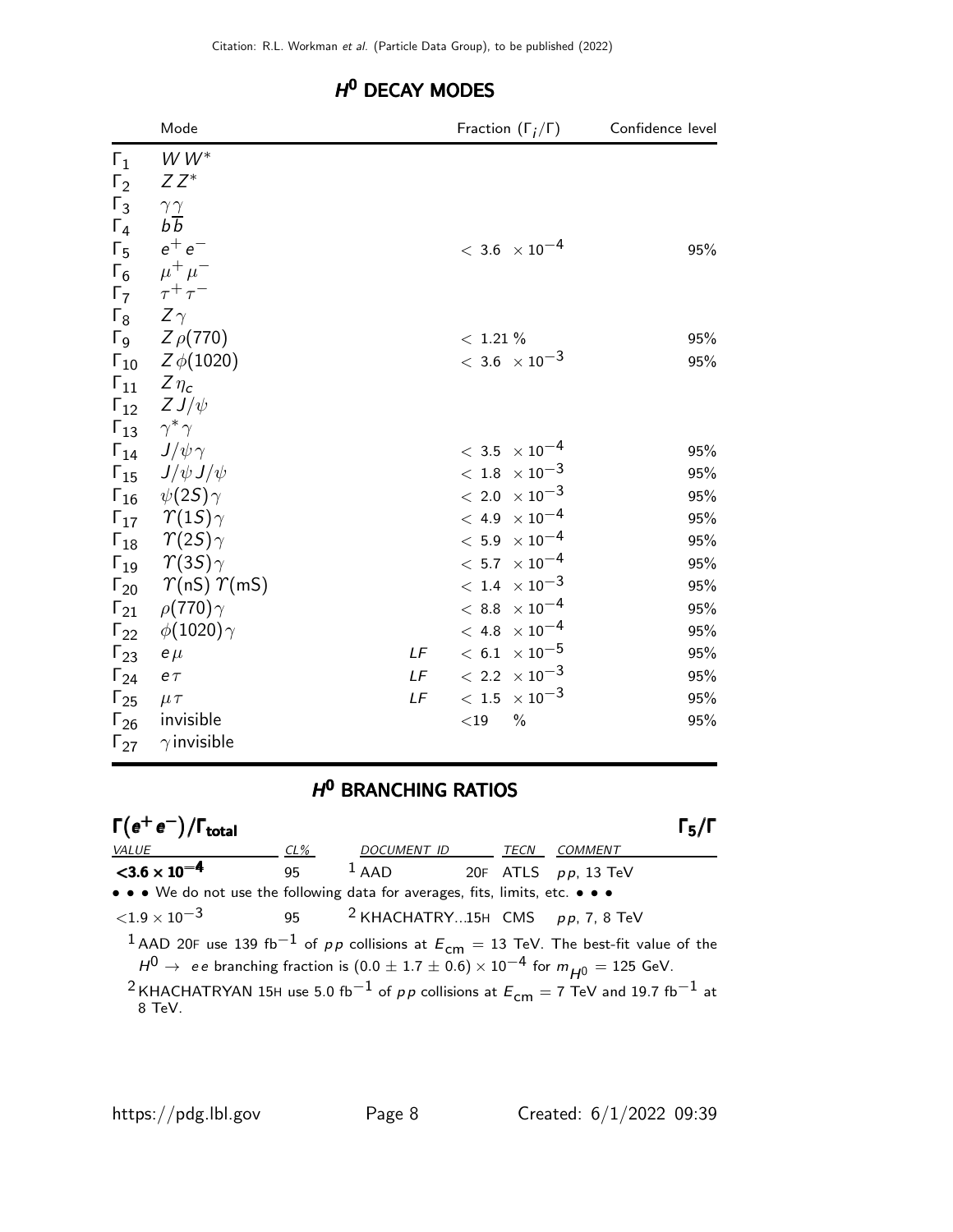| $\Gamma(Z\rho(770))/\Gamma_{\rm total}$                                                                                                                                                                                                                                                    |          |                                                                                                                                                                           |                         |                          | $\Gamma_{9}/\Gamma$  |
|--------------------------------------------------------------------------------------------------------------------------------------------------------------------------------------------------------------------------------------------------------------------------------------------|----------|---------------------------------------------------------------------------------------------------------------------------------------------------------------------------|-------------------------|--------------------------|----------------------|
| VALUE                                                                                                                                                                                                                                                                                      |          | TECN COMMENT ON THE COMMENT                                                                                                                                               |                         |                          |                      |
| $< 1.21 \times 10^{-2}$                                                                                                                                                                                                                                                                    |          | 95 <sup>1</sup> SIRUNYAN 20BK CMS $pp$ , 13 TeV                                                                                                                           |                         |                          |                      |
| <sup>1</sup> SIRUNYAN 20BK search for $H^0 \to Z\rho$ , $Z \to e^+e^-/\mu^+\mu^-$ , $\rho \to \pi^+\pi^-$ with 137                                                                                                                                                                         |          |                                                                                                                                                                           |                         |                          |                      |
|                                                                                                                                                                                                                                                                                            |          | fb <sup>-1</sup> of $p p$ collision data at $E_{cm} = 13$ TeV. The quoted branching fraction is for the unpolarized decay. See their Table 3 for different polarizations. |                         |                          |                      |
| $\Gamma(Z\phi(1020))/\Gamma_{\rm total}$                                                                                                                                                                                                                                                   |          |                                                                                                                                                                           |                         |                          | $\Gamma_{10}/\Gamma$ |
| $\frac{VALUE}{< 3.6 \times 10^{-3}}$                                                                                                                                                                                                                                                       |          | $\frac{CL\%}{\times 10^{-3}}$ $\frac{CL\%}{95}$ $\frac{DOCUMENT ID}{1$ SIRUNYAN 20BK CMS pp, 13 TeV                                                                       |                         |                          |                      |
|                                                                                                                                                                                                                                                                                            |          |                                                                                                                                                                           |                         |                          |                      |
| <sup>1</sup> SIRUNYAN 20BK search for $H^0 \to Z\phi$ , $Z \to e^+e^-/\mu^+\mu^-$ , $\phi \to K^+K^-$ with 137                                                                                                                                                                             |          | fb <sup>-1</sup> of pp collision data at $E_{cm} = 13$ TeV. The quoted branching fraction is for the<br>unpolarized decay. See their Table 4 for different polarizations. |                         |                          |                      |
| $\Gamma(Z\eta_c)/\Gamma_{\rm total}$                                                                                                                                                                                                                                                       |          |                                                                                                                                                                           |                         |                          | $\Gamma_{11}/\Gamma$ |
| <i>VALUE</i>                                                                                                                                                                                                                                                                               |          | <u>DOCUMENT ID TECN COMMENT</u>                                                                                                                                           |                         |                          |                      |
| • • • We do not use the following data for averages, fits, limits, etc. • • •                                                                                                                                                                                                              |          |                                                                                                                                                                           |                         |                          |                      |
| $^1$ AAD 20AE search for $H^0$ $\rightarrow$ $Z\eta_c$ with two-leptons $(e^+e^-/\mu^+\mu^-)$ plus jet events                                                                                                                                                                              |          | $1$ AAD                                                                                                                                                                   | 20AE ATLS $pp$ , 13 TeV |                          |                      |
| $H^0$ ) B( $H^0 \to Z \eta_c$ ) is 110 pb at 95% CL.<br>$\Gamma(ZJ/\psi)/\Gamma_{\rm total}$<br><i>VALUE</i>                                                                                                                                                                               |          | DOCUMENT ID TECN COMMENT                                                                                                                                                  |                         |                          | $\Gamma_{12}/\Gamma$ |
| • • We do not use the following data for averages, fits, limits, etc. • • •                                                                                                                                                                                                                |          |                                                                                                                                                                           |                         |                          |                      |
|                                                                                                                                                                                                                                                                                            |          | $1$ AAD                                                                                                                                                                   |                         | 20AE ATLS $p p$ , 13 TeV |                      |
| $^1$ AAD 20AE search for $H^0 \rightarrow Z J/\psi$ with two-leptons $(e^+e^-/\mu^+\mu^-)$ plus jet events                                                                                                                                                                                 |          |                                                                                                                                                                           |                         |                          |                      |
| $H^0$ ) B( $H^0 \to Z J/\psi$ ) is 100 pb at 95% CL.                                                                                                                                                                                                                                       |          | using 139 fb $^{-1}$ of pp collision data at $E_{\text{cm}}=$ 13 TeV. The upper limit of $\sigma(p p \rightarrow p)$                                                      |                         |                          |                      |
| $\Gamma(J/\psi\,\gamma)/\Gamma_{\rm total}$                                                                                                                                                                                                                                                |          |                                                                                                                                                                           |                         |                          | $\Gamma_{14}/\Gamma$ |
| <i>VALUE</i><br>${<}7.6\times10^{-4}$                                                                                                                                                                                                                                                      | $CL\%$   | DOCUMENT ID TECN COMMENT<br><sup>1</sup> SIRUNYAN                                                                                                                         | 19AJ CMS                | 13 TeV, 35.9 $fb^{-1}$   |                      |
| $<$ 3.5 $\times$ 10 <sup>-4</sup>                                                                                                                                                                                                                                                          | 95<br>95 | <sup>2</sup> AABOUD                                                                                                                                                       | 18BL ATLS               | 13 TeV, 36.1 $fb^{-1}$   |                      |
| • • • We do not use the following data for averages, fits, limits, etc. • • •                                                                                                                                                                                                              |          |                                                                                                                                                                           |                         |                          |                      |
| ${<}1.5\times10^{-3}$                                                                                                                                                                                                                                                                      | 95       | <sup>3</sup> KHACHATRY16B CMS                                                                                                                                             |                         | 8 TeV                    |                      |
| ${<}1.5\times10^{-3}$                                                                                                                                                                                                                                                                      | 95       | $4$ AAD                                                                                                                                                                   | <b>ATLS</b><br>151      | 8 TeV                    |                      |
| <sup>1</sup> SIRUNYAN 19AJ search for $H^0 \to J/\psi \gamma$ , $J/\psi \to \mu^+ \mu^-$ with 35.9 fb $^{-1}$ of pp collision<br><sup>2</sup> AABOUD 18BL search for $H^0 \to J/\psi \gamma$ , $J/\psi \to \mu^+ \mu^-$ with 36.1 fb $^{-1}$ of pp collision<br>data at $E_{cm} = 13$ TeV. |          | data at $E_{cm} = 13$ TeV. The upper limit corresponds to 260 times the SM prediction<br>and by combining the KHACHATRYAN 16B, it is 220 times the SM prediction.         |                         |                          |                      |

 $^3$ KHACHATRYAN 16B use 19.7 fb $^{-1}$  of  $\rho \rho$  collision data at 8 TeV.

 $^{4}$  AAD 15I use 19.7 fb $^{-1}$  of pp collision data at 8 TeV.

 $\blacksquare$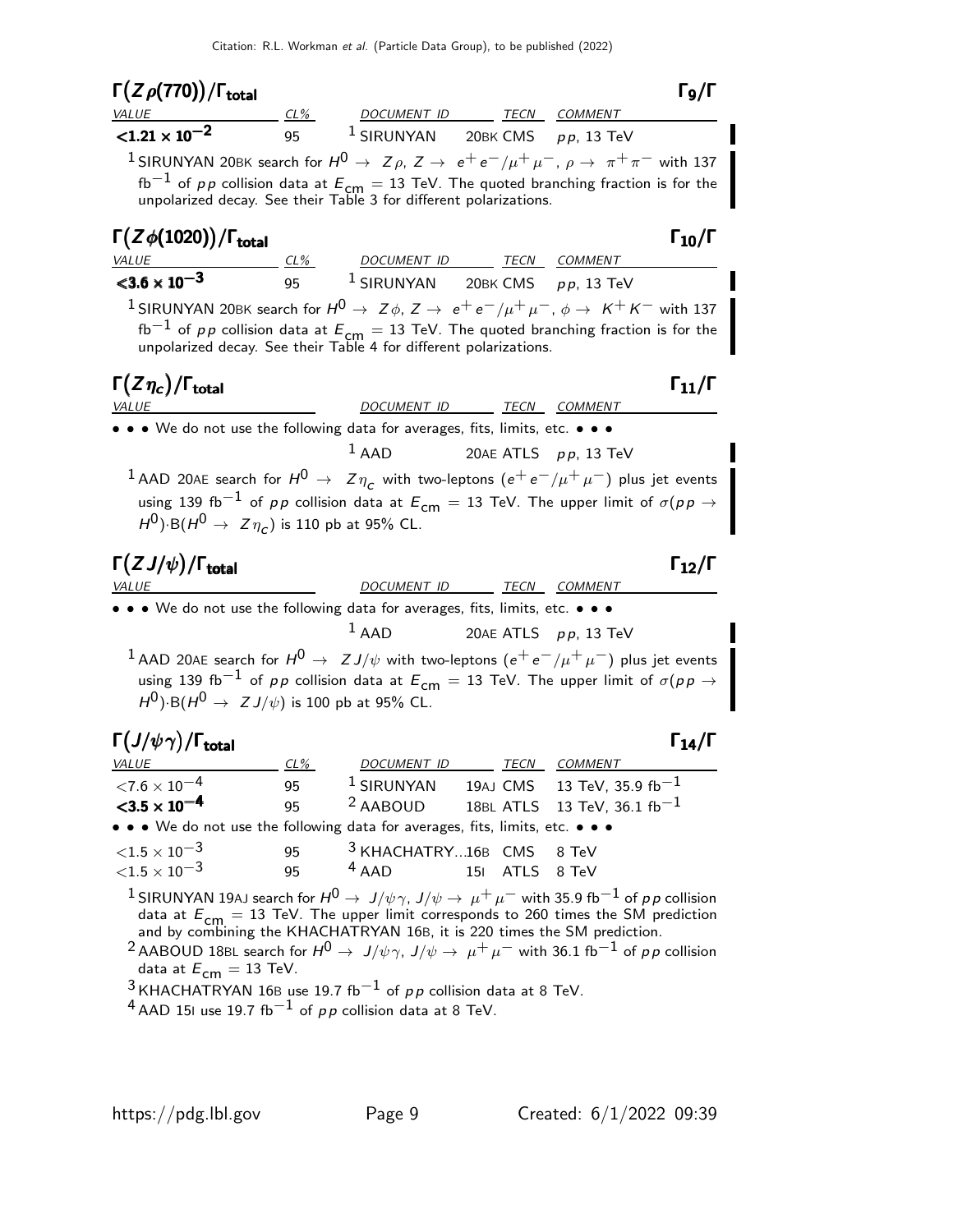| $\Gamma\big(J/\psi\,J/\psi\big)/\Gamma_{\rm total}$                                                                                                                                                                                                                                                                                                                                  |    |                                    |                |                                                                                                                                                                                                       | $\Gamma_{15}/\Gamma$ |
|--------------------------------------------------------------------------------------------------------------------------------------------------------------------------------------------------------------------------------------------------------------------------------------------------------------------------------------------------------------------------------------|----|------------------------------------|----------------|-------------------------------------------------------------------------------------------------------------------------------------------------------------------------------------------------------|----------------------|
| $\frac{VALUE}{1.8 \times 10^{-3}}$ $\frac{CL\%}{95}$ $\frac{DOCUMENT ID}{1.8 \times 10^{-3}}$ $\frac{TECN}{1.8 \times 10^{-3}}$ $\frac{C1\%}{1.8 \times 10^{-3}}$ $\frac{LOCUMENT ID}{1.8 \times 10^{-3}}$ $\frac{TECN}{1.8 \times 10^{-3}}$ $\frac{1.8 \times 10^{-3}}{1.8 \times 10^{-3}}$ $\frac{1.8 \times 10^{-3}}{1.8 \times 10^{-3}}$ $\frac{1.8 \times 10^{-3}}{1.8 \times $ |    |                                    |                |                                                                                                                                                                                                       |                      |
|                                                                                                                                                                                                                                                                                                                                                                                      |    |                                    |                |                                                                                                                                                                                                       |                      |
| $^1$ SIRUNYAN 19BR search for $H^0\to\ J/\psi\,J/\psi$ , $J/\psi\to\ \mu^+\,\mu^-$ with 37.5 fb $^{-1}$ of $\rho\,p$ col-                                                                                                                                                                                                                                                            |    |                                    |                | lision data at $E_{\text{cm}} = 13$ TeV. $J/\psi$ s from the Higgs decay are assumed to be unpolarized.<br>For fully longitudinal (transverse) polarized $J/\psi$ s, limits change by $-22\%$ (+10%). |                      |
| $\Gamma(\psi(2S)\gamma)/\Gamma_{\rm total}$                                                                                                                                                                                                                                                                                                                                          |    |                                    |                |                                                                                                                                                                                                       | $\Gamma_{16}/\Gamma$ |
| VALUE<br>$\times$ 2.0 x 10 <sup>-3</sup> 95<br>95 1 AABOUD 18BL ATLS 13 TeV, 36.1 fb <sup>-1</sup>                                                                                                                                                                                                                                                                                   |    |                                    |                |                                                                                                                                                                                                       |                      |
| 1 AABOUD 18BL search for $H^0 \rightarrow \psi(2S)\gamma$ , $\psi(2S) \rightarrow \mu^+ \mu^-$ with 36.1 fb <sup>-1</sup> of pp<br>collision data at $E_{cm} = 13$ TeV.                                                                                                                                                                                                              |    |                                    |                |                                                                                                                                                                                                       |                      |
| $\Gamma(\Upsilon(1S)\gamma)/\Gamma_{\rm total}$<br>VALUE CL% DOCUMENT ID TECN COMMENT                                                                                                                                                                                                                                                                                                |    |                                    |                |                                                                                                                                                                                                       | $\Gamma_{17}/\Gamma$ |
| $\leq$ 4.9 $\times$ 10 <sup>-4</sup> 95 <sup>1</sup> AABOUD 18BL ATLS 13 TeV, 36.1 fb <sup>-1</sup>                                                                                                                                                                                                                                                                                  |    |                                    |                |                                                                                                                                                                                                       |                      |
| • • • We do not use the following data for averages, fits, limits, etc. • • •                                                                                                                                                                                                                                                                                                        |    |                                    |                |                                                                                                                                                                                                       |                      |
| ${<}1.3\times10^{-3}$                                                                                                                                                                                                                                                                                                                                                                |    | 95 $^2$ AAD                        | 151 ATLS 8 TeV |                                                                                                                                                                                                       |                      |
| $^1$ AABOUD 18BL search for $H^0$ $\rightarrow$ $\hspace{0.2cm}$ $\Upsilon(1S)\gamma, \hspace{0.2cm}$ $\Upsilon(1S)$ $\rightarrow$ $\hspace{0.2cm}$ $\mu^+ \mu^-$ with 36.1 fb $^{-1}$ of $\rho$ $\rho$<br>collision data at $E_{\text{cm}} = 13$ TeV.<br>$^2$ AAD 151 use 19.7 fb $^{-1}$ of pp collision data at 8 TeV.                                                            |    |                                    |                |                                                                                                                                                                                                       |                      |
| $\Gamma(\Upsilon(2S)\gamma)/\Gamma_{\rm total}$                                                                                                                                                                                                                                                                                                                                      |    |                                    |                |                                                                                                                                                                                                       | $\Gamma_{18}/\Gamma$ |
| $\frac{VALUE}{5.9 \times 10^{-4}}$ $\frac{CL\%}{95}$ $\frac{DOCUMENT ID}{1}$ $\frac{TECN}{18BL ATLS}$ $\frac{COMMENT}{13}$ $\frac{TOMMENT}{16}$                                                                                                                                                                                                                                      |    |                                    |                |                                                                                                                                                                                                       |                      |
|                                                                                                                                                                                                                                                                                                                                                                                      |    |                                    |                |                                                                                                                                                                                                       |                      |
| • • • We do not use the following data for averages, fits, limits, etc. • • •                                                                                                                                                                                                                                                                                                        |    |                                    |                |                                                                                                                                                                                                       |                      |
| ${<}1.9\times10^{-3}$                                                                                                                                                                                                                                                                                                                                                                |    | 95 <sup>2</sup> AAD 151 ATLS 8 TeV |                |                                                                                                                                                                                                       |                      |
| $^1$ AABOUD 18BL search for $H^0$ $\rightarrow$ $\,$ $\varUpsilon(2S)$ $\gamma ,\,\, \varUpsilon(2S)$ $\rightarrow$ $\, \mu^+\, \mu^-$ with 36.1 fb $^{-1}$ of $\rho\, p$<br>collision data at $E_{\text{cm}} = 13$ TeV.<br><sup>2</sup> AAD 151 use 19.7 fb <sup>-1</sup> of $p p$ collision data at 8 TeV.                                                                         |    |                                    |                |                                                                                                                                                                                                       |                      |
| $\Gamma(\Upsilon(3S)\gamma)/\Gamma_{\rm total}$<br>VALUE CL% DOCUMENT ID TECN COMMENT                                                                                                                                                                                                                                                                                                |    |                                    |                |                                                                                                                                                                                                       | $\Gamma_{19}/\Gamma$ |
| $<$ 5.7 $\times 10^{-4}$                                                                                                                                                                                                                                                                                                                                                             | 95 | <sup>1</sup> AABOUD                |                | 18BL ATLS 13 TeV, 36.1 $fb^{-1}$                                                                                                                                                                      |                      |
| • • • We do not use the following data for averages, fits, limits, etc. • • •                                                                                                                                                                                                                                                                                                        |    |                                    |                |                                                                                                                                                                                                       |                      |
| ${<}1.3\times10^{-3}$                                                                                                                                                                                                                                                                                                                                                                | 95 | $2$ AAD                            | 15  ATLS 8 TeV |                                                                                                                                                                                                       |                      |
| $^1$ AABOUD 18BL search for $H^0$ $\rightarrow$ $\,$ $\varUpsilon(3S)\gamma,\,$ $\varUpsilon(3S)\rightarrow$ $\,\mu^+\,\mu^-$ with 36.1 fb $^{-1}$ of $\rho\,\rho$<br>collision data at $E_{cm} = 13$ TeV.                                                                                                                                                                           |    |                                    |                |                                                                                                                                                                                                       |                      |
| $^2$ AAD 151 use 19.7 fb $^{-1}$ of pp collision data at 8 TeV.                                                                                                                                                                                                                                                                                                                      |    |                                    |                |                                                                                                                                                                                                       |                      |

|  |  |  |  |  |  | $\Gamma(\Upsilon(nS)\Upsilon(mS))/\Gamma_{\text{total}}$ |
|--|--|--|--|--|--|----------------------------------------------------------|
|--|--|--|--|--|--|----------------------------------------------------------|

| $\Gamma(\varUpsilon(\mathsf{nS})\varUpsilon(\mathsf{mS}))/\Gamma_{\mathsf{total}}$ |     |                       |      |                         | $\Gamma_{20}/I$ |
|------------------------------------------------------------------------------------|-----|-----------------------|------|-------------------------|-----------------|
| <i>VALUE</i>                                                                       | CL% | <i>DOCUMENT ID</i>    | TECN | COMMENT                 |                 |
| $< 1.4 \times 10^{-3}$                                                             | 95  | <sup>1</sup> SIRUNYAN |      | 19BR CMS $pp$ at 13 TeV |                 |

 $^1$ SIRUNYAN 19BR search for  $H^0\to$   $\;\gamma$ (nS)  $\gamma$ (mS) with  $\;\gamma$ (nS),  $\gamma$ (mS)  $\to$   $\;\mu^+\,\mu^-$  (n,  $m = 1, 2, 3$ ) for 37.5 fb $^{-1}$  of  $p \, p$  collision data at  $E_{\mathsf{cm}} = 13$  TeV.  $\varUpsilon$ s from the Higgs<br>decay are assumed to be unpolarized. For fully longitudinal (transverse) polarized  $\varUpsilon$ s, limits change by  $-22\%$   $(+10\%)$ . The three  $\varUpsilon$  states selected in a mass range of 8.5–11 GeV are not distinguished.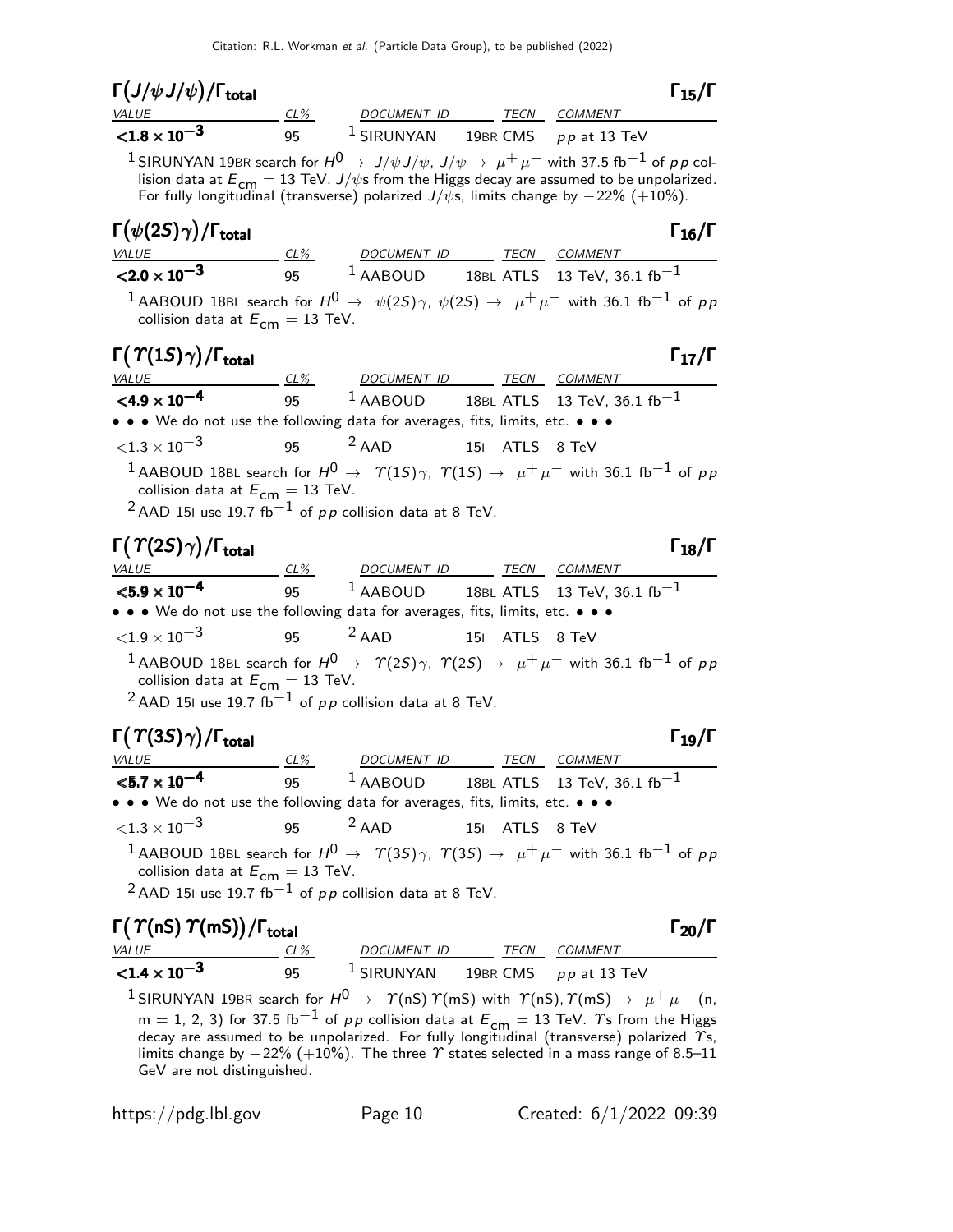Citation: R.L. Workman et al. (Particle Data Group), to be published (2022)

| $\Gamma(\rho(770)\gamma)/\Gamma_{\rm total}$                                                                                                                                                                        |                                                 |  | $\Gamma_{21}/\Gamma$ |
|---------------------------------------------------------------------------------------------------------------------------------------------------------------------------------------------------------------------|-------------------------------------------------|--|----------------------|
| <b>VALUE</b>                                                                                                                                                                                                        | <u>CL% DOCUMENT ID TECN COMMENT</u>             |  |                      |
| $\leq 8.8 \times 10^{-4}$ 95 <sup>1</sup> AABOUD 18AU ATLS pp, 13 TeV                                                                                                                                               |                                                 |  |                      |
| $1$ AABOUD 18AU use 35.6 fb $^{-1}$ of pp collision data at 13 TeV.                                                                                                                                                 |                                                 |  |                      |
| $\Gamma(\phi(1020)\gamma)/\Gamma_{\rm total}$                                                                                                                                                                       |                                                 |  | $\Gamma_{22}/\Gamma$ |
| VALUE $\frac{CL\%}{<\textbf{4.8} \times 10^{-4}}$ $\frac{CL\%}{95}$ $\frac{DOCUMENT ID}{4ABOUDD}$ TECN COMMENT<br>$\frac{TCN}{4.8 \times 10^{-4}}$ $\frac{1}{25}$ $\frac{1}{4}$ AABOUD 18AU ATLS <i>pp</i> , 13 TeV |                                                 |  |                      |
|                                                                                                                                                                                                                     |                                                 |  |                      |
| • • • We do not use the following data for averages, fits, limits, etc. • • •                                                                                                                                       |                                                 |  |                      |
| ${<}1.4 \times 10^{-3}$                                                                                                                                                                                             | 95 $\frac{2}{4}$ AABOUD 16K ATLS $p p$ , 13 TeV |  |                      |
| <sup>1</sup> AABOUD 18AU use 35.6 fb <sup>-1</sup> of $p p$ collision data at 13 TeV.<br><sup>2</sup> AABOUD 16K use 2.7 fb <sup>-1</sup> of $p p$ collision data at 13 TeV.                                        |                                                 |  |                      |
| $\Gamma(e\mu)/\Gamma_{\rm total}$                                                                                                                                                                                   |                                                 |  | $\Gamma_{23}/\Gamma$ |
| $< 6.1 \times 10^{-5}$                                                                                                                                                                                              | <u>CL% DOCUMENT ID TECN COMMENT</u>             |  |                      |
|                                                                                                                                                                                                                     | 95 $1$ AAD 20F ATLS $p p$ , 13 TeV              |  |                      |
| • • • We do not use the following data for averages, fits, limits, etc. • • •<br>$<$ 3.5 $\times$ 10 <sup>-4</sup>                                                                                                  |                                                 |  |                      |
|                                                                                                                                                                                                                     | 95 <sup>2</sup> KHACHATRY16CD CMS $pp$ , 8 TeV  |  |                      |
| <sup>1</sup> AAD 20F use 139 fb <sup>-1</sup> of pp collisions at $E_{cm} = 13$ TeV. The best-fit value of the                                                                                                      |                                                 |  |                      |
| $H^0 \rightarrow e\,\mu$ branching fraction is $(0.4 \pm 2.9 \pm 0.3) \times 10^{-5}$ for $m_{H^0} = 125$ GeV.                                                                                                      |                                                 |  |                      |
| <sup>2</sup> KHACHATRYAN 16CD search for $H^0 \rightarrow e\mu$ in 19.7 fb <sup>-1</sup> of pp collisions at $E_{cm}$                                                                                               |                                                 |  |                      |
| $\tau=$ 8 TeV. The limit constrains the $Y_{e\,\mu}$ Yukawa coupling to $\sqrt{ Y_{e\,\mu} ^2+ Y_{\mu\,e} ^2} \ < \tau$                                                                                             |                                                 |  |                      |
| $5.4 \times 10^{-4}$ at 95% CL (see their Fig. 6).                                                                                                                                                                  |                                                 |  |                      |
| $\Gamma(e\tau)/\Gamma_{\rm total}$                                                                                                                                                                                  |                                                 |  | $\Gamma_{24}/\Gamma$ |
| <i><b>VALUE</b></i>                                                                                                                                                                                                 | <u>CL% DOCUMENT ID TECN COMMENT</u>             |  |                      |
| $< 2.2 \times 10^{-3}$                                                                                                                                                                                              | 95 $1$ SIRUNYAN 21Z CMS $pp$ , 13 TeV           |  |                      |
| • • • We do not use the following data for averages, fits, limits, etc. • • •                                                                                                                                       |                                                 |  |                      |

| • • • We do not use the following data for averages, fits, limits, etc. • • •                                                                                                                                                                                                 |                                                                                                                       |                                    |                      |                                                                                                                                 |  |  |  |
|-------------------------------------------------------------------------------------------------------------------------------------------------------------------------------------------------------------------------------------------------------------------------------|-----------------------------------------------------------------------------------------------------------------------|------------------------------------|----------------------|---------------------------------------------------------------------------------------------------------------------------------|--|--|--|
| $< 4.7 \times 10^{-3}$                                                                                                                                                                                                                                                        | 95                                                                                                                    | $2$ AAD                            |                      | 20A ATLS $pp$ , 13 TeV                                                                                                          |  |  |  |
| $< 6.1 \times 10^{-3}$                                                                                                                                                                                                                                                        | 95                                                                                                                    | <sup>3</sup> SIRUNYAN              |                      | 18BH CMS pp, 13 TeV                                                                                                             |  |  |  |
| $<$ 10.4 $\times$ 10 $^{-3}$                                                                                                                                                                                                                                                  | 95                                                                                                                    | $4$ AAD                            | 17 ATLS $pp$ , 8 TeV |                                                                                                                                 |  |  |  |
| $< 6.9 \times 10^{-3}$                                                                                                                                                                                                                                                        | 95                                                                                                                    | $5$ KHACHATRY16CD CMS $pp$ , 8 TeV |                      |                                                                                                                                 |  |  |  |
|                                                                                                                                                                                                                                                                               |                                                                                                                       |                                    |                      | <sup>1</sup> SIRUNYAN 21Z search for $H^0 \rightarrow e\tau$ in 137 fb $^{-1}$ of pp collisions at $E^{}_{\mathsf{cm}}=13$ TeV. |  |  |  |
| The limit constrains the $Y_{e\tau}$ Yukawa coupling to $\sqrt{ Y_{e\tau} ^2+ Y_{\tau e} ^2} < 1.35 \times 10^{-3}$<br>at 95% CL (see their Fig. 8).<br><sup>2</sup> AAD 20A search for $H^0 \rightarrow e\tau$ in 36.1 fb $^{-1}$ of pp collisions at $E_{cm} = 13$ TeV. The |                                                                                                                       |                                    |                      |                                                                                                                                 |  |  |  |
|                                                                                                                                                                                                                                                                               |                                                                                                                       |                                    |                      |                                                                                                                                 |  |  |  |
| limit constrains the $Y_{e\tau}$ Yukawa coupling to $\sqrt{ Y_{e\tau} ^2+ Y_{\tau e} ^2} < 2.0 \times 10^{-3}$ at<br>95% CL (see their Fig. 5).                                                                                                                               |                                                                                                                       |                                    |                      |                                                                                                                                 |  |  |  |
|                                                                                                                                                                                                                                                                               |                                                                                                                       |                                    |                      | <sup>3</sup> SIRUNYAN 18BH search for $H^0 \rightarrow e\tau$ in 35.9 fb <sup>-1</sup> of pp collisions at $E_{cm} = 13$ TeV.   |  |  |  |
| The limit constrains the $Y_{e\tau}$ Yukawa coupling to $\sqrt{ Y_{e\tau} ^2+ Y_{\tau e} ^2}~<~2.26\times 10^{-3}$<br>at 95% CL (see their Fig. 10).                                                                                                                          |                                                                                                                       |                                    |                      |                                                                                                                                 |  |  |  |
|                                                                                                                                                                                                                                                                               | <sup>4</sup> AAD 17 search for $H^0 \rightarrow e\tau$ in 20.3 fb <sup>-1</sup> of pp collisions at $E_{cm} = 8$ TeV. |                                    |                      |                                                                                                                                 |  |  |  |
|                                                                                                                                                                                                                                                                               |                                                                                                                       |                                    |                      | <sup>5</sup> KHACHATRYAN 16CD search for $H^0 \rightarrow e\tau$ in 19.7 fb <sup>-1</sup> of pp collisions at $E_{cm}$          |  |  |  |
|                                                                                                                                                                                                                                                                               |                                                                                                                       |                                    |                      | = 8 TeV. The limit constrains the $Y_{e\tau}$ Yukawa coupling to $\sqrt{ Y_{e\tau} ^2+ Y_{\tau e} ^2}$ <                        |  |  |  |

 $2.4 \times 10^{-3}$  at 95% CL (see their Fig. 6).

 $\blacksquare$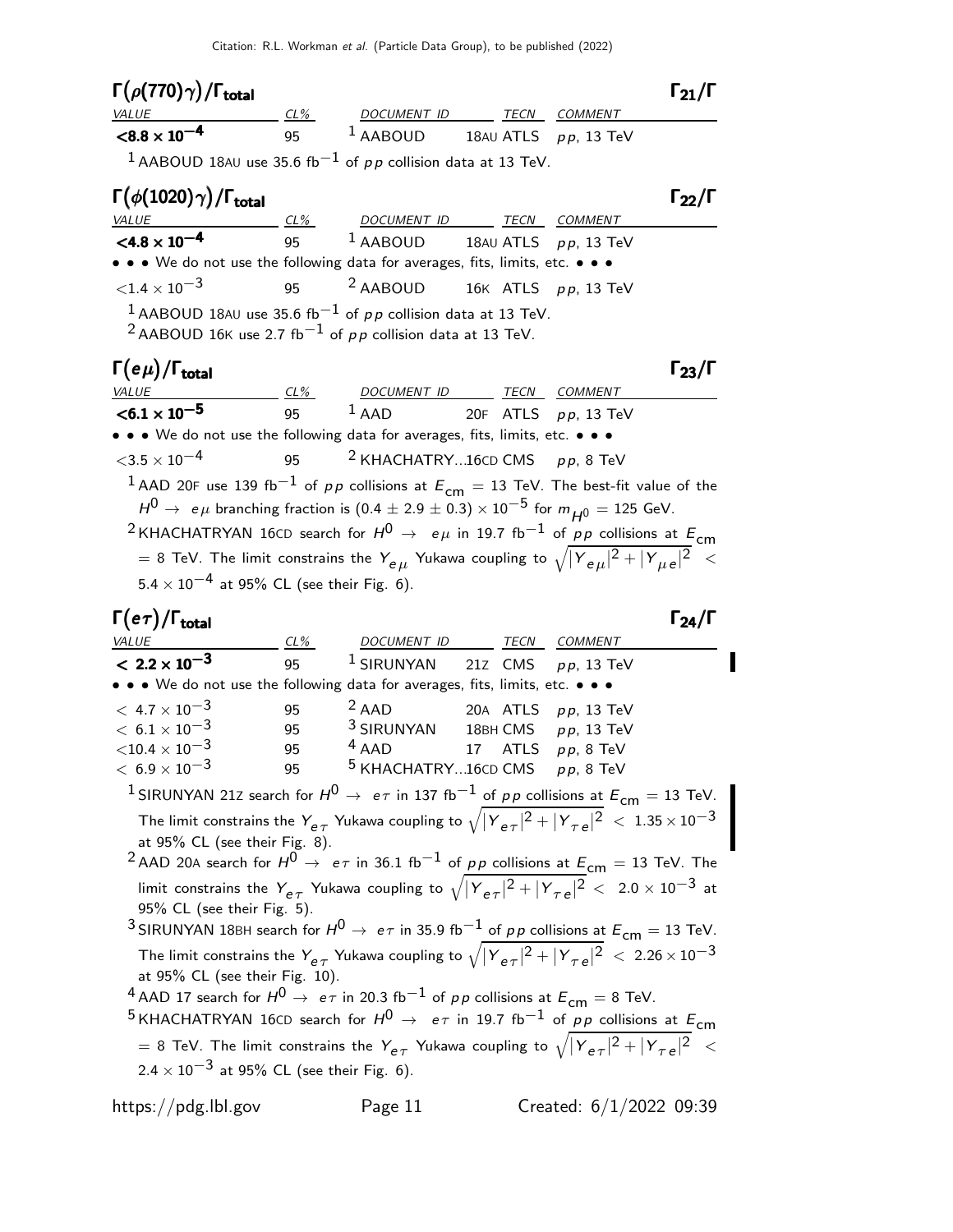| $\Gamma(\mu\tau)/\Gamma_{\rm total}$                                                                                                                                                                                                                                                                                                                                                                                                                                                                                                                                                                                                                                                                                                                                                                                                                                                          |     |                               |  |          | $\Gamma_{25}/\Gamma$                                                                                                                                                                                                               |  |
|-----------------------------------------------------------------------------------------------------------------------------------------------------------------------------------------------------------------------------------------------------------------------------------------------------------------------------------------------------------------------------------------------------------------------------------------------------------------------------------------------------------------------------------------------------------------------------------------------------------------------------------------------------------------------------------------------------------------------------------------------------------------------------------------------------------------------------------------------------------------------------------------------|-----|-------------------------------|--|----------|------------------------------------------------------------------------------------------------------------------------------------------------------------------------------------------------------------------------------------|--|
| <b>VALUE</b>                                                                                                                                                                                                                                                                                                                                                                                                                                                                                                                                                                                                                                                                                                                                                                                                                                                                                  | CL% | DOCUMENT ID                   |  | TECN     | <b>COMMENT</b>                                                                                                                                                                                                                     |  |
| $< 1.5 \times 10^{-3}$                                                                                                                                                                                                                                                                                                                                                                                                                                                                                                                                                                                                                                                                                                                                                                                                                                                                        | 95  | <sup>1</sup> SIRUNYAN         |  | 21z CMS  | $p p$ , 13 TeV                                                                                                                                                                                                                     |  |
| • • We do not use the following data for averages, fits, limits, etc. • •                                                                                                                                                                                                                                                                                                                                                                                                                                                                                                                                                                                                                                                                                                                                                                                                                     |     |                               |  |          |                                                                                                                                                                                                                                    |  |
| $< 2.8 \times 10^{-3}$                                                                                                                                                                                                                                                                                                                                                                                                                                                                                                                                                                                                                                                                                                                                                                                                                                                                        | 95  | $2$ AAD                       |  |          | 20A ATLS $pp$ , 13 TeV                                                                                                                                                                                                             |  |
| $\times$ 10 <sup>-2</sup><br>$<$ 26                                                                                                                                                                                                                                                                                                                                                                                                                                                                                                                                                                                                                                                                                                                                                                                                                                                           | 95  | $3$ AAIJ                      |  |          | 18AMLHCB pp, 8 TeV                                                                                                                                                                                                                 |  |
| $< 2.5 \times 10^{-3}$                                                                                                                                                                                                                                                                                                                                                                                                                                                                                                                                                                                                                                                                                                                                                                                                                                                                        | 95  | <sup>4</sup> SIRUNYAN         |  | 18BH CMS | $p p$ , 13 TeV                                                                                                                                                                                                                     |  |
| $< 1.43 \times 10^{-2}$                                                                                                                                                                                                                                                                                                                                                                                                                                                                                                                                                                                                                                                                                                                                                                                                                                                                       | 95  | $5$ AAD                       |  |          | 17 ATLS $pp$ , 8 TeV                                                                                                                                                                                                               |  |
| $<\rm~1.51\times 10^{-2}$                                                                                                                                                                                                                                                                                                                                                                                                                                                                                                                                                                                                                                                                                                                                                                                                                                                                     | 95  | <sup>6</sup> KHACHATRY15Q CMS |  |          | pp, 8 TeV                                                                                                                                                                                                                          |  |
|                                                                                                                                                                                                                                                                                                                                                                                                                                                                                                                                                                                                                                                                                                                                                                                                                                                                                               |     |                               |  |          |                                                                                                                                                                                                                                    |  |
| $^1$ SIRUNYAN 21Z search for $H^0\rightarrow\ \mu\tau$ in 137 fb $^{-1}$ of $\rho\,p$ collisions at $E^{}_{\mathsf{cm}}=13$ TeV. $\mid$<br>The limit constrains the $Y_{\mu\tau}$ Yukawa coupling to $\sqrt{ Y_{\mu\tau} ^2+ Y_{\tau\mu} ^2}$ < $1.11\times10^{-3}$<br>at 95% CL (see their Fig. 8).<br><sup>2</sup> AAD 20A search for $H^0 \rightarrow \mu \tau$ in 36.1 fb $^{-1}$ of pp collisions at $E_{cm} = 13$ TeV. The<br>limit constrains the $Y_{\mu\tau}$ Yukawa coupling to $\sqrt{ Y_{\mu\tau} ^2+ Y_{\tau\mu} ^2}$ < 1.5 × 10 <sup>-3</sup> at<br>95% CL (see their Fig. 5).<br>$^3$ AAIJ 18AM search for $H^0 \rightarrow \mu \tau$ in 2.0 fb $^{-1}$ of pp collisions at $E_{cm} = 8$ TeV. The<br>limit constrains the $Y_{\mu\tau}$ Yukawa coupling to $\sqrt{ Y_{\mu\tau} ^2 +  Y_{\tau\mu} ^2} < 1.7 \times 10^{-2}$ at<br>95% CL assuming SM production cross sections. |     |                               |  |          |                                                                                                                                                                                                                                    |  |
|                                                                                                                                                                                                                                                                                                                                                                                                                                                                                                                                                                                                                                                                                                                                                                                                                                                                                               |     |                               |  |          | <sup>4</sup> SIRUNYAN 18BH search for $H^0 \rightarrow \mu \tau$ in 35.9 fb $^{-1}$ of pp collisions at $E_{cm} = 13$ TeV.                                                                                                         |  |
| at 95% CL (see their Fig. 10).<br>$^5$ AAD 17 search for $H^0 \rightarrow \ \mu \tau$ in 20.3 fb $^{-1}$ of $\rho \rho$ collisions at $E^{}_{\mathsf{cm}}=$ 8 TeV.                                                                                                                                                                                                                                                                                                                                                                                                                                                                                                                                                                                                                                                                                                                            |     |                               |  |          | The limit constrains the $Y_{\mu\tau}$ Yukawa coupling to $\sqrt{ Y_{\mu\tau} ^2+ Y_{\tau\mu} ^2} < 1.43 \times 10^{-3}$                                                                                                           |  |
|                                                                                                                                                                                                                                                                                                                                                                                                                                                                                                                                                                                                                                                                                                                                                                                                                                                                                               |     |                               |  |          | $^6$ KHACHATRYAN 15Q search for $H^0 \rightarrow \mu \tau$ with $\tau$ decaying electronically or hadron-<br>ically in 19.7 fb <sup>-1</sup> of pp collisions at $E_{cm} = 8$ TeV. The fit gives B( $H^0 \rightarrow \mu \tau$ ) = |  |

 $(0.84 + 0.39)$ % with a significance of 2.4  $\sigma$ .

# Γ (invisible) / Γ<sub>total</sub> 26 Δεκεμβρίου - Στο Στον Καρτινά του Στον Γραμμάτου - Στο Στον Γραμμάτου - Γραμμάτου - Γ

| Invisible final states. |          |                                                                             |                               |                                                                                                         |
|-------------------------|----------|-----------------------------------------------------------------------------|-------------------------------|---------------------------------------------------------------------------------------------------------|
| <i>VALUE</i>            | CL%      | <b>DOCUMENT ID</b>                                                          | TECN                          | <b>COMMENT</b>                                                                                          |
| < 0.26                  | 95       | <sup>1</sup> AABOUD                                                         | 19AL ATLS                     | pp, 7, 8, 13 TeV, $H \rightarrow inv$                                                                   |
| < 0.19                  | 95       | <sup>2</sup> SIRUNYAN                                                       | 19BO CMS                      | $pp, 7, 8, 13 \text{ TeV}$                                                                              |
|                         |          | • • We do not use the following data for averages, fits, limits, etc. • • • |                               |                                                                                                         |
| ${<}0.34$               | 95       | $3$ AAD                                                                     | 21F ATLS                      | $pp$ , 13 TeV                                                                                           |
| ${<}0.29$               | 95       | <sup>4</sup> SIRUNYAN                                                       | 21A CMS                       | $pp \rightarrow ZH^0$ , $H^0 \rightarrow inv$ ,                                                         |
| ${<}0.278$              | 95       | <sup>5</sup> TUMASYAN                                                       | 21D CMS                       | $13 \text{ TeV}$<br>$p p$ , 13 TeV                                                                      |
| ${<}0.37$               | 95       | <sup>6</sup> AABOUD                                                         | 19AI ATLS                     | $pp \rightarrow qqH^{0}X, H^{0} \rightarrow$                                                            |
| ${<}0.38$<br>${<}0.22$  | 95<br>95 | <sup>7</sup> AABOUD<br><sup>8</sup> SIRUNYAN                                | 19AL ATLS<br>19AT CMS         | inv. 13 TeV<br>$p p$ , 13 TeV, $H \rightarrow \text{inv}$<br>$p p$ , 13 TeV, $H \rightarrow \text{inv}$ |
| ${<}0.33$               | 95       | <sup>9</sup> SIRUNYAN                                                       | 19BO CMS                      | $pp \rightarrow qqH^{0}X, H^{0} \rightarrow$                                                            |
| ${<}0.26$<br>${<}0.67$  | 95<br>95 | <sup>10</sup> SIRUNYAN<br>$11$ AABOUD                                       | 19BO CMS<br><b>ATLS</b><br>18 | inv. 13 TeV<br>$p p$ , 13 TeV<br>$pp \rightarrow H^0 Z X$ , $H^0 \rightarrow$                           |
| $<$ 0.83                | 95       | $12$ AABOUD                                                                 | 18CA ATLS                     | inv., 13 TeV<br>$pp \rightarrow H^0 W/Z$ ,                                                              |
| ${<}0.40$               | 95       | $^{13}$ SIRUNYAN                                                            | 18BV CMS                      | $W/Z \rightarrow jj$ , 13 TeV<br>$pp \rightarrow Z(\ell\ell)H^0, H^0 \rightarrow$<br>inv, 13 TeV        |

https://pdg.lbl.gov Page 12 Created: 6/1/2022 09:39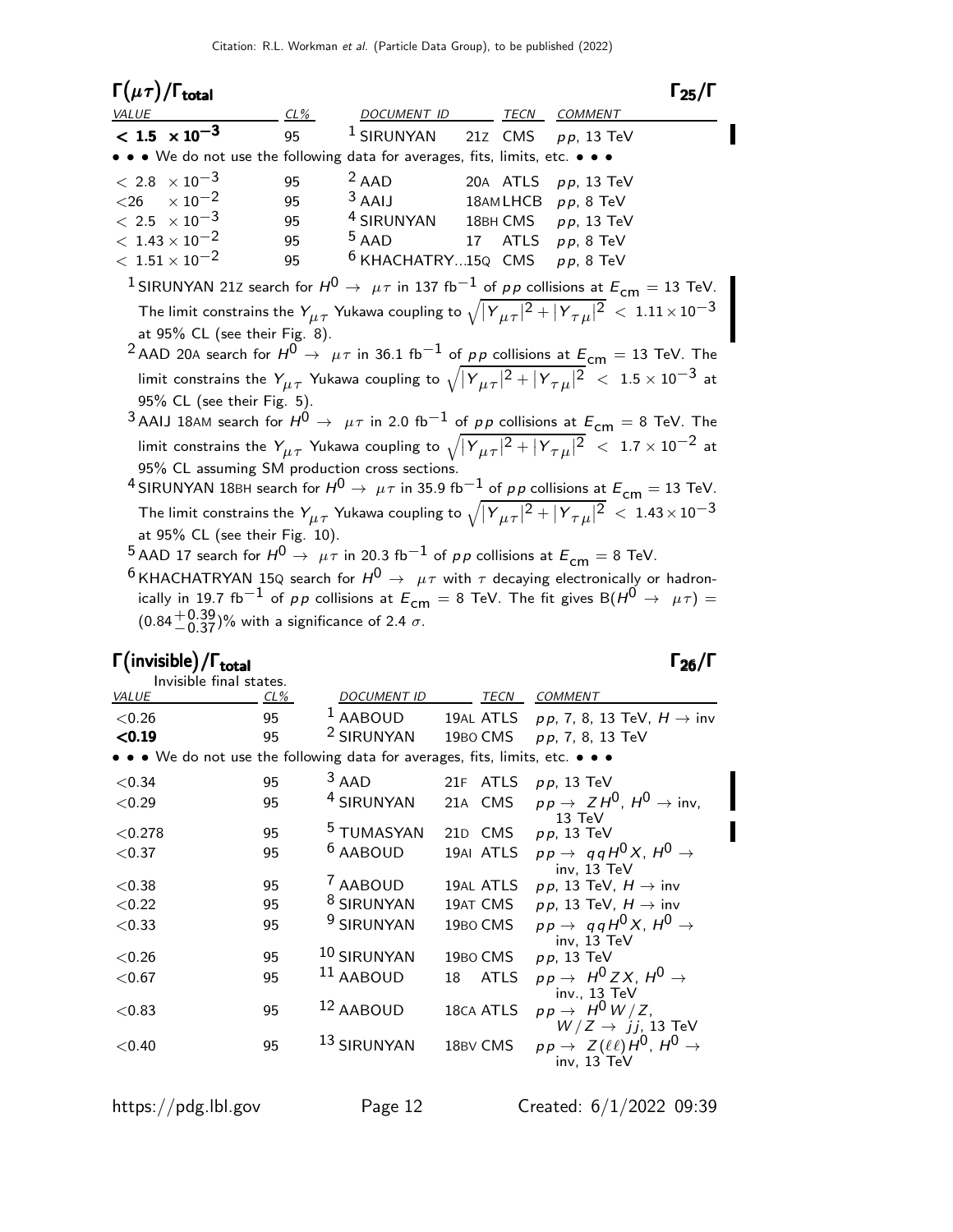| < 0.53 | 95 | 14 SIRUNYAN                      | 18s CMS   | pp, 13 TeV, jet or $V(\rightarrow$                                                                                                        |
|--------|----|----------------------------------|-----------|-------------------------------------------------------------------------------------------------------------------------------------------|
| < 0.46 | 95 | <sup>15</sup> AABOUD             | 17BD ATLS | $q\overline{q}$ ), $H^0 \rightarrow \text{inv}$<br>$pp \rightarrow gH^0 X$ , qq $H^0 X$ ,<br>$H^0 \rightarrow \text{inv}, 13 \text{ TeV}$ |
| < 0.24 | 95 | 16 KHACHATRY17F CMS              |           | pp, 7, 8, 13 TeV                                                                                                                          |
| < 0.28 | 95 | $^{17}$ AAD                      | 16AF ATLS | $pp \rightarrow qqH^{0}X$ , 8 TeV                                                                                                         |
| < 0.34 | 95 | $18$ AAD                         | 16AN LHC  | $pp, 7, 8$ TeV                                                                                                                            |
| < 0.78 | 95 | $19$ AAD                         | 15BD ATLS | $pp \rightarrow H^0 W/ZX$ , 8 TeV                                                                                                         |
| < 0.25 | 95 | $20$ AAD                         | 15CX ATLS | $p p$ , 7, 8 TeV, $H \rightarrow \text{inv}$                                                                                              |
| < 0.75 | 95 | $21$ AAD                         | 140 ATLS  | $pp \rightarrow H^0 Z X$ , 7, 8 TeV                                                                                                       |
| < 0.58 | 95 | <sup>22</sup> CHATRCHYAN 14B CMS |           | $pp \rightarrow H^0 Z X$ , qq $H^0 X$                                                                                                     |
| < 0.81 | 95 | <sup>23</sup> CHATRCHYAN 14B CMS |           | $pp \rightarrow H^0 ZX$ , 7, 8 TeV                                                                                                        |
| < 0.65 | 95 | <sup>24</sup> CHATRCHYAN 14B CMS |           | $pp \rightarrow qqH^{0}X$ , 8 TeV                                                                                                         |
|        |    |                                  |           |                                                                                                                                           |

<sup>1</sup> AABOUD 19AL combine results of 7, 8 (AAD 15CX), and 13 TeV for  $H^0$  decaying to invisible final states.

2 SIRUNYAN 19BO combine 13 TeV 35.9 fb<sup>-1</sup> results with 7, 8, 13 TeV (KHACHA-TRYAN 17F) for  $H^0$  decaying to invisible final states. The quoted limit on the branching ratio is given for  $m_{H0} = 125.09$  GeV and assumes the Standard Model production rates. The branching ratio is obtained to be 0.05  $\pm$  0.03 (stat)  $\pm$ 0.07(syst).

 $^3$ AAD 21F search for an invisibly decaying Higgs boson with an energetic jet ( $p_{\mathcal{T}}>150$ GeV) and missing transverse momentum ( $>$  200 GeV) in 139 fb $^{-1}$  at  $E_{\text{cm}} = 13$  TeV. The quoted limit on the branching ratio is given for  $m_{H^0} = 125$  GeV.

 $4$  SIRUNYAN 21A search for  $H^0$  decaying to invisible final states associated with a Z decaying  $ee/\mu\mu$  using 137 fb<sup>-1</sup> at 13 TeV. The limit is obtained for  $m_{H0} = 125$  GeV and assuming the SM  $ZH^0$  production cross section.

 $5$  TUMASYAN 21D search for  $H^0$  decaying to invisible final states associated with an energetic jet or a V, V  $\rightarrow$   $q\overline{q}$  using 101 fb<sup>-1</sup> at 13 TeV and the result is combined with SIRUNYAN 18S.

- 6 AABOUD 19AI search for  $p p \to q q H^0 X$  (VBF) with  $H^0$  decaying to invisible final states using 36.1 fb<sup>-1</sup> of data. The quoted limit on the branching ratio is given for  $m_{H0} =$ 125 GeV and assumes the Standard Model rates for VBF and gluon-fusion production.
- $^7$ AABOUD 19AL combine results of  $H^0$  decaying to invisible final states with VBF(AABOUD 19AI), ZH, and WH productions (AABOUD 18, AABOUD 18CA), which use 36.1 fb $^{-1}$  of data at 13 TeV. The quoted limit is given for  $m_{H0} = 125$  GeV and assumes the Standard Model rates for gluon fusion, VBF,  $ZH$ , and  $WH$  productions.
- $8$  SIRUNYAN 19AT perform a combined fit with visible decay using 35.9 fb<sup>-1</sup> of data at 13 TeV.
- 9 SIRUNYAN 19BO search for  $p p \rightarrow q q H^{0} X$  (VBF) with  $H^{0}$  decaying to invisible final states using 35.9 fb $^{-1}$  of data. The quoted limit on the branching ratio is given for  $m_{H^0} = 125.09$  GeV and assumes the Standard Model production rates.
- $10$  SIRUNYAN 19BO combine the VBF channel with results of other 13 TeV analyses: SIRUNYAN 18BV and SIRUNYAN 18S. The quoted limit on the branching ratio is given for  $m_{H0} = 125.09$  GeV and assumes the Standard Model production rates.

 $^{11}$  AABOUD 18 search for  $p \, p \, \rightarrow \, \, H^0 \, Z \, X, \, Z \, \rightarrow \, \, e \, e, \, \, \, \mu \mu$  with  $H^0$  decaying to invisible final states in 36.1 fb $^{-1}$  at  $E^{}_{\mathsf{cm}}=$  13 TeV. The quoted limit on the branching ratio is given for  $m_{H0} = 125$  GeV and assumes the Standard Model rate for  $H^{0}Z$  production.

<sup>12</sup> AABOUD 18CA search for  $H^0$  decaying to invisible final states using WH, and ZH productions, where W and Z hadronically decay. The data of 36.1 fb<sup>-1</sup> at  $E_{cm} = 13$ TeV is used. The quoted limit assumes SM production cross sections with combining the contributions from  $WH$ ,  $ZH$ , ggF and VBF production modes.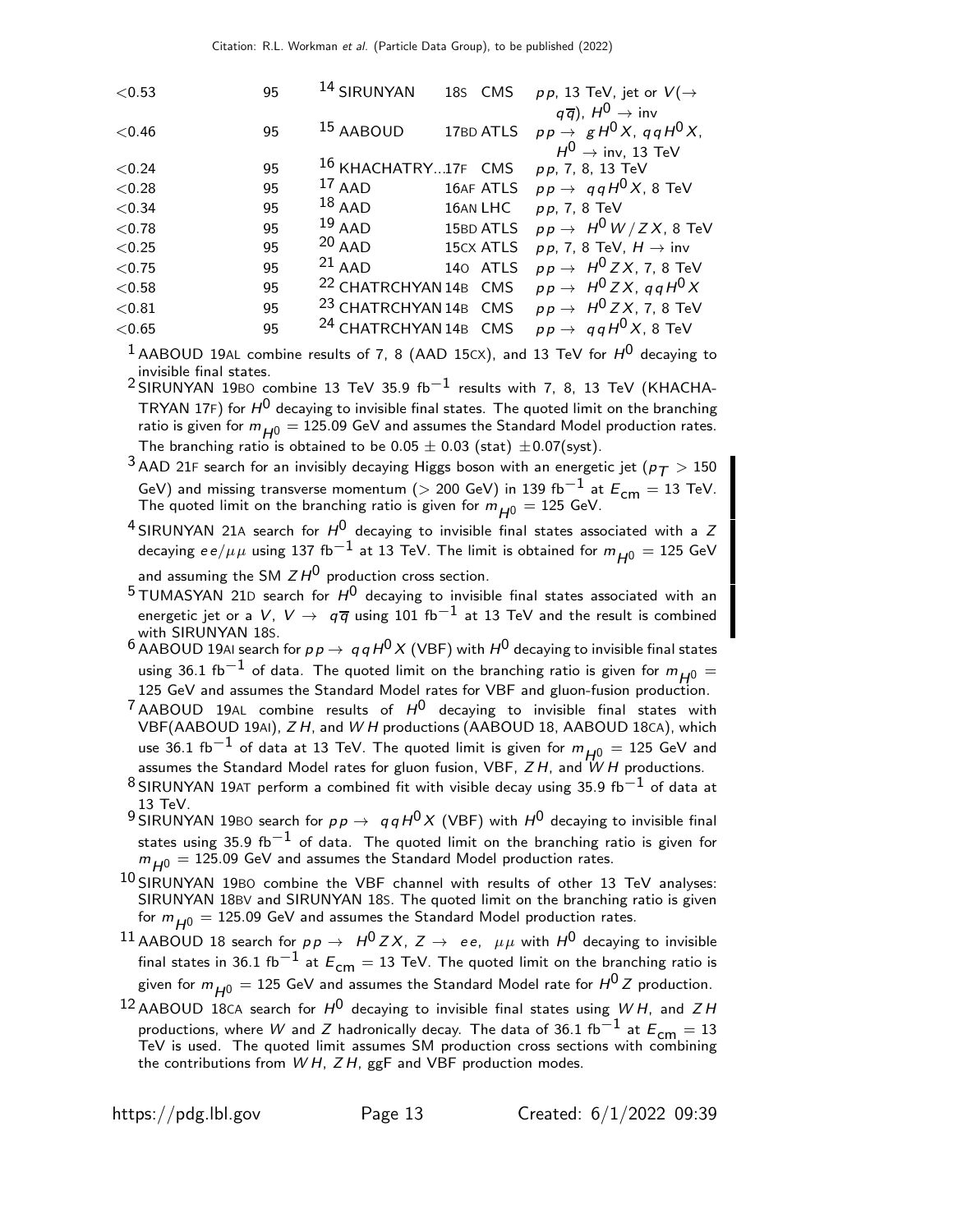- <sup>13</sup> SIRUNYAN 18BV search for  $H^0$  decaying to invisible final states associated with a Z,  $Z \rightarrow \ell \ell$  using 35.9 fb $^{-1}$  at 13 TeV. The limit is obtained for  $m_{H^0} = 125$  GeV and assuming the SM  $ZH^0$  production cross section.
- 14 SIRUNYAN 18S search for  $H^0$  decaying to invisible final states associated with an energetic jet or a V,  $V \rightarrow q \overline{q}$  using 35.9 fb $^{-1}$  at 13 TeV.
- 15 AABOUD 17BD search for  $H^0$  decaying to invisible final states with  $\geq 1$  jet and VBF events using 3.2 fb<sup>−1</sup> of *p p* collisions at  $E_{cm} = 13$  TeV. A cross-section ratio  $R^{\text{miss}}$  is used in the measurement. The quoted limit is given for  $m_{H^0} = 125$  GeV.
- $^{16}$ KHACHATRYAN 17F search for  $H^0$  decaying to invisible final states with gluon fusion, VBF, ZH, and WH productions using 2.3 fb<sup>-1</sup> of pp collisions at  $E_{cm} = 13$  TeV, 19.7 fb<sup>-1</sup> at 8 TeV, and 5.1 fb<sup>-1</sup> at 7 TeV. The quoted limit is given for  $m_{H^0} =$ 125 GeV and assumes the Standard Model rates for gluon fusion, VBF,  $ZH$ , and WH productions.
- 17 AAD 16AF search for  $p \, p \to \, q \, q \, H^0 \, X$  (VBF) with  $H^0$  decaying to invisible final states in 20.3 fb $^{-1}$  at  $E_{cm} = 8$  TeV. The quoted limit on the branching ratio is given for  $m_{H0} =$ 125 GeV and assumes the Standard Model rates for VBF and gluon-fusion production.
- $^{18}$  AAD 16AN perform fits to the ATLAS and CMS data at  $E_{cm} = 7$  and 8 TeV. The branching fraction of decays into BSM particles that are invisible or into undetected decay modes is measured for  $m_{H^{0}} = 125.09$  GeV.
- <sup>19</sup> AAD 15BD search for  $p p \rightarrow H^0 W X$  and  $p p \rightarrow H^0 Z X$  with W or Z decaying hadronically and  $H^0$  decaying to invisible final states using data at  $E_{\text{cm}} = 8$  TeV. The quoted limit is given for  $m_{H^0} = 125$  GeV, assumes the Standard Model rates for the production processes and is based on a combination of the contributions from  $H^0 W$ ,

 $H^{0}$  Z and the gluon-fusion process.

- $^{20}$  AAD 15CX search for  $H^0$  decaying to invisible final states with VBF, ZH, and WH productions using 20.3 fb<sup>-1</sup> at 8 TeV, and 4.7 fb<sup>-1</sup> at 7 TeV. The quoted limit is given for  $m_{H0} = 125.36$  GeV and assumes the Standard Model rates for gluon fusion, VBF,  $ZH$ , and  $WH$  productions. The upper limit is improved to 0.23 by adding the measured visible decay rates.
- <sup>21</sup> AAD 140 search for  $p \, p \to H^0 Z X$ ,  $Z \to \ell \ell$ , with  $H^0$  decaying to invisible final states in 4.5 fb<sup>−1</sup> at  $E_{\text{cm}} = 7$  TeV and 20.3 fb<sup>−1</sup> at  $E_{\text{cm}} = 8$  TeV. The quoted limit on the branching ratio is given for  $m_{H^0} = 125.5$  GeV and assumes the Standard Model rate for  $H^{0}Z$  production.
- <sup>22</sup> CHATRCHYAN 14B search for  $p \, p \to H^0 Z X$ ,  $Z \to \ell \ell$  and  $Z \to b \overline{b}$ , and also  $p \, p \to t$  $q \, q \, H^0 \, X$  with  $H^0$  decaying to invisible final states using data at  $E_{\mathsf{cm}} = 7$  and 8 TeV.<br>The quoted limit on the branching ratio is obtained from a combination of the limits from  $H^0 Z$  and  $q q H^0$ . It is given for  $m_{H^0} = 125$  GeV and assumes the Standard Model rates for the two production processes.
- <sup>23</sup> CHATRCHYAN 14B search for  $p \, p \rightarrow H^0 Z X$  with  $H^0$  decaying to invisible final states and  $Z \to \ell \ell$  in 4.9 fb<sup>-1</sup> at  $E_{cm} = 7$  TeV and 19.7 fb<sup>-1</sup> at  $E_{cm} = 8$  TeV, and also with  $Z \to b\overline{b}$  in 18.9 fb<sup>-1</sup> at  $\overline{E}_{cm} = 8$  TeV. The quoted limit on the branching ratio is given for  $m_{H0} = 125$  GeV and assumes the Standard Model rate for  $H^{0}Z$  production.
- <sup>24</sup> CHATRCHYAN 14B search for  $pp \rightarrow q\,q\,H^0\,X$  (vector boson fusion) with  $H^0$  decaying to invisible final states in 19.5 fb<sup>-1</sup> at  $E_{cm} = 8$  TeV. The quoted limit on the branching ratio is given for  $m_{H0} = 125$  GeV and assumes the Standard Model rate for  $q \, q \, H^0$ production.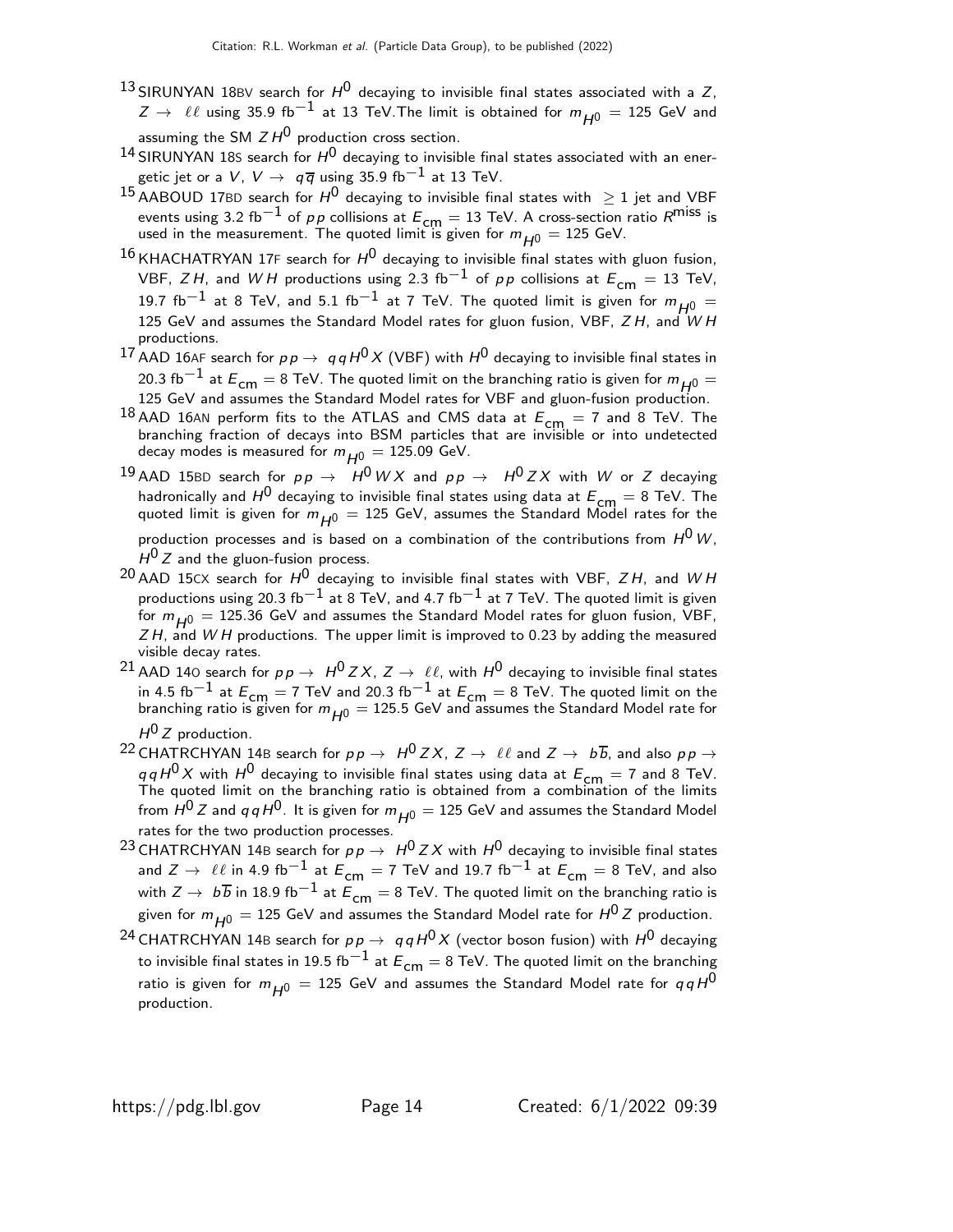| $\Gamma(\gamma)$ invisible) / $\Gamma_{total}$ |        |                                                                               |             | $\Gamma_{27}/\Gamma$                                                                                                                   |
|------------------------------------------------|--------|-------------------------------------------------------------------------------|-------------|----------------------------------------------------------------------------------------------------------------------------------------|
| VALUE                                          | $CL\%$ | <b>DOCUMENT ID</b>                                                            | <b>TECN</b> | <b>COMMENT</b>                                                                                                                         |
| < 0.029                                        | 95     |                                                                               |             | <sup>1,2</sup> SIRUNYAN 21L CMS VBF, $H^0Z$ , $H^0 \rightarrow \gamma +$<br>invisible, 13 TeV                                          |
|                                                |        | • • • We do not use the following data for averages, fits, limits, etc. • • • |             |                                                                                                                                        |
| < 0.035                                        | 95     |                                                                               |             | <sup>1</sup> SIRUNYAN 21L CMS VBF, $H^0 \rightarrow \gamma +$ invisible,                                                               |
| < 0.046                                        | 95     |                                                                               |             | <sup>3</sup> SIRUNYAN 19CG CMS $pp \rightarrow H^0 Z$ , $H^0 \rightarrow \gamma +$<br>invisible, $Z \rightarrow \ell \ell$ , 13<br>TeV |

- <sup>1</sup> SIRUNYAN 21L search for  $H^0$  decaying to an invisible final state plus a  $\gamma$  in the VBF production using 130 fb $^{-1}$  data at  $E_{\mathsf{cm}}=13$  TeV. The invisible state is called a dark photon. The quoted limit on the branching ratio is given for  $m_{H^0} = 125$  GeV assuming
- the Standard Model rates.<br><sup>2</sup> The result of the VBF production is combined with the  $p \, p \, \rightarrow \, \, H^0 \, Z$  result (SIRUN-YAN 19CG).
- <sup>3</sup> SIRUNYAN 19CG search for  $pp \to H^0 Z$ ,  $Z \to ee$ ,  $\mu\mu$  with  $H^0$  decaying to invisible final states plus a  $\gamma$  in 137 fb<sup>-1</sup> at  $E_{cm} = 13$  TeV. The quoted limit on the branching ratio is given for  $m_{H0} = 125$  GeV assuming the Standard Model rate for  $H^{0}Z$  production and is obtained in the context of a theoretical model, where the undetected (invisible) particle is massless.

# H<sup>O</sup> SIGNAL STRENGTHS IN DIFFERENT CHANNELS

The  $H^0$  signal strength in a particular final state  $xx$  is given by the cross section times branching ratio in this channel normalized to the Standard Model (SM) value,  $\sigma \cdot B(H^0 \to xx) / (\sigma \cdot B(H^0 \to xx))_{\text{SM}}$ , for the specified mass value of  $H^0$ . For the SM predictions, see DITTMAIER 11, DITTMAIER 12, and HEINEMEYER 13A. Results for fiducial and differential cross sections are also listed below.

Combined Final States

| Compined Final States                                                             |                       |                       |                                                                             |
|-----------------------------------------------------------------------------------|-----------------------|-----------------------|-----------------------------------------------------------------------------|
| VALUE                                                                             | DOCUMENT ID           | TECN                  | <b>COMMENT</b>                                                              |
| $1.13 \pm 0.06$ OUR AVERAGE                                                       |                       |                       |                                                                             |
| $1.11 + 0.09$<br>-0.08                                                            | $1$ AAD               | <b>ATLS</b><br>20     | $pp$ , 13 TeV                                                               |
| $1.17 \pm 0.10$                                                                   | <sup>2</sup> SIRUNYAN |                       | 19AT CMS $pp$ , 13 TeV                                                      |
| $1.09 \pm 0.07 \pm 0.04 \pm 0.03 \pm 0.07$                                        | $3,4$ AAD             |                       | 16AN LHC $pp$ , 7, 8 TeV                                                    |
| $1.44^{+0.59}_{-0.56}$                                                            |                       |                       | <sup>5</sup> AALTONEN 13M TEVA $p\overline{p} \rightarrow H^0 X$ , 1.96 TeV |
| • • • We do not use the following data for averages, fits, limits, etc. • • •     |                       |                       |                                                                             |
|                                                                                   | <sup>6</sup> SIRUNYAN | 19BA CMS              | $p p$ , 13 TeV, diiferential<br>cross sections                              |
| $1.20 \pm 0.10 \pm 0.06 \pm 0.04 \pm 0.08$                                        | $4$ AAD               |                       | 16AN ATLS $pp, 7, 8$ TeV                                                    |
| $0.97 \pm 0.09 \pm 0.05 \begin{array}{l} +0.04 + 0.07 \ -0.03 - 0.06 \end{array}$ | $4$ AAD               |                       | 16AN CMS $pp, 7, 8$ TeV                                                     |
| $1.18 \pm 0.10 \pm 0.07 \begin{array}{c} +0.08 \\ -0.07 \end{array}$              | $7$ AAD               |                       | 16K ATLS pp, 7, 8 TeV                                                       |
| $0.75 + 0.28 + 0.13 + 0.08$<br>$-0.26 - 0.11 - 0.05$                              | $7$ AAD               | 16K ATLS pp, 7 TeV    |                                                                             |
| $1.28 \pm 0.11 + 0.08 + 0.10$<br>$-0.07 - 0.08$                                   | $7$ AAD               | 16K ATLS $pp$ , 8 TeV |                                                                             |
| https://pdg.lbl.gov                                                               | Page 15               |                       | Created: $6/1/2022$ 09:39                                                   |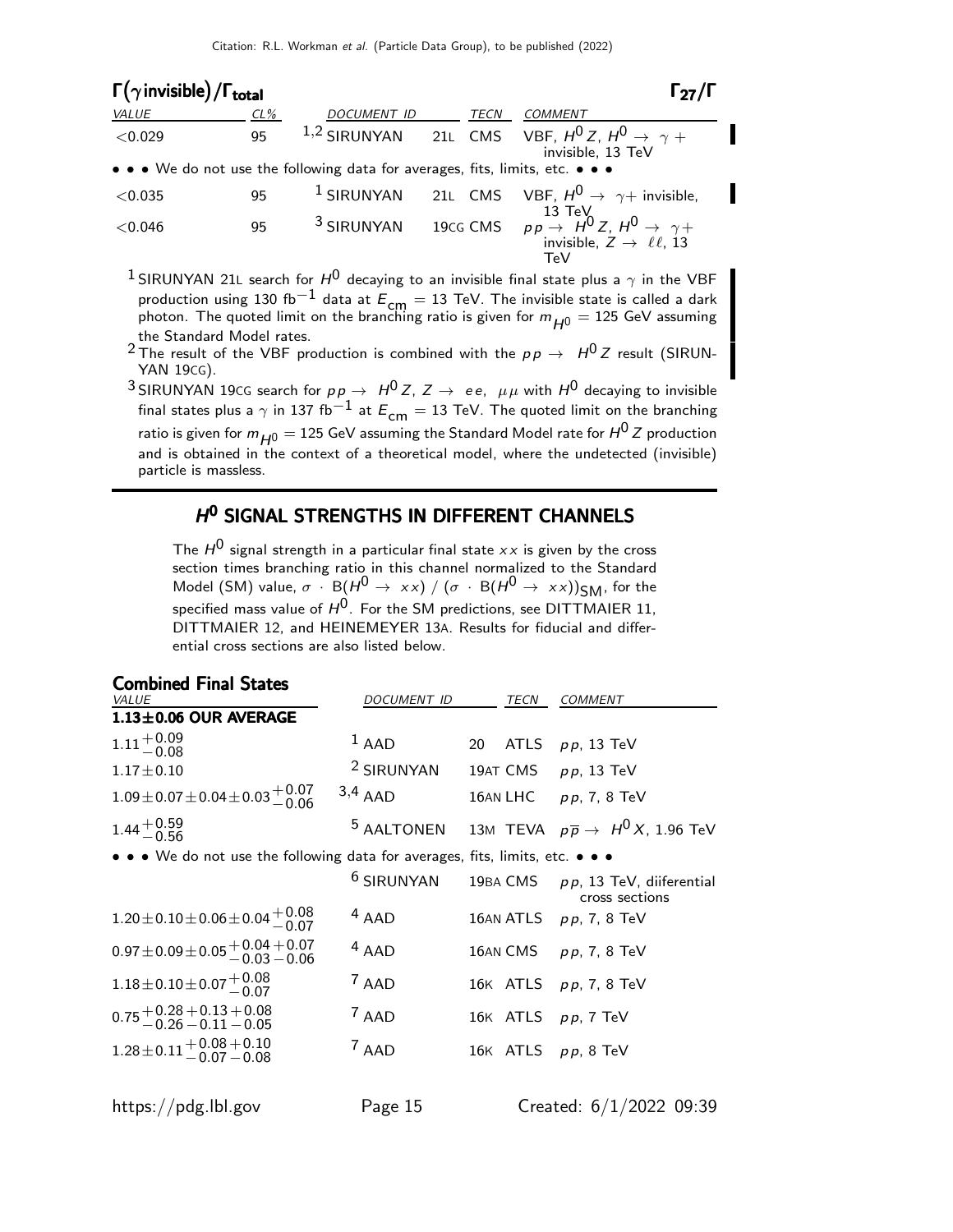| $8$ AAD   |                      | 15P ATLS pp, 8 TeV, cross sec-<br>tion                                                                                                                                                             |
|-----------|----------------------|----------------------------------------------------------------------------------------------------------------------------------------------------------------------------------------------------|
|           |                      |                                                                                                                                                                                                    |
| $10$ AAD  |                      | 13AK ATLS pp, 7 and 8 TeV                                                                                                                                                                          |
|           |                      |                                                                                                                                                                                                    |
| 12 ABAZOV |                      | 13L D0 $p\overline{p} \rightarrow H^0 X$ , 1.96 TeV                                                                                                                                                |
| $13$ AAD  |                      | 12AI ATLS $pp \rightarrow H^0 X$ , 7, 8 TeV                                                                                                                                                        |
|           |                      | 12AI ATLS $pp \rightarrow H^0 X$ , 7 TeV                                                                                                                                                           |
|           |                      | 12AI ATLS $pp \rightarrow H^0 X$ , 8 TeV                                                                                                                                                           |
|           |                      |                                                                                                                                                                                                    |
|           | $13$ AAD<br>$13$ AAD | <sup>9</sup> KHACHATRY15AMCMS $pp$ , 7, 8 TeV<br><sup>11</sup> AALTONEN 13L CDF $p\overline{p} \rightarrow H^0 X$ , 1.96 TeV<br><sup>14</sup> CHATRCHYAN 12N CMS $pp \rightarrow H^0 X$ , 7, 8 TeV |

<sup>1</sup> AAD 20 combine results of up to 79.8 fb<sup>-1</sup> of data at  $E_{cm} = 13$  TeV, assuming  $m_{H0}$  $= 125.09$  GeV:  $\gamma\gamma$ , Z Z\*, W W\*,  $\tau\tau$ ,  $b\overline{b}$ ,  $\mu\mu$ , invisible, and off-shell analyses (see their Table I). The signal strengths for individual production processes are  $1.04\pm0.09$  for gluon fusion,  $1.21^{+0.24}_{-0.22}$  for vector boson fusion,  $1.30^{+0.40}_{-0.38}$  for  $W$  H<sup>0</sup> production,  $1.05^{+0.31}_{-0.29}$ for  $ZH^0$  production, and  $1.21^{+0.26}_{-0.24}$  for  $t\bar{t}H^0+tH^0$  production (see their Fig. 2 and Table IV). Several results with the simplified template cross section and  $\kappa$ -frameworks are presented: see their Figs. 9–11, Figs 20, 21 and Table VIII for stage-1 simplified template cross sections, their Figs.  $12-17$  and Tables X-XII for the  $\kappa$ -framework.

<sup>2</sup> SIRUNYAN 19AT combine results of 35.9 fb $^{-1}$  of data at  $E_{cm} = 13$  TeV, assuming  $m_{H0}$  $= 125.09$  GeV. The signal strengths for individual production processes are  $1.22^{+0.14}_{-0.12}$ for gluon fusion, 0.73 $^{+0.30}_{-0.27}$  for vector boson fusion, 2.18 $^{+0.58}_{-0.55}$  for WH<sup>0</sup> production,  $0.87^{+0.44}_{-0.42}$  for  $ZH^0$  production, and  $1.18^{+0.30}_{-0.27}$  for  $t\overline{t}H^0$  production. Several results with the simplified template cross section and κ-frameworks are presented: see their Fig. 8 and Table 5 for stage-0 simplified template cross sections, their Figs. 9–18 and Tables 7–11 for the  $\kappa$ -framework.

<sup>3</sup> AAD 16AN perform fits to the ATLAS and CMS data at  $E_{\text{cm}} = 7$  and 8 TeV. The signal strengths for individual production processes are  $1.03 {+0.16 \atop -0.14}$  for gluon fusion,  $1.18 {+0.25 \atop -0.23}$ for vector boson fusion,  $0.89^{+0.40}_{-0.38}$  for  $WH^0$  production,  $0.79^{+0.38}_{-0.36}$  for  $ZH^0$  production, and 2.3 $^{+0.7}_{-0.6}$  $^{\rm +0.7}_{\rm -0.6}$  for  $t\overline{t}$  H $^{\rm 0}$  production.

- <sup>4</sup> AAD 16AN: The uncertainties represent statistics, experimental systematics, theory systematics on the background, and theory systematics on the signal. The quoted signal strengths are given for  $m_{H^0} = 125.09$  GeV. In the fit, relative branching ratios and relative production cross sections are fixed to those in the Standard Model.
- <sup>5</sup> AALTONEN 13M combine all Tevatron data from the CDF and D0 Collaborations with up to 10.0 fb<sup>-1</sup> and 9.7 fb<sup>-1</sup>, respectively, of  $p\bar{p}$  collisions at  $E_{cm} = 1.96$  TeV. The quoted signal strength is given for  $m_{H0} = 125$  GeV.
- <sup>6</sup> SIRUNYAN 19BA measure differential cross sections for the Higgs boson transverse momentum, the number of jets, the rapidity of the Higgs boson and the transverse momentum of the leading jet using 35.9 fb $^{-1}$  of data at  $E_{\sf cm} =$  13 TeV with  $H^0 \rightarrow \gamma \gamma$ ,  $H^0 \rightarrow$  $ZZ^*$ , and  $H^0 \rightarrow b\overline{b}$ . The total cross section for Higgs boson production is measured to be 61.1  $\pm$  6.0  $\pm$  3.7 pb using  $H^0 \rightarrow \gamma\gamma$  and  $H^0 \rightarrow ZZ^*$  channels. Several coupling measurements in the  $\kappa$ -framework are performed.
- 7 AAD 16K use up to 4.7 fb<sup>-1</sup> of pp collisions at  $E_{cm} = 7$  TeV and up to 20.3 fb<sup>-1</sup> at  $E_{cm} = 8$  TeV. The third uncertainty in the measurement is theory systematics. The signal strengths for individual production modes are  $1.23\pm0.14\frac{+0.09}{-0.08}$  $^{+0.16}_{-0.12}$  for gluon fusion,  $1.23^{+0.28}_{-0.27}$  $+0.13$  $-0.12$  $^{+0.11}_{-0.09}$  for vector boson fusion,  $0.80^{+0.31}_{-0.30}\pm 0.17^{+0.10}_{-0.05}$  for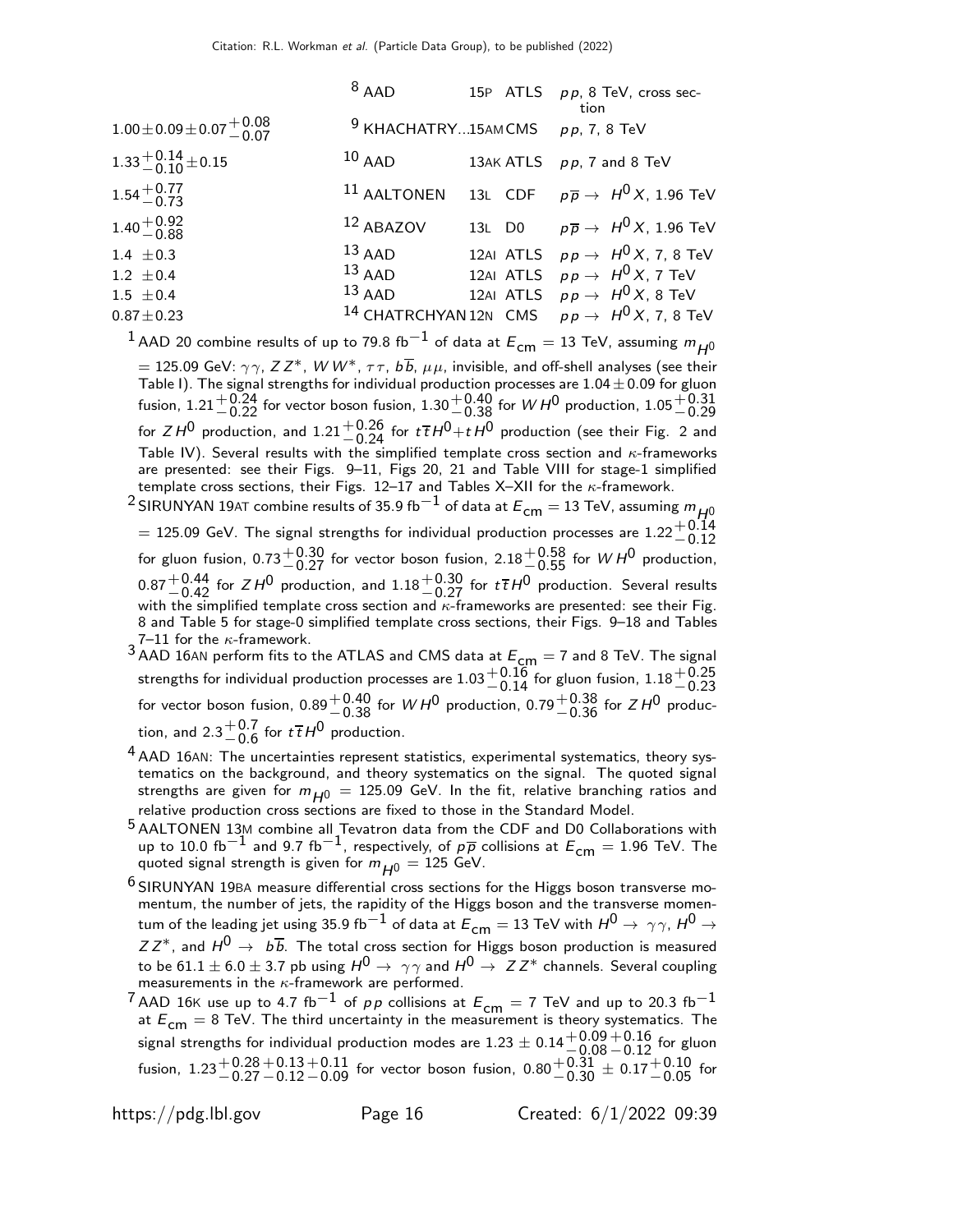$W/ZH^0$  production, and  $1.81^{+0.52}_{-0.50}$  $+0.58$  $-0.55$  $^{\rm +0.31}_{\rm -0.12}$  for  $t\overline{t}$   $H^{\rm 0}$  production. The quoted signal strengths are given for  $m_{H^0} = 125.36$  GeV.

- <sup>8</sup> AAD 15P measure total and differential cross sections of the process  $p \, p \, \rightarrow \, H^0 X$  at  $E_{\mathsf{cm}}=8$  TeV with 20.3 fb $^{-1}$ .  $\gamma\gamma$  and 4 $\ell$  final states are used.  $\sigma(p \, p \, \rightarrow \, H^0 \, X)=33.0\,\pm\,5.3\,\pm\,1.6$  pb is given. See their Figs. 2 and 3 for data on differential cross sections.
- 9 EXECUTE: 9 KHACHATRYAN 15AM use up to 5.1 fb<sup>-1</sup> of pp collisions at  $E_{cm} = 7$  TeV and up to 19.7 fb<sup>-1</sup> at  $E_{cm} = 8$  TeV. The third uncertainty in the measurement is theory systematics. Fits to each production mode give the value of  $0.85^{+0.19}_{-0.16}$  for gluon fusion,  $1.16 + 0.37$  for vector boson fusion,  $0.92 + 0.38$  for  $W H^{0}$ ,  $Z H^{0}$  production, and 2.90 $^{+1.08}_{-0.94}$  for  $t\bar{t}H^0$  production.
- 10 AAD 13AK use 4.7 fb<sup>-1</sup> of pp collisions at  $E_{cm} = 7$  TeV and 20.7 fb<sup>-1</sup> at  $E_{cm} =$ 8 TeV. The combined signal strength is based on the  $\gamma\gamma$ ,  $ZZ^* \to 4\ell$ , and  $WW^* \to 4\ell$  $\ell\nu\ell\nu$  channels. The quoted signal strength is given for  $m_{H0} = 125.5$  GeV. Reported statistical error value modified following private communication with the experiment.
- <sup>11</sup> AALTONEN 13L combine all CDF results with 9.45–10.0 fb<sup>-1</sup> of p<sub>p</sub> collisions at  $E_{cm}$  $=$  1.96 TeV. The quoted signal strength is given for  $m_{H0}^{\phantom{\dag}}=$  125 GeV.
- <sup>12</sup> ABAZOV 13L combine all D0 results with up to 9.7 fb<sup>-1</sup> of  $p\overline{p}$  collisions at  $E_{cm} =$ 1.96 TeV. The quoted signal strength is given for  $m_{H^0} = 125$  GeV.
- <sup>13</sup> AAD 12AI obtain results based on 4.6–4.8 fb<sup>-1</sup> of pp collisions at  $E_{cm} = 7$  TeV and 5.8–5.9 fb<sup>-1</sup> at  $E_{\text{cm}} = 8$  TeV. An excess of events over background with a local significance of 5.9  $\sigma$  is observed at  $m_{H^0} = 126$  GeV. The quoted signal strengths are given for  $m_{H0} = 126$  GeV. See also AAD 12DA.

14 CHATRCHYAN 12N obtain results based on 4.9–5.1 fb<sup>-1</sup> of pp collisions at  $E_{cm} = 7$ TeV and 5.1–5.3 fb<sup>-1</sup> at  $E_{\text{cm}} = 8$  TeV. An excess of events over background with a local significance of 5.0  $\sigma$  is observed at about  $m_{H^0} =$  125 GeV. The combined signal strength is based on the  $\gamma\gamma$ ,  $ZZ^*$ ,  $W\,W^*$ ,  $\tau^+\tau^-$ , and  $b\overline{b}$  channels. The quoted signal strength is given for  $m_{H^0} = 125.5$  GeV. See also CHATRCHYAN 13Y.

| W W <sup>*</sup> Final State<br><i>VALUE</i>                                  | DOCUMENT ID           | TECN                | <b>COMMENT</b>                                                              |
|-------------------------------------------------------------------------------|-----------------------|---------------------|-----------------------------------------------------------------------------|
| $1.19 \pm 0.12$ OUR AVERAGE                                                   |                       |                     |                                                                             |
| $1.28 + 0.17$<br>$-0.16$                                                      | <sup>1</sup> SIRUNYAN | 19AT CMS pp, 13 TeV |                                                                             |
| $1.09 + 0.18$<br>-0.16                                                        | $2,3$ AAD             |                     | 16AN LHC $pp, 7, 8 \text{ TeV}$                                             |
| $0.94 + 0.85$<br>$-0.83$                                                      |                       |                     | <sup>4</sup> AALTONEN 13M TEVA $p\overline{p} \rightarrow H^0 X$ , 1.96 TeV |
| • • • We do not use the following data for averages, fits, limits, etc. • • • |                       |                     |                                                                             |
|                                                                               |                       |                     | $5$ AABOUD 19F ATLS $pp$ , 13 TeV, cross sections                           |
| 2.5 $^{+0.9}_{-0.8}$                                                          | $6$ AAD               |                     | 19A ATLS $pp \rightarrow H^0 W/H^0 Z$ ,<br>$H^0 \rightarrow W W^*$ , 13 TeV |
| $1.28^{+0.18}_{-0.17}$                                                        | 7 SIRUNYAN            |                     | 19AX CMS pp, 13 TeV                                                         |
| $1.22^{+0.23}_{-0.21}$                                                        | $3$ AAD               |                     | 16AN ATLS $pp$ , 7, 8 TeV                                                   |
| $0.90 + 0.23$                                                                 | $3$ AAD               |                     | 16AN CMS $pp, 7, 8$ TeV                                                     |
|                                                                               | $8$ AAD               |                     | 16AO ATLS pp, 8 TeV, cross sections                                         |
| $1.18\pm0.16\frac{+0.17}{-0.14}$                                              | $9$ AAD               |                     | 16K ATLS pp, 7, 8 TeV                                                       |
| https://pdg.lbl.gov                                                           | Page 17               |                     | Created: $6/1/2022$ 09:39                                                   |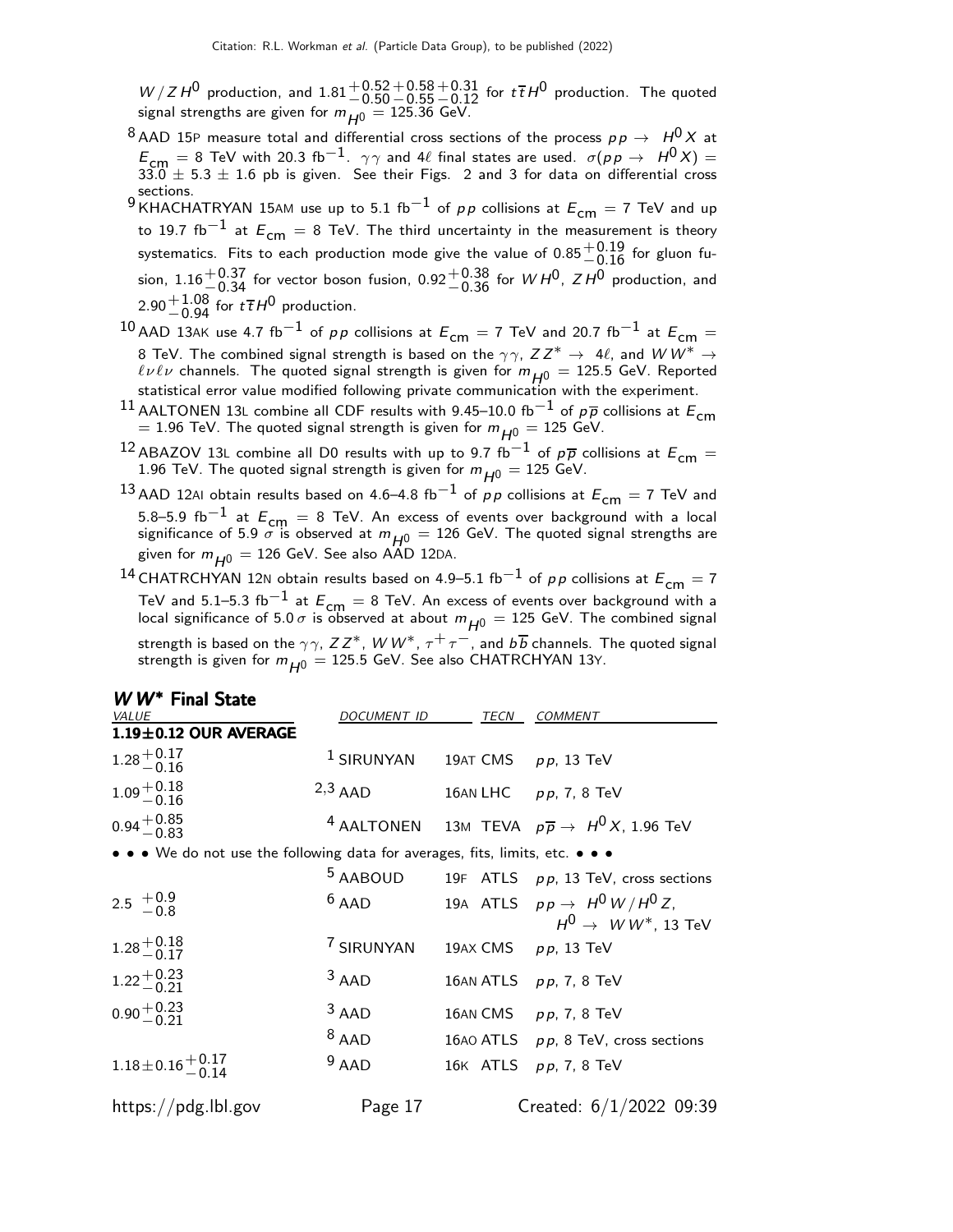| $1.09 + 0.16 + 0.17$<br>-0.15 - 0.14   | $10$ AAD                           |        | 15AA ATLS $pp$ , 7, 8 TeV                                         |
|----------------------------------------|------------------------------------|--------|-------------------------------------------------------------------|
| 3.0 $+1.3$ $+1.0$<br>-1.1 -0.7         | $11$ AAD                           |        | 15AQ ATLS $pp \rightarrow H^0 W/ZX$ , 7, 8<br>TeV                 |
| $1.16 + 0.16 + 0.18$<br>$-0.15 - 0.15$ | $12$ AAD                           |        | 15AQ ATLS $pp$ , 7, 8 TeV                                         |
| $0.72 \pm 0.12 \pm 0.10 \pm 0.12$      | 13 CHATRCHYAN 14G CMS pp, 7, 8 TeV |        |                                                                   |
| $0.99 + 0.31$<br>$-0.28$               | $14$ AAD                           |        | 13AK ATLS pp, 7 and 8 TeV                                         |
| $0.00 + 1.78$                          | 15 AALTONEN                        |        | 13L CDF $p\overline{p} \rightarrow H^0 X$ , 1.96 TeV              |
| $1.90 + 1.63$<br>$-1.52$               | $16$ ABAZOV                        | 13L D0 | $p\, \overline{\!p}\, \rightarrow\; H^0\, X$ , 1.96 TeV           |
| $1.3 \pm 0.5$                          | $17$ AAD                           |        | 12AI ATLS $pp \rightarrow H^0 X$ , 7, 8 TeV                       |
| $0.5 \pm 0.6$                          | $17$ AAD                           |        | 12AI ATLS $pp \rightarrow H^0 X$ , 7 TeV                          |
| $1.9 \pm 0.7$                          | $17$ AAD                           |        | 12AI ATLS $p p \rightarrow H^0 X$ , 8 TeV                         |
| $0.60 + 0.42$<br>0.60 - 0.37           |                                    |        | <sup>18</sup> CHATRCHYAN12N CMS $pp \rightarrow H^0 X$ , 7, 8 TeV |

<sup>1</sup> SIRUNYAN 19AT perform a combine fit to 35.9 fb<sup>-1</sup> of data at  $E_{cm} = 13$  TeV.

<sup>2</sup> AAD 16AN perform fits to the ATLAS and CMS data at  $E_{\text{cm}} = 7$  and 8 TeV. The signal strengths for individual production processes are 0.84  $\pm$  0.17 for gluon fusion, 1.2  $\pm$  0.4 for vector boson fusion,  $1.6^{+1.2}_{-1.0}$  $^{+1.2}_{-1.0}$  for  $WH^0$  production,  $5.9^{+2.6}_{-2.2}$  $^{+2.6}_{-2.2}$  for  $ZH^0$  production, and  $5.0 + 1.8$  $^{+1.8}_{-1.7}$  for  $t\bar{t}H^0$  production.

 $3$  AAD 16AN: In the fit, relative production cross sections are fixed to those in the Standard Model. The quoted signal strength is given for  $m_{H0} = 125.09$  GeV.

- $^{4}$  AALTONEN 13M combine all Tevatron data from the CDF and D0 Collaborations with up to 10.0 fb<sup>-1</sup> and 9.7 fb<sup>-1</sup>, respectively, of  $p\bar{p}$  collisions at  $E_{cm} = 1.96$  TeV. The quoted signal strength is given for  $m_{H^0} = 125$  GeV.
- 5 AABOUD 19F measure cross-sections times the  $H^0 \rightarrow \ W W^*$  branching fraction in the  $H^0 \to \ W W^* \to \ e \nu \mu \nu$  channel using 36.1 fb $^{-1}$  of pp collisions at  $E_{\mathsf{cm}}=13$ TeV:  $\sigma_{ggF}{\times}{\sf B}(H^0\to~W\,W^*)=11.4 {+1.2\atop -1.1}$ −1.1  $+1.8$  $^{+1.8}_{-1.7}$  pb and  $\sigma_{VBF}{\times}{\sf B}(H^0\to~W\,W^*)=$  $0.50^{+0.24}_{-0.22} \pm 0.17$  pb.
- $^6$  AAD 19A use 36.1 fb $^{-1}$  data at 13 TeV. The cross section times branching fraction values are measured to be  $0.67\genfrac{}{}{0pt}{}{+0.31}{-0.27}$  $^{+0.18}_{-0.14}$  pb for  $WH^0$  ,  $H^0\rightarrow\,W\,W^*$  and  $0.54{+0.31\atop -0.24}$  $+0.15$  $-0.07$ pb for  $Z H^0$ ,  $H^0 \rightarrow W W^*$ .
- 7 SIRUNYAN 19AX measure the signal strengths, cross sections and so on using gluon fusion, VBF and V  $H^0$  production processes with 35.9 fb<sup>-1</sup> of data. The quoted signal strength is given for  $m_{H^0} = 125.09$  GeV. Signal strengths for each production process is found in their Fig. 9. Measured cross sections and ratios to the SM predictions in the stage-0 simplified template cross section framework are shown in their Fig. 10.  $\kappa_F =$  $1.52^{+0.48}_{-0.41}$  and  $\kappa_V=1.10\pm0.08$  are obtained (see their Fig. 11 (right)).
- 8 AAD 16AO measure fiducial total and differential cross sections of gluon fusion process at  $E_{cm} = 8$  TeV with 20.3 fb<sup>-1</sup> using  $H^0 \to W W^* \to e \nu \mu \nu$ . The measured fiducial total cross section is  $36.0 \pm 9.7$  fb in their fiducial region (Table 7). See their Fig. 6 for fiducial differential cross sections. The results are given for  $m_{H0} = 125$  GeV.
- $^{9}$  AAD 16K use up to 4.7 fb<sup>-1</sup> of *p p* collisions at  $E_{cm} = 7$  TeV and up to 20.3 fb<sup>-1</sup> at  $E_{\text{cm}} = 8$  TeV. The quoted signal strength is given for  $m_{H0} = 125.36$  GeV.
- $10$  AAD 15AA use 4.5 fb<sup>-1</sup> of pp collisions at  $E_{cm} = 7$  TeV and 20.3 fb<sup>-1</sup> at  $E_{cm}$  $= 8$  TeV. The signal strength for the gluon fusion and vector boson fusion mode is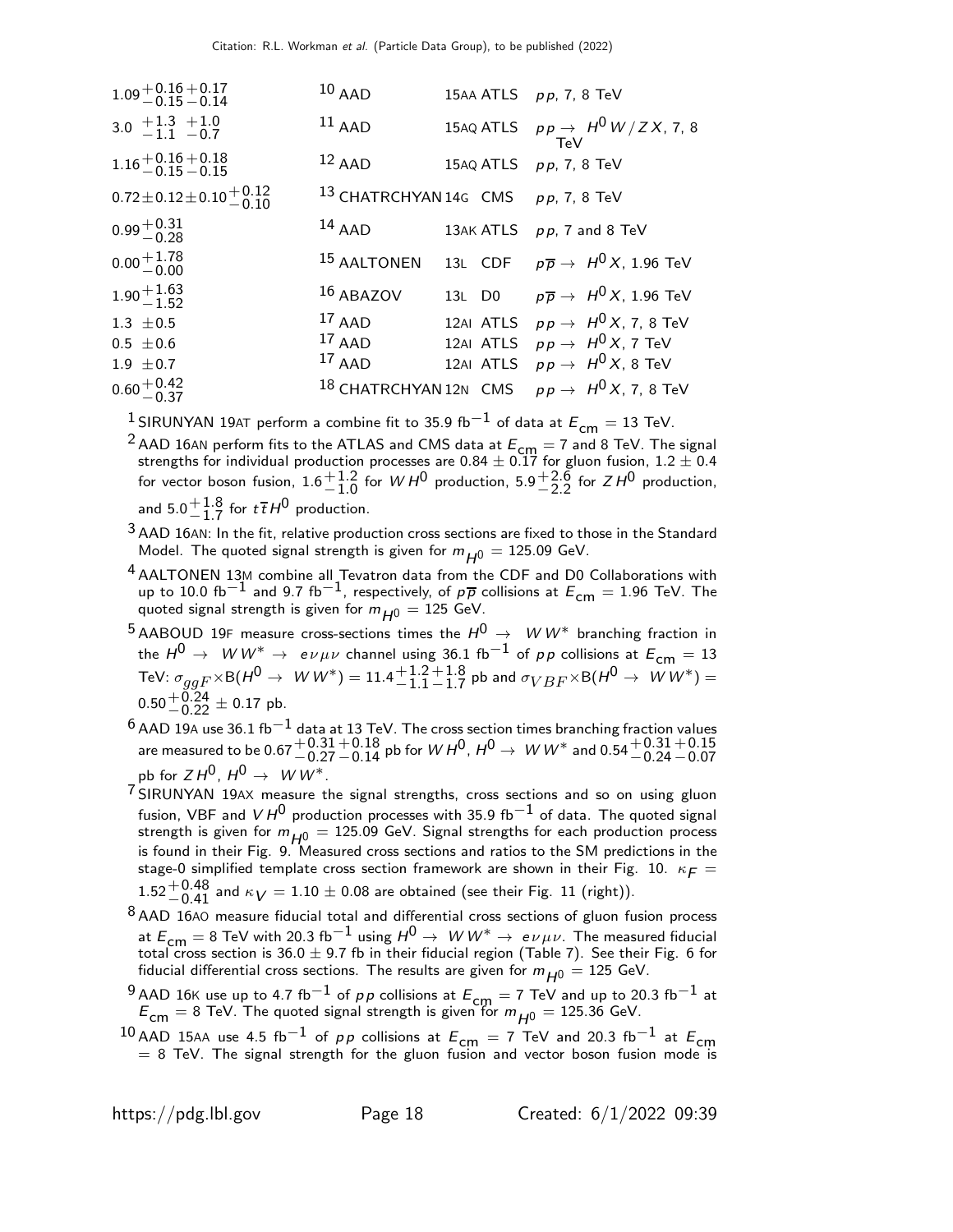$1.02 \pm 0.19^{+0.22}_{-0.18}$  and  $1.27^{+0.44}_{-0.40}$  $\rm _{-0.21}^{+0.30}$ , respectively. The quoted signal strengths are given for  $m_{H^0} = 125.36$  GeV.

- 11 AAD 15AQ use 4.5 fb<sup>-1</sup> of p p collisions at  $E_{cm} = 7$  TeV and 20.3 fb<sup>-1</sup> at  $E_{cm} = 8$ TeV. The quoted signal strength is given for  $m_{H0} = 125.36$  GeV.
- $^{12}$  AAD 15AQ combine their result on  $W/ZH^0$  production with the results of AAD 15AA (gluon fusion and vector boson fusion, slightly updated). The quoted signal strength is given for  $m_{H^0} = 125.36$  GeV.
- 13 CHATRCHYAN 14G use 4.9 fb<sup>-1</sup> of pp collisions at  $E_{cm} = 7$  TeV and 19.4 fb<sup>-1</sup> at  $E_{\text{cm}} = 8$  TeV. The last uncertainty in the measurement is theory systematics. The quoted signal strength is given for  $m_{H0} = 125.6$  GeV.
- <sup>14</sup> AAD 13AK use 4.7 fb<sup>-1</sup> of pp collisions at  $E_{cm} = 7$  TeV and 20.7 fb<sup>-1</sup> at  $E_{cm}$  $=$  8 TeV. The quoted signal strength is given for  $m_{H^0} = 125.5$  GeV. Superseded by

AAD 15AA.<br><sup>15</sup> AALTONEN 13L combine all CDF results with 9.45–10.0 fb<sup>−1</sup> of p<sub>p</sub> collisions at E<sub>cm</sub>  $=$  1.96 TeV. The quoted signal strength is given for  $m_{H^{0}} =$  125 GeV.

<sup>16</sup> ABAZOV 13L combine all D0 results with up to 9.7 fb<sup>-1</sup> of  $p\overline{p}$  collisions at  $E_{cm} =$ 1.96 TeV. The quoted signal strength is given for  $m_{H^0} = 125$  GeV.

17 AAD 12AI obtain results based on 4.7 fb<sup>-1</sup> of pp collisions at  $E_{cm} = 7$  TeV and 5.8  $\text{fb}^{-1}$  at  $E_{\text{cm}}=$  8 TeV. The quoted signal strengths are given for  $m_{H^0} = 126$  GeV. See

also AAD 12DA.<br><sup>18</sup> CHATRCHYAN 12N obtain results based on 4.9 fb<sup>−1</sup> of *p p* collisions at  $E_{\sf cm} =$  7 TeV and 5.1 fb $^{-1}$  at  $E_{cm} = 8$  TeV. The quoted signal strength is given for  $m_{H0} = 125.5$ GeV. See also CHATRCHYAN 13Y.

#### Z Z<sup>\*</sup> Final State

| <b>VALUE</b>                                                                  | $CL\%$ | DOCUMENT ID                                   |                                    | TECN | <b>COMMENT</b>                                                             |
|-------------------------------------------------------------------------------|--------|-----------------------------------------------|------------------------------------|------|----------------------------------------------------------------------------|
| $1.01 \pm 0.07$ OUR AVERAGE                                                   |        |                                               |                                    |      |                                                                            |
| $0.94 \pm 0.07 \begin{array}{l} +0.09 \\ -0.08 \end{array}$                   |        | $1$ SIRUNYAN                                  | 21s CMS                            |      | $pp$ , 13 TeV                                                              |
| $1.01 \pm 0.11$                                                               |        | $2,3$ AAD                                     | 20AQ ATLS                          |      | $p p$ , 13 TeV                                                             |
| $1.29 + 0.26$<br>$-0.23$                                                      |        | $4,5$ AAD                                     | 16AN LHC                           |      | $pp, 7, 8$ TeV                                                             |
| • • • We do not use the following data for averages, fits, limits, etc. • • • |        |                                               |                                    |      |                                                                            |
|                                                                               |        | <sup>6</sup> SIRUNYAN<br>$2,7$ AAD<br>$8$ AAD | 21AE CMS<br>20AQ ATLS<br>20BA ATLS |      | $pp$ , 13 TeV, couplings<br><i>pp</i> , 13 TeV<br>$pp$ , 13 TeV cross sec- |
| < 6.5                                                                         | 95     | <sup>9</sup> AABOUD<br>10 SIRUNYAN            | 19N ATLS                           |      | tions<br>$p p$ , 13 TeV, off-shell                                         |
| $1.06 + 0.19$<br>-0.17<br>$1.28 + 0.21$<br>$-0.19$                            |        | <sup>11</sup> AABOUD                          | 19AT CMS<br>18AJ ATLS              |      | $pp$ , 13 TeV<br>$pp$ , 13 TeV                                             |
| < 3.8                                                                         | 95     | 12 AABOUD                                     | 18BP ATLS                          |      | $p p$ , 13 TeV, off-shell                                                  |
| $1.05 + 0.15 + 0.11$<br>$- 0.14 - 0.09$                                       |        | 13 SIRUNYAN                                   | 17AV CMS                           |      | $pp$ , 13 TeV                                                              |
| $1.52^{+0.40}_{-0.34}$                                                        |        | $5$ AAD                                       | 16AN ATLS                          |      | $pp, 7, 8$ TeV                                                             |
| $1.04 + 0.32$<br>$-0.26$                                                      |        | $5$ AAD                                       | 16AN CMS                           |      | $pp, 7, 8$ TeV                                                             |
| $1.46 + 0.35 + 0.19$<br>-0.31 -0.13                                           |        | $14$ AAD                                      |                                    |      | 16K ATLS pp, 7, 8 TeV                                                      |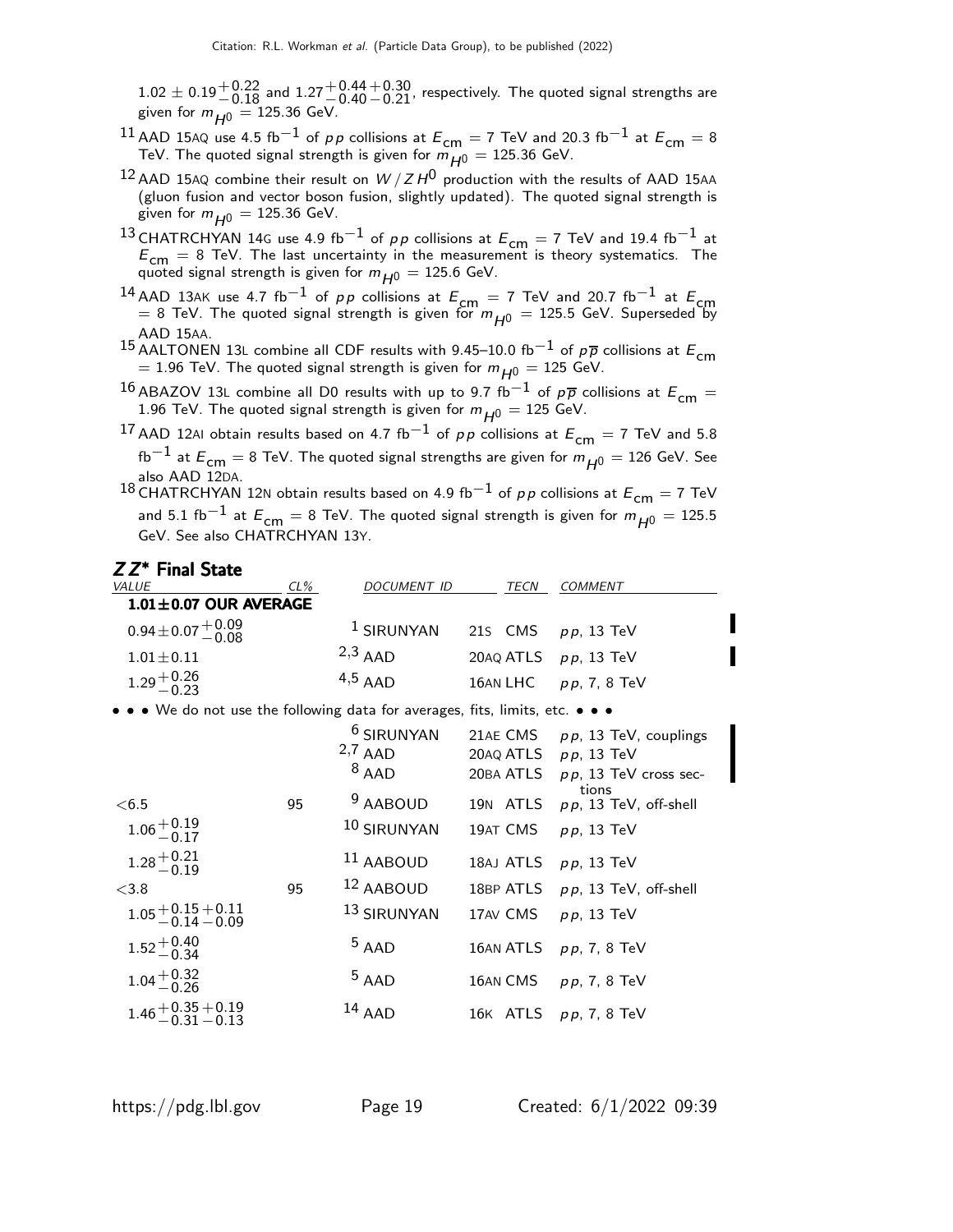|                                        |                                       | <sup>15</sup> KHACHATRY16AR CMS pp, 7, 8 TeV cross sec-<br>tions   |
|----------------------------------------|---------------------------------------|--------------------------------------------------------------------|
| $1.44 + 0.34 + 0.21$<br>$-0.31 - 0.11$ | $16$ AAD                              | 15F ATLS $pp \rightarrow H^0 X$ , 7, 8 TeV                         |
|                                        | $17$ AAD                              | 14AR ATLS pp, 8 TeV, cross sec-<br>tions                           |
| $0.93 + 0.26 + 0.13$<br>$-0.23 - 0.09$ | $18$ CHATRCHYAN 14AA CMS pp, 7, 8 TeV |                                                                    |
| $1.43 + 0.40$<br>$-0.35$               | $19$ AAD                              | 13AK ATLS pp, 7 and 8 TeV                                          |
| $0.80 + 0.35$<br>$-0.28$               |                                       | <sup>20</sup> CHATRCHYAN 13J CMS $pp \rightarrow H^0 X$ , 7, 8 TeV |
| $1.2 \pm 0.6$                          | $21$ AAD                              | 12AI ATLS $pp \rightarrow H^0 X$ , 7, 8 TeV                        |
| $1.4 \pm 1.1$                          | $21$ AAD                              | 12AI ATLS $pp \rightarrow H^0 X$ , 7 TeV                           |
| $1.1 \pm 0.8$                          | $21$ AAD                              | 12AI ATLS $p \, p \rightarrow \, H^0 \, X$ , 8 TeV                 |
| $0.73 + 0.45$<br>0.73 - 0.33           |                                       | <sup>22</sup> CHATRCHYAN 12N CMS $pp \rightarrow H^0 X$ , 7, 8 TeV |

<sup>1</sup> SIRUNYAN 215 measure cross sections with the  $H^0 \rightarrow Z Z^* \rightarrow 4\ell$  ( $\ell = e, \mu$ ) channel using 137 fb<sup>−1</sup> data at  $E_{cm} = 13$  TeV. Results are given for  $m_{H0} = 125.38$  GeV. The signal strengths for individual production processes in their Table 4. Cross sections are given in their Table 6 and Fig. 14, which are based on the simplified template cross section framework (reduced stage-1.2).

<sup>2</sup> AAD 20AQ perform analyses using  $H^0 \rightarrow Z Z^* \rightarrow 4\ell$  ( $\ell = e, \mu$ ) with data of 139  $fb^{-1}$  at  $E_{cm} = 13$  TeV. Results are given for  $m_{H0} = 125$  GeV.

 $^3$  AAD 20AQ measured the inclusive cross section times branching ratio for  $H^0\rightarrow~$  Z Z $^*$ decay  $(|\mathsf{y}(H^0)|\ <$  2.5) to be  $1.34\pm0.12$  pb (with  $1.33\pm0.08$  pb expected in the SM).

 $^{4}$  AAD 16AN perform fits to the ATLAS and CMS data at  $E_{cm} = 7$  and 8 TeV. The signal strengths for individual production processes are  $1.13^{+0.34}_{-0.31}$  for gluon fusion and  $0.1 + 1.1$  $+1.1$  for vector boson fusion.

 $5$  AAD 16AN: In the fit, relative production cross sections are fixed to those in the Standard Model. The quoted signal strength is given for  $m_{H0} = 125.09$  GeV.

 $6$  SIRUNYAN 21AE obtains constraints on anomalous couplings to vector bosons (W, Z, and gluon) and top quark using  $H^0 \to Z Z^* \to 4\ell$  ( $\ell = e$ ,  $\mu$ ) with data of 137 fb<sup>-1</sup> at  $\mathcal{E}_{cm} = 13$  TeV. Their Table 5 and Figs 14–17 show (effective) couplings to gluon and top with combining gluon fusion,  $t\bar{t}H^0$  and  $tH^0$  production channels and the result of  $t\bar{t}H^0$ ,  $H^0\to \gamma\gamma$  (SIRUNYAN 20AS). Their Tables 6–9 and Figs 18–22 show couplings to W and Z for different assumptions and bases (Higgs and Warsaw).

<sup>7</sup> AAD 20AQ present several results for the channel  $H^0\to ZZ^*\to 4\ell$  ( $\ell=e,\;\mu)$  with the simplified template cross section with  $\kappa$ -frameworks and the effective field theory (EFT) approach; see their Table 8 and Fig. 10 for simplified template cross sections.  $\kappa_V =$  $1.02 \pm 0.06$  and  $\kappa_F = 0.88 \pm 0.16$  are obtained, see their Fig. 12 for the  $\kappa$ -framework. See their Tables 9 and 10 and Figs. 16–18 for the EFT-framework.

8 AAD 20BA measure the cross section for  $pp \to H^0 \to ZZ^* \to 4\ell$  ( $\ell = e$ ,  $\mu$ ) using 139 fb<sup>-1</sup> at  $E_{cm} = 13$  TeV. They give  $\sigma \cdot B = 3.28 \pm 0.30 \pm 0.11$  fb in their fiducial region, where 3.41  $\pm$  0.18 fb is expected in the Standard Model for  $m_{H^0} = 125$  GeV. Various differential cross sections are also given; see their Figs. 19-39. Constraints on Yukawa couplings for bottom and charm quarks are given in their Table 9 and Fig. 41.

 $^9$  AABOUD 19N measure the spectrum of the four-lepton invariant mass m<sub>4</sub> $\ell$  ( $\ell = e$  or  $\mu$ ) using 36.1 fb $^{-1}$  of data at  $E_{\mathsf{cm}}=13$  TeV. The quoted signal strength upper limit is obtained from  $180$  GeV  $<$   $\mathsf{m}_{4\ell}$   $~<$   $1200$  GeV.

<sup>10</sup> SIRUNYAN 19AT perform a combine fit to 35.9 fb<sup>−1</sup> of data at  $E_{cm} = 13$  TeV.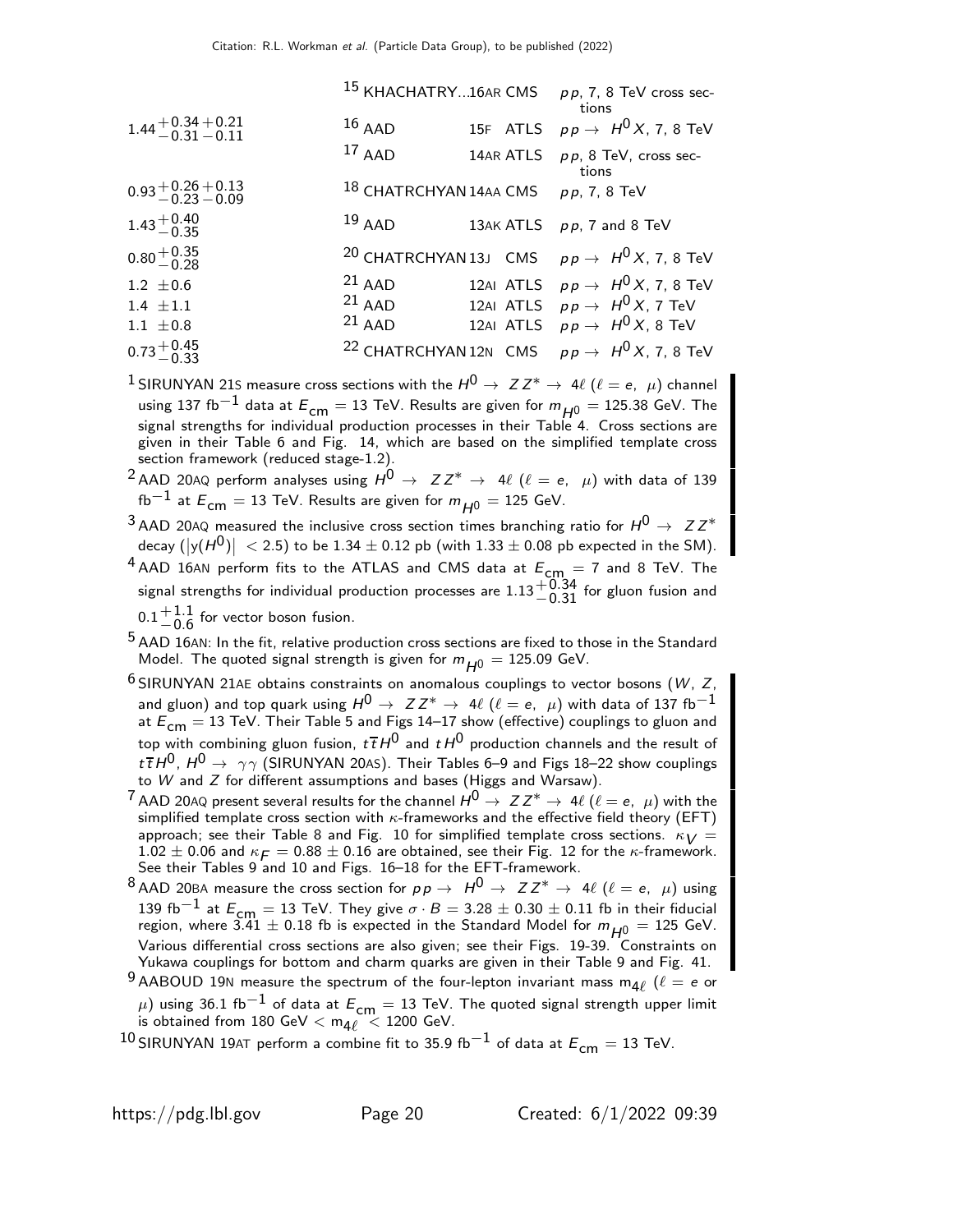- $^{11}$  AABOUD 18AJ perform analyses using  $H^{0}\to~Z\,Z^{*}\to~4\ell$   $(\ell=e,~\mu)$  with data of 36.1  $fb^{-1}$  at  $E_{cm} = 13$  TeV. Results are given for  $m_{H^0} = 125.09$  GeV. The inclusive cross section times branching ratio for  $H^0\to~Z\,Z^*$  decay  $(|\eta(H^0)|\,<$  2.5) is measured to be  $1.73^{+0.26}_{-0.24}$  pb (with  $1.34^{+0.09}_{-0.09}$  pb expected in the SM).
- 12 AABOUD 18BP measure an off-shell Higgs boson production using  $ZZ \rightarrow 4\ell$  and  $ZZ \rightarrow$ 2ℓ2ν (ℓ = e, μ) decay channels with 36.1 fb $^{-1}$  of data at  $E_{\text{cm}} = 13$  TeV. The quoted<br>signal strength upper limit is obtained from a combination of these two channels, where  $220\,\,{\rm GeV}\,<\,m_{4\ell}\,\,<\,2000\,\,{\rm GeV}\,$  for  $ZZ\,\rightarrow\,\,4\ell$  and  $250\,\,{\rm GeV}\,<\,m_{T}^{ZZ}\,\,<\,2000\,\,{\rm GeV}\,$ for  $ZZ \to 2\ell 2\nu$  (m $^{ZZ}_T$  is defined in their Section 5). See their Table 2 for each measurement.
- 13 SIRUNYAN 17AV use 35.9 fb<sup>-1</sup> of pp collisions at  $E_{cm} = 13$  TeV. The quoted signal strength, obtained from the analysis of  $H^0 \to Z Z^* \to 4\ell$  ( $\ell = e, \mu$ ) decays, is given for  $m_{H0} = 125.09$  GeV. The signal strengths for different production modes are given in their Table 3. The fiducial and differential cross sections are shown in their Fig. 10.
- <sup>14</sup> AAD 16K use up to 4.7 fb<sup>-1</sup> of *pp* collisions at  $E_{\text{cm}} = 7$  TeV and up to 20.3 fb<sup>-1</sup> at  $E_{\text{cm}} = 8$  TeV. The quoted signal strength is given for  $m_{H0} = 125.36$  GeV.
- <sup>15</sup> KHACHATRYAN 16AR use data of 5.1 fb<sup>-1</sup> at  $E_{cm}$  = 7 TeV and 19.7 fb<sup>-1</sup> at 8 TeV. The fiducial cross sections for the production of 4 leptons via  $H^0\,\rightarrow\,\,$  4 $\ell$  decays are measured to be  $0.56 {+0.67 \atop -0.44}$  $^+_-0.21$  fb at 7 TeV and  $1.11^{+0.41}_{-0.35}$  $^{\rm +0.14}_{\rm -0.10}$  fb at 8 TeV in their fiducial region (Table 2). The differential cross sections at  $E_{\text{cm}} = 8 \text{ TeV}$  are also shown in Figs. 4 and 5. The results are given for  $m_{H0} = 125$  GeV.
- <sup>16</sup> AAD 15F use 4.5 fb<sup>-1</sup> of pp collisions at  $E_{cm} = 7$  TeV and 20.3 fb<sup>-1</sup> at  $E_{cm} = 8$ TeV. The quoted signal strength is given for  $\widetilde{m}_{H0} = 125.36$  GeV. The signal strength for the gluon fusion production mode is  $1.66 \, {}^{+\, 0.45}_{-\, 0.41}$  $+0.25$  while the signal strength for<br> $-0.15$ the vector boson fusion production mode is  $0.26 \, {}^{+\, 1.60}_{-\, 0.91}$  $^{\rm +0.36}_{\rm -0.23}$
- 17 AAD 14AR measure the cross section for  $p p \to H^0 \to Z Z^* \to 4\ell$  ( $\ell = e, \mu$ ) using  $20.3{\rm fb}^{-1}$  at  $E_{\rm cm} = 8$  TeV. They give  $\sigma \cdot B = 2.11 {+0.53 \atop -0.47} \pm 0.08$  fbin their fiducial region, where 1.30  $\pm$  0.13 fb is expected in the Standard Model for  $m_{H0}$  = 125.4 GeV. Various differential cross sections are also given; see their Fig. 2.
- 18 CHATRCHYAN 14AA use 5.1 fb<sup>-1</sup> of pp collisions at  $E_{cm} = 7$  TeV and 19.7 fb<sup>-1</sup> at  $E_{\text{cm}} = 8$  TeV. The quoted signal strength is given for  $\ddot{m}_{H0} = 125.6$  GeV. The signal strength for the gluon fusion and  $t\,\overline{t}H$  production mode is  $0.80\frac{+0.46}{-0.36}$ , while the signal strength for the vector boson fusion and  $WH^0$ ,  $ZH^0$  production mode is 1.7  $^+{}^{2.2}_{2.1}$  $-2.1$
- 19 AAD 13AK use 4.7 fb<sup>-1</sup> of pp collisions at  $E_{cm} = 7$  TeV and 20.7 fb<sup>-1</sup> at  $E_{cm} = 8$ TeV. The quoted signal strength is given for  $m_{H0} = 125.5$  GeV.
- <sup>20</sup> CHATRCHYAN 13J obtain results based on  $ZZ \rightarrow 4\ell$  final states in 5.1 fb<sup>-1</sup> of pp collisions at  $E_{\textsf{cm}}=7$  TeV and 12.2 fb $^{-1}$  at  $E_{\textsf{cm}}=8$  TeV. The quoted signal strength is given for  $m_{H^0} = 125.8$  GeV. Superseded by CHATRCHYAN 14AA.
- <sup>21</sup> AAD 12AI obtain results based on 4.7–4.8 fb<sup>-1</sup> of pp collisions at  $E_{cm} = 7$  TeV and 5.8 fb<sup>-1</sup> at  $E_{cm} = 8$  TeV. The quoted signal strengths are given for  $m_{H0} = 126$  GeV. See also AAD 12DA.
- 22 CHATRCHYAN 12N obtain results based on 4.9–5.1 fb<sup>-1</sup> of pp collisions at  $E_{cm} = 7$ TeV and 5.1–5.3 fb $^{-1}$  at  $E_{cm} = 8$  TeV. An excess of events over background with a local significance of 5.0  $\sigma$  is observed at about  $m_{H0} = 125$  GeV. The quoted signal strengths are given for  $m_{H0} = 125.5$  GeV. See also CHATRCHYAN 12BY and CHATRCHYAN 13Y.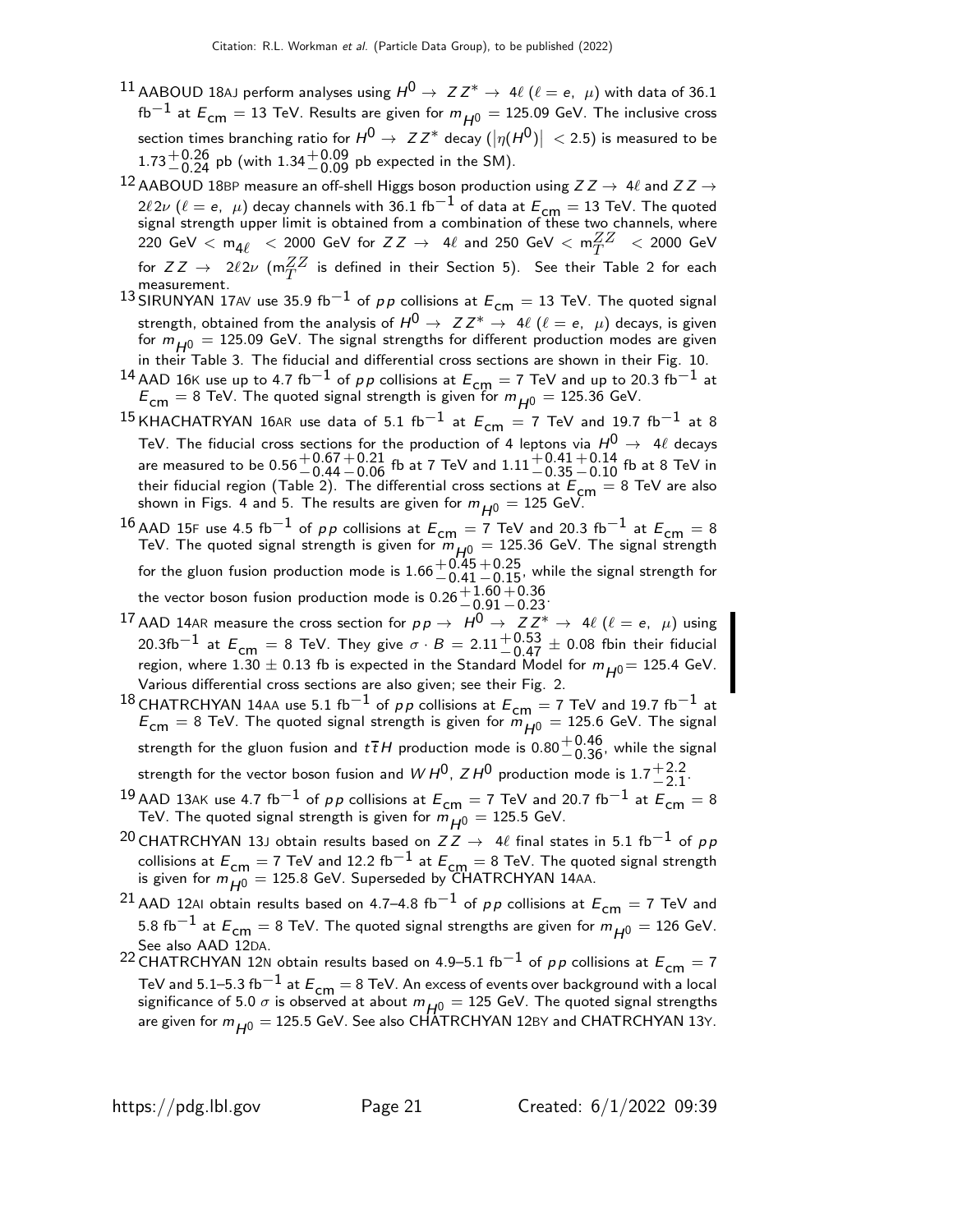| $\gamma\gamma$ Final State                                                  |                                  |                    |           |                                                                       |
|-----------------------------------------------------------------------------|----------------------------------|--------------------|-----------|-----------------------------------------------------------------------|
| <b>VALUE</b>                                                                | DOCUMENT ID                      |                    |           | TECN COMMENT                                                          |
| $1.10\pm0.07$ OUR AVERAGE                                                   |                                  |                    |           |                                                                       |
| $1.12 \pm 0.09$                                                             | <sup>1</sup> SIRUNYAN            |                    |           | 210 CMS pp, 13 TeV                                                    |
| $0.99 + 0.15$<br>$-0.14$                                                    | <sup>2</sup> AABOUD              |                    |           | 18BO ATLS $pp$ , 13 TeV, 36.1 fb <sup>-1</sup>                        |
| $1.14 + 0.19$<br>-0.18                                                      | $3,4$ AAD                        |                    | 16AN LHC  | pp, 7, 8 TeV                                                          |
| $5.97 + 3.39$<br>$-3.12$                                                    | <sup>5</sup> AALTONEN            |                    |           | 13M TEVA $p\overline{p} \rightarrow H^0 X$ , 1.96 TeV                 |
| • • We do not use the following data for averages, fits, limits, etc. • • • |                                  |                    |           |                                                                       |
| $1.20 + 0.18$<br>-0.14                                                      | <sup>6</sup> SIRUNYAN            |                    | 19AT CMS  | $pp$ , 13 TeV                                                         |
|                                                                             | <sup>7</sup> SIRUNYAN            |                    | 19L CMS   | $p p$ , 13 TeV, diff. x-section                                       |
| $1.18 + 0.17$<br>$-0.14$                                                    | <sup>8</sup> SIRUNYAN            |                    | 18DS CMS  | $p p$ , $H^0 \rightarrow \gamma \gamma$ , 13 TeV,<br>floated $m_{H0}$ |
| $1.14 + 0.27$<br>-0.25                                                      | $4$ AAD                          |                    |           | 16AN ATLS $pp$ , 7, 8 TeV                                             |
| $1.11 + 0.25$<br>$-0.23$                                                    | $4$ AAD                          |                    | 16AN CMS  | $pp, 7, 8$ TeV                                                        |
|                                                                             | <sup>9</sup> KHACHATRY16G CMS    |                    |           | $p p$ , 8 TeV, diff. x-section                                        |
| $1.17 \pm 0.23 \begin{array}{r} +0.10 + 0.12 \\ -0.08 - 0.08 \end{array}$   | $10$ AAD                         |                    | 14BC ATLS | $pp \rightarrow H^0 X$ , 7, 8 TeV                                     |
|                                                                             | $11$ AAD                         |                    | 14BJ ATLS | $pp$ , 8 TeV, diff. x-section                                         |
| $1.14\pm0.21\frac{+0.09+0.13}{-0.05-0.09}$                                  | 12 KHACHATRY14P CMS              |                    |           | pp, 7, 8 TeV                                                          |
| $1.55 + 0.33$<br>-0.28                                                      | $13$ AAD                         |                    | 13AK ATLS | $p p$ , 7 and 8 TeV                                                   |
| $7.81 + 4.61$<br>$-4.42$                                                    | 14 AALTONEN                      |                    | 13L CDF   | $p\overline{p}\rightarrow\ H^0X$ , 1.96 TeV                           |
| $4.20 + 4.60$<br>$-4.20$                                                    | 15 ABAZOV                        | 13L D <sub>0</sub> |           | $p\overline{p} \rightarrow H^0 X$ , 1.96 TeV                          |
| $1.8 \pm 0.5$                                                               | $16$ AAD                         |                    | 12AI ATLS | $p \, p \rightarrow \, H^0 \, X$ , 7, 8 TeV                           |
| 2.2 $\pm$ 0.7                                                               | $16$ AAD                         |                    | 12AI ATLS | $p \, p \rightarrow \, H^0 \, X$ , 7 TeV                              |
| $1.5 \pm 0.6$                                                               | $16$ AAD                         |                    | 12AI ATLS | $p \, p \, \rightarrow \, \, H^0 \, X, \, 8$ TeV                      |
| $1.54 + 0.46$<br>-0.42                                                      | <sup>17</sup> CHATRCHYAN 12N CMS |                    |           | $pp \rightarrow H^0 X$ , 7, 8 TeV                                     |

<sup>1</sup> SIRUNYAN 210 measures cross sections and couplings with the  $H^0\to\gamma\gamma$  channel using 137 fb $^{-1}$  data at  $E_{cm} = 13$  TeV. Results are given for  $m_{H^0} = 125.38$  GeV. The signal strengths for individual production processes are given in their Fig. 16. Cross sections are given in their Tables 12 and 13 and Figs. 18 and 20, which are based on the simplified template cross section framework (reduced stage-1.2). Results in the  $\kappa$ -framework are given in their Fig. 22.

2 AABOUD 18BO use 36.1 fb<sup>-1</sup> of p p collisions at  $E_{cm} = 13$  TeV. The signal strengths for the individual production modes are:  $0.81 {+0.19 \atop -0.18}$  for gluon fusion,  $2.0 {+0.6 \atop -0.5}$  $-0.5$  for vector boson fusion,  $0.7^{+0.9}_{-0.8}$  $^{+0.9}_{-0.8}$  for  $V H^0$  production  $(V = W, Z)$ , and  $0.5 \pm 0.6$  for  $t\bar{t}H^0$  and  $t \, t^{0}$  production. Other measurements of cross sections and couplings are summarized in their Section 10. The quoted values are given for  $m_{\small{H^0}} = 125.09$  GeV.

 $^3$  AAD 16AN perform fits to the ATLAS and CMS data at  $E_{\text{cm}}=7$  and 8 TeV. The signal strengths for individual production processes are  $1.10 {+0.23 \atop -0.22}$  for gluon fusion,  $1.3 \pm 0.5$ for vector boson fusion,  $0.5 - 1.3$  $^{+1.3}_{-1.2}$  for  $WH^0$  production,  $0.5^{+3.0}_{-2.5}$  $+3.0$  for  $ZH^0$  production, and 2.2 $^{+1.6}_{-1.3}$  $^{+1.6}_{-1.3}$  for  $t\bar{t}H^0$  production.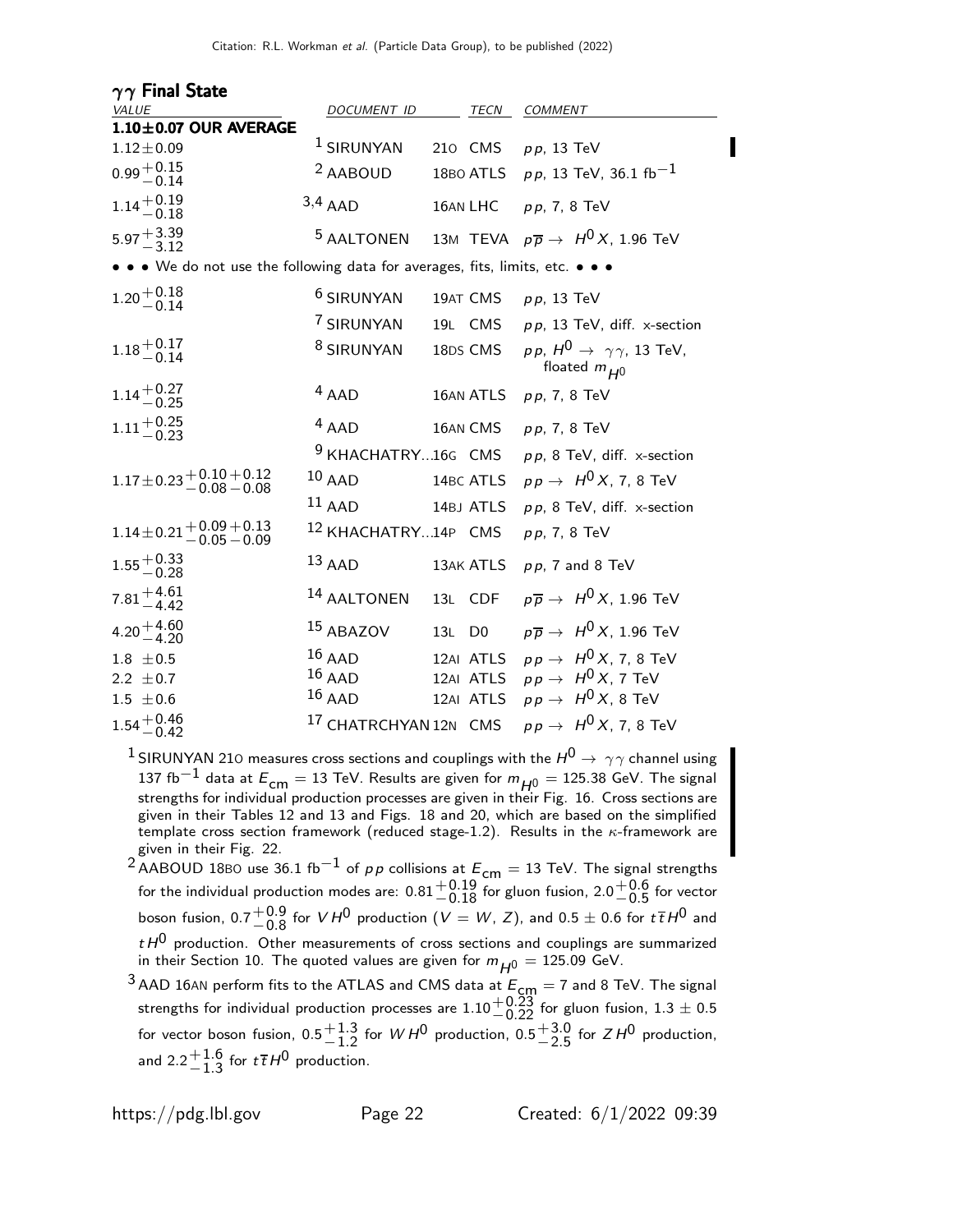- <sup>4</sup> AAD 16AN: In the fit, relative production cross sections are fixed to those in the Standard Model. The quoted signal strength is given for  $m_{H0} = 125.09$  GeV.
- <sup>5</sup> AALTONEN 13M combine all Tevatron data from the CDF and D0 Collaborations with up to 10.0 fb<sup>-1</sup> and 9.7 fb<sup>-1</sup>, respectively, of  $p\bar{p}$  collisions at  $E_{cm} = 1.96$  TeV. The quoted signal strength is given for  $m_{H^0} = 125$  GeV.
- <sup>6</sup> SIRUNYAN 19AT perform a combine fit to 35.9 fb<sup>-1</sup> of data at  $E_{cm} = 13$  TeV.
- 7 SIRUNYAN 19L measure fiducial and differential cross sections of the process  $pp \rightarrow$  $H^0$  →  $\gamma\gamma$  at  $E_{\text{cm}} = 13$  TeV with 35.9 fb<sup>-1</sup>. See their Figs. 4–11.
- $^8$ SIRUNYAN 18DS use 35.9 fb $^{-1}$  of  $p \, p \, \rightarrow \, H^0$  collisions with  $H^0 \rightarrow \, \gamma \gamma$  at  $E_{\mathsf{cm}}=13$  TeV. The Higgs mass is floated in the measurement of a signal strength. The result is  $1.18 \frac{+0.12}{-0.11}$ (stat.) $\frac{+0.09}{-0.07}$ (syst.) $\frac{+0.07}{-0.06}$ (theory), which is largely insensitive to the Higgs mass around 125 GeV.
- 9 KHACHATRYAN 16G measure fiducial and differential cross sections of the process  $p p \rightarrow$  $H^{0}X$ ,  $H^{0}\rightarrow \gamma\gamma$  at  $E_{cm}=8$  TeV with 19.7 fb $^{-1}$ . See their Figs. 4–6 and Table 1 for data.
- $10$  AAD 14BC use 4.5 fb<sup>-1</sup> of *pp* collisions at  $E_{cm} = 7$  TeV and 20.3 fb<sup>-1</sup> at  $E_{cm} = 8$  TeV. The last uncertainty in the measurement is theory systematics. The quoted signal strength is given for  $m_{\overline{H^0}} = 125.4$  GeV. The signal strengths for the individual production modes are: 1.32  $\pm$  0.38 for gluon fusion, 0.8  $\pm$  0.7 for vector boson fusion,  $1.0 \pm 1.6$  for  $WH^{0}$  production,  $0.1^{+3.7}_{-0.1}$  $^{+3.7}_{-0.1}$  for  $ZH^0$  production, and  $1.6^{+2.7}_{-1.8}$  $^{+2.7}_{-1.8}$  for  $t\overline{t}H^0$ production.
- 11 AAD 14BJ measure fiducial and differential cross sections of the process  $p p \rightarrow H^0 X$ ,  $H^0$  →  $\gamma\gamma$  at  $E_{cm}$  = 8 TeV with 20.3 fb $^{-1}$ . See their Table 3 and Figs. 3–12 for data.
- <sup>12</sup> KHACHATRYAN 14P use 5.1 fb<sup>-1</sup> of pp collisions at  $E_{cm} = 7$  TeV and 19.7 fb<sup>-1</sup> at  $E_{\text{cm}} = 8$  TeV. The last uncertainty in the measurement is theory systematics. The quoted signal strength is given for  $m_{H^0} = 124.7$  GeV. The signal strength for the gluon fusion and  $t\,\overline{t}H$  production mode is  $1.13\frac{+0.37}{-0.31}$ , while the signal strength for the vector boson fusion and  $WH^0$ ,  $ZH^0$  production mode is  $1.16^{+0.63}_{-0.58}$ .
- <sup>13</sup> AAD 13AK use 4.7 fb<sup>-1</sup> of pp collisions at  $E_{cm} = 7$  TeV and 20.7 fb<sup>-1</sup> at  $E_{cm} = 8$ TeV. The quoted signal strength is given for  $m_{H^0} = 125.5$  GeV.
- <sup>14</sup> AALTONEN 13L combine all CDF results with 9.45–10.0 fb<sup>-1</sup> of  $p\overline{p}$  collisions at  $E_{cm}$ = 1.96 TeV. The quoted signal strength is given for  $m_{H0} = 125$  GeV.
- <sup>15</sup> ABAZOV 13L combine all D0 results with up to 9.7 fb<sup>-1</sup> of  $p\overline{p}$  collisions at  $E_{cm} =$ 1.96 TeV. The quoted signal strength is given for  $m_{H0} = 125$  GeV.
- $16$  AAD 12AI obtain results based on 4.8 fb $^{-1}$  of pp collisions at  $E_{cm} = 7$  TeV and 5.9  $fb^{-1}$  at  $E_{cm} = 8$  TeV. The quoted signal strengths are given for  $m_{H^0} = 126$  GeV. See also AAD 12DA.
- 17 CHATRCHYAN 12N obtain results based on 5.1 fb<sup>-1</sup> of pp collisions at  $E_{cm}$ =7 TeV and 5.3 fb $^{-1}$  at  $E_{cm}=8$  TeV. The quoted signal strength is given for  $m_{H0}=125.5$  GeV. See also CHATRCHYAN 13Y.

#### $c\overline{c}$  Final State

| <i>VALUE</i>     | CL% | <i>DOCUMENT ID</i>                  | TECN COMMENT |
|------------------|-----|-------------------------------------|--------------|
| $37 \pm 17 + 11$ |     | $1$ SIRUNYAN 20AE CMS $pp$ , 13 TeV |              |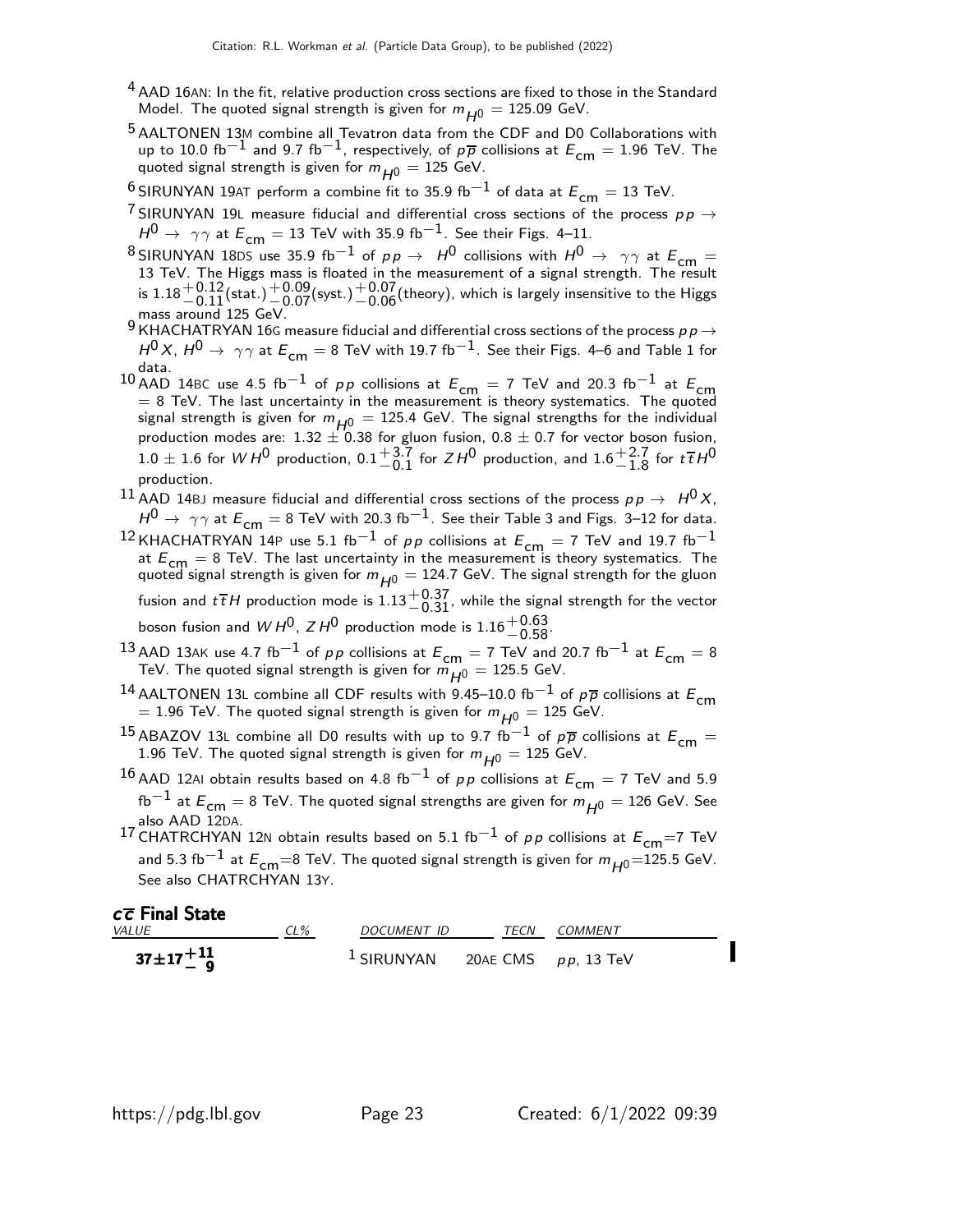- • We do not use the following data for averages, fits, limits, etc. • •
- $\langle 110$  95  $^2$  AABOUD 18M ATLS pp, 13 TeV
	- <sup>1</sup> SIRUNYAN 20AE use 35.9 fb<sup>−1</sup> at of *p p* collisions at  $E_{\text{cm}} = 13$  TeV. The measured best fit value of  $\sigma(p\,p\to\;\;V\,H^0)\;{\rm B}(H^0\to\;c\,\overline{c})$  is 2.40 ${+1.12}\atop{-1.11}$  $\rm _{-0.61}^{+0.65}$  pb (equivalent to  $<$ 4.5 pb at 95% CL upper limit, i.e. 70 times the standard model), where V is  $W\to~\ell\nu,$  $Z \to \ell \ell$ , or  $Z \to \nu \nu$   $(\ell = e, \mu)$ . The quoted values are given for  $m_{\overline{H^0}} = 125$  GeV.
	- <sup>2</sup> AABOUD 18M use 36.1 fb<sup>-1</sup> at of pp collisions at  $E_{cm} = 13$  TeV. The upper limit on  $\sigma(p \, p \to Z \, H^0)$ ·B $(H^0 \to c\overline{c})$  is 2.7 pb at 95% CL. This corresponds to 110 times the standard model. The quoted values are given for  $m_{H^0} = 125$  GeV.

| $b\overline{b}$ Final State                                 |                                                                             |                      |                                                                                                                |
|-------------------------------------------------------------|-----------------------------------------------------------------------------|----------------------|----------------------------------------------------------------------------------------------------------------|
| <i>VALUE</i>                                                | DOCUMENT ID TECN                                                            |                      | <i>COMMENT</i>                                                                                                 |
| $0.98 \pm 0.12$ OUR AVERAGE                                 |                                                                             |                      |                                                                                                                |
| $1.02 + 0.12 + 0.14$<br>-0.11 -0.13                         | $1$ AAD                                                                     | 21AB ATLS            | $pp \rightarrow H^0 W/H^0 Z$ , $H^0 \rightarrow$<br>$b\overline{b}$ , 13 TeV, 139 fb $^{-1}$                   |
| $0.95 \pm 0.32 + 0.20$<br>-0.17                             | $2$ AAD                                                                     | 21AJ ATLS            | VBF, $H^0 \rightarrow b\overline{b}$ , pp, 13<br>TeV, 126 $fb^{-1}$                                            |
| $1.06 \pm 0.26$                                             | <sup>3</sup> SIRUNYAN                                                       | 18DB CMS             | $pp \rightarrow H^0 W/H^0 Z$ , $H^0 \rightarrow$<br>$b\overline{b}$ , 13 TeV, 77.2 fb $^{-1}$                  |
| $0.70 + 0.29$<br>-0.27                                      | $4,5$ AAD                                                                   | 16AN LHC             | $pp, 7, 8$ TeV                                                                                                 |
| $1.59 + 0.69$<br>-0.72                                      | <sup>6</sup> AALTONEN                                                       |                      | 13M TEVA $p\overline{p} \rightarrow H^0 X$ , 1.96 TeV                                                          |
|                                                             | • • We do not use the following data for averages, fits, limits, etc. • • • |                      |                                                                                                                |
| $0.95 \pm 0.18 \begin{array}{c} +0.19 \\ -0.18 \end{array}$ | $1$ AAD                                                                     | 21AB ATLS            | $pp \rightarrow H^0 W$ , $H^0 \rightarrow b\overline{b}$ , 13<br>TeV, 139 $fb^{-1}$                            |
| $1.08 \pm 0.17 + 0.18$                                      | $1$ AAD                                                                     | 21AB ATLS            | $pp \rightarrow H^0 Z$ , $H^0 \rightarrow b\overline{b}$ , 13<br>TeV, 139 $fb^{-1}$                            |
| $0.72 + 0.29 + 0.26$<br>$-0.28 - 0.22$                      | $7$ AAD                                                                     | 21H ATLS             | $pp \rightarrow H^0 W/H^0 Z$ , $H^0 \rightarrow$<br>$b\overline{b}$ , boosted $W/Z$ , 13<br>TeV, 139 $fb^{-1}$ |
| $1.3 \pm 1.0$                                               | $8$ AAD                                                                     | 21M ATLS             | VBF+ $\gamma$ , $H^0 \rightarrow b\overline{b}$ , pp, 13<br>TeV, 132 fb $^{-1}$                                |
| 3.7 $\pm$ 1.2 $+0.11$<br>-0.9                               | <sup>9</sup> SIRUNYAN                                                       | 20BL CMS             | boosted $H^0 \rightarrow b\overline{b}$ , pp, 13<br>TeV                                                        |
|                                                             | 10 AABOUD                                                                   | 19 <sub>U</sub> ATLS | $pp \rightarrow V H^0$ , $H^0 \rightarrow b\overline{b}$ , 13<br>TeV, cross sections                           |
| $1.12 \pm 0.29$                                             | 11 SIRUNYAN                                                                 | 19AT CMS             | $p p$ , 13 TeV                                                                                                 |
| $1.16 + 0.27$<br>$-0.25$                                    | <sup>12</sup> AABOUD                                                        | 18BN ATLS            | $pp \rightarrow H^0 W/H^0 Z$ , $H^0 \rightarrow$<br>$b\overline{b}$ , 13 TeV, 79.8 fb $^{-1}$                  |
| $0.98 + 0.22$<br>$-0.21$                                    | 13 AABOUD                                                                   | 18BN ATLS            | $pp \rightarrow H^0 W/H^0 Z$ , $H^0 \rightarrow$<br>$b\overline{b}$ , 7, 8, 13 TeV                             |
| $1.01 \pm 0.20$                                             | 14 AABOUD                                                                   | 18BN ATLS            | $pp \rightarrow H^0 X$ , ggF, VBF,<br>$V H^{0}$ , $t \bar{t} H^{0}$ 7, 8, 13 TeV                               |
| 2.5 $+1.4$<br>-1.3                                          | 15,16 AABOUD                                                                | 18BQ ATLS            | $pp \rightarrow H^0 X$ , VBF, ggF,<br>$V H^{0}$ , $t \overline{t} H^{0}$ , 13 TeV                              |
| $3.0 \begin{array}{c} +1.7 \\ -1.6 \end{array}$             | 15,17 AABOUD                                                                | 18BQ ATLS            | $pp \rightarrow H^0 X$ , VBF, 13 TeV                                                                           |
|                                                             | 18 AALTONEN                                                                 | 18C CDF              | $p\overline{p} \rightarrow H^0 X$ , 1.96 TeV                                                                   |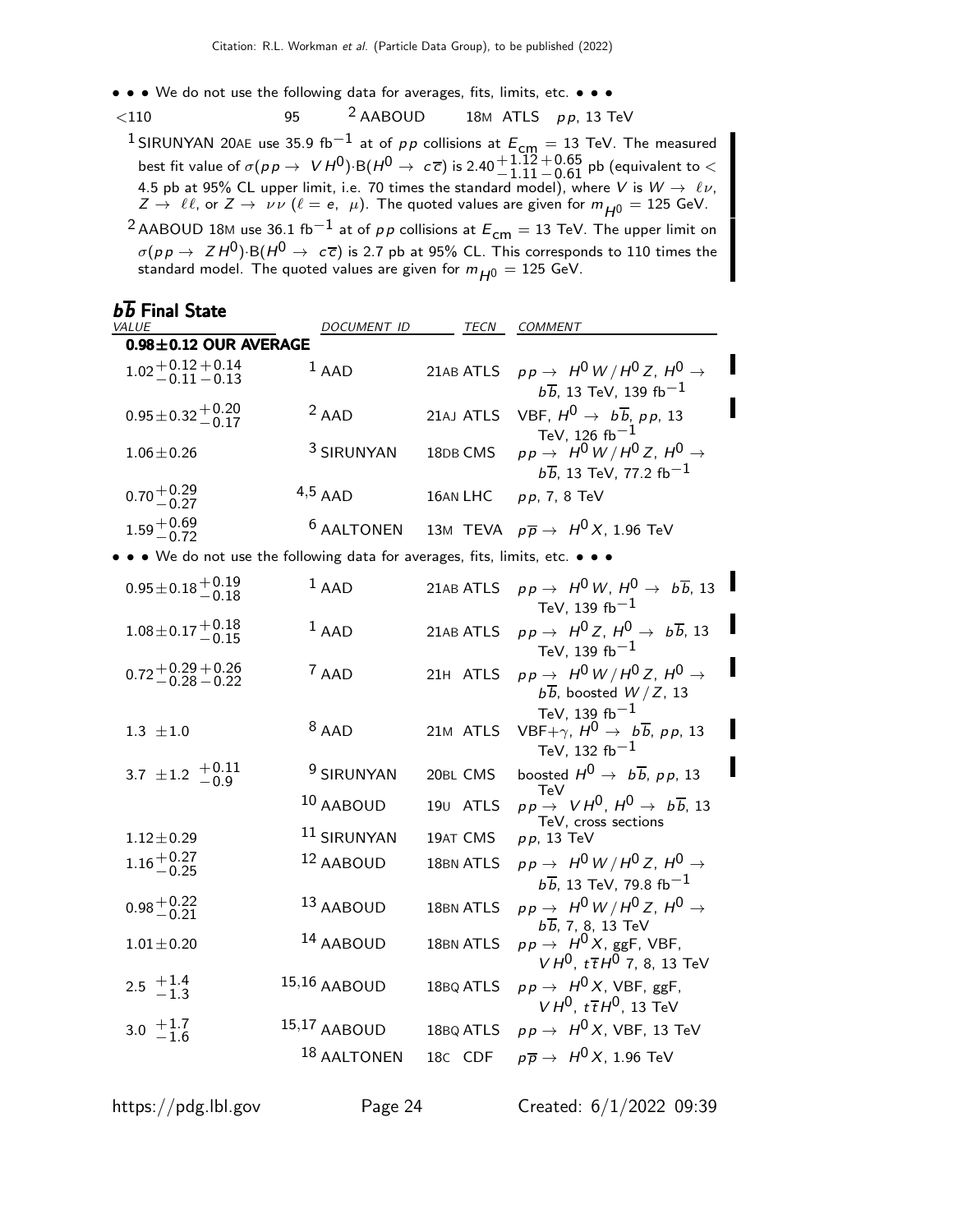| $1.19 + 0.40$<br>$-0.38$               | 19 SIRUNYAN                      | 18AE CMS  | $pp \rightarrow H^0 W/H^0 Z$ , $H^0 \rightarrow$<br>$b\overline{b}$ , 13 TeV                                         |
|----------------------------------------|----------------------------------|-----------|----------------------------------------------------------------------------------------------------------------------|
| $1.06 + 0.31$<br>$-0.29$               | 20 SIRUNYAN                      | 18AE CMS  | $pp \rightarrow H^0 W/H^0 Z$ , $H^0 \rightarrow$                                                                     |
| $1.01 \pm 0.22$                        | <sup>21</sup> SIRUNYAN           | 18DB CMS  | $b\overline{b}$ , 7, 8, 13 TeV<br>$pp \rightarrow H^0 W/H^0 Z$ , $H^0 \rightarrow$<br>$b\overline{b}$ , 7, 8, 13 TeV |
| $1.04 \pm 0.20$                        | <sup>22</sup> SIRUNYAN           | 18DB CMS  | $pp \rightarrow H^0 X$ , ggF, VBF,<br>$VH^0$ , $t\bar{t}H^0$ 7, 8, 13 TeV                                            |
| 2.3 $+1.8$<br>-1.6                     | 23 SIRUNYAN                      | 18E CMS   | $pp \rightarrow H^0 X$ , boosted, 13<br>TeV                                                                          |
| $1.20 + 0.24 + 0.34$<br>$-0.23 - 0.28$ | <sup>24</sup> AABOUD             | 17BA ATLS | $pp \rightarrow H^0 W/ZX$ , $H^0 \rightarrow$<br>$b\overline{b}$ , 13 TeV, 36.1 fb <sup>-1</sup>                     |
| $0.90 \pm 0.18 + 0.21$<br>-0.19        | <sup>25</sup> AABOUD             | 17BA ATLS | $pp \rightarrow H^0 W/ZX$ , $H^0 \rightarrow$<br>$b\overline{b}$ , 7, 8, 13 TeV                                      |
| $-0.8 \pm 1.3 + 1.8 \atop -1.9$        | <sup>26</sup> AABOUD             | 16X ATLS  | $pp \rightarrow H^0 X$ , VBF, 8 TeV                                                                                  |
| $0.62 \pm 0.37$                        | $5$ AAD                          | 16AN ATLS | $pp, 7, 8$ TeV                                                                                                       |
| $0.81 + 0.45$<br>$-0.43$               | $5$ AAD                          | 16AN CMS  | $pp, 7, 8$ TeV                                                                                                       |
| $0.63 + 0.31 + 0.24$<br>$-0.30 - 0.23$ | $27$ AAD                         | 16K ATLS  | $pp, 7, 8$ TeV                                                                                                       |
| $0.52 \pm 0.32 \pm 0.24$               | $28$ AAD                         | 15G ATLS  | $pp \rightarrow H^0 W/ZX$ , 7, 8 TeV                                                                                 |
| 2.8 $+1.6$<br>-1.4                     | <sup>29</sup> KHACHATRY15Z CMS   |           | $pp \rightarrow H^0 X$ , VBF, 8 TeV                                                                                  |
| $1.03 + 0.44$<br>-0.42                 | 30 KHACHATRY15Z CMS              |           | $pp$ , 8 TeV, combined                                                                                               |
| $1.0 \pm 0.5$                          | 31 CHATRCHYAN 14AI CMS           |           | $pp \rightarrow H^0 W/ZX$ , 7, 8 TeV                                                                                 |
| $1.72 + 0.92$<br>-0.87                 | 32 AALTONEN 13L CDF              |           | $p\overline{p} \rightarrow H^0 X$ , 1.96 TeV                                                                         |
| $1.23 + 1.24$<br>$-1.17$               | 33 ABAZOV 13L D0                 |           | $p\overline{p} \rightarrow H^0 X$ , 1.96 TeV                                                                         |
| $0.5 \pm 2.2$                          | $34$ AAD<br>35 AALTONEN 12T TEVA | 12AI ATLS | $pp \rightarrow H^0 W/ZX$ , 7 TeV<br>$p\overline{p} \rightarrow ~ H^{\text{O}}$ W $/$ Z X , 1.96 TeV                 |
| $0.48 + 0.81$<br>-0.70                 | 36 CHATRCHYAN 12N CMS            |           | $pp \rightarrow H^0 W/ZX$ , 7, 8 TeV                                                                                 |

- <sup>1</sup> AAD 21AB search for  $V H^{0}$ ,  $H^{0} \rightarrow b\overline{b}$  ( $V = W$ ,  $Z$ ) using 139 fb<sup>-1</sup> of pp collision data at  $E_{cm} = 13$  TeV. The results are given for  $m_{H0} = 125$  GeV. Cross sections are given in their Table 13 and Fig. 7, which are based on the simplified template cross section framework (reduced stage-1.2). Wilson coefficients of the Warsaw-basis operators are given in their Fig. 9.
- <sup>2</sup> AAD 21AJ present measurements of  $H^0 \rightarrow b\overline{b}$  in the VBF production mode. The inclusive VBF cross sections with and without the branching ratio of  $H^0 \rightarrow b\overline{b}$  are  $2.07\pm0.70 {+0.46\atop -0.37}$  fb and  $3.56\pm1.21{+0.80\atop -0.64}$  fb, respectively. The latter is obtained assuming the SM value of B $(H^0 \rightarrow b\overline{b}) = 0.5809$  and  $m_{H^0} = 125$  GeV.
- $^3$ SIRUNYAN 18DB search for  $V H^{0}$ ,  $H^{0} \rightarrow~b \overline{b}$   $(V = W,~Z)$  using 77.2 fb $^{-1}$  of  $\rho\overline{\rho}$ collision data at  $E_{\text{cm}} = 13 \text{ TeV}$ . The quoted signal strength corresponds to a significance of 4.4 standard deviations and is given for  $m_{\small{H^0}} = 125.09$  GeV.
- <sup>4</sup> AAD 16AN perform fits to the ATLAS and CMS data at  $E_{cm} = 7$  and 8 TeV. The signal strengths for individual production processes are  $1.0 \pm 0.5$  for  $W H^0$  production,  $0.4 \pm 0.4$  for  $ZH^0$  production, and  $1.1 \pm 1.0$  for  $t\bar{t}H^0$  production.
- 5 AAD 16AN: In the fit, relative production cross sections are fixed to those in the Standard Model. The quoted signal strength is given for  $m_{H0} = 125.09$  GeV.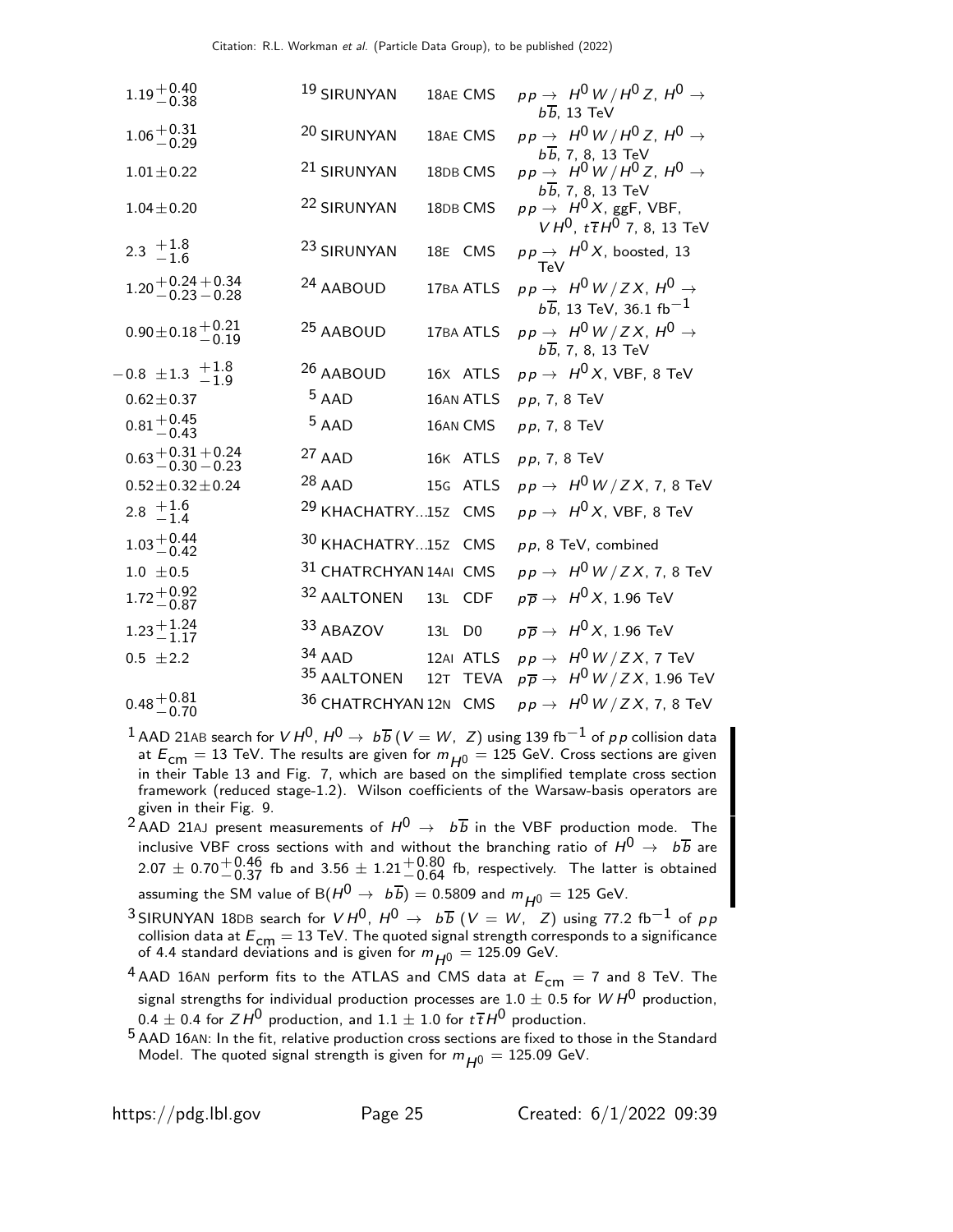- $6$  AALTONEN 13M combine all Tevatron data from the CDF and D0 Collaborations with up to 10.0 fb $^{-1}$  and 9.7 fb $^{-1}$ , respectively, of  $p\overline{p}$  collisions at  $E_{\mathsf{cm}}=1.96$  TeV. The quoted signal strength is given for  $m_{H0} = 125$  GeV.
- $^{7}$  AAD 21H present measurements of  $H^{0} \rightarrow~b \overline{b}$  with a boosted vector boson ( $p_{\mathcal{T}} > 250$ GeV) using 139 fb<sup>-1</sup> of pp collision data at  $E_{cm} = 13$  TeV. Cross sections are given in their Table 6 and Fig. 4, which are based on the simplified template cross section framework (reduced stage-1.2). Wilson coefficients of the Warsaw-basis operators are given in their Fig. 5.
- 8 AAD 21M search for VBF+ $\gamma$ ,  $H^0 \rightarrow b\overline{b}$  using 132 fb<sup>-1</sup> of pp collision data at  $E_{cm} =$ 13 TeV.
- 9 SIRUNYAN 20BL search for boosted  $H^0 \rightarrow b \overline{b}$  ( $p_T(H^0) > 450$  GeV) using 137 fb<sup>-1</sup> of *p p* collision data at  $E_{\text{cm}} = 13$  TeV. The quoted signal strength corresponds to a significance of 2.5 standard deviations and is given for  $m_{H0} = 125$  GeV. A differential cross section as a function of Higgs boson  $p_T$  for ggF is shown in their Fig. 7, assuming the other production modes occur at the expected SM rates. The reported value is  $3.7 \pm 1.2 \pm 0.8$  $-0.7$  $+0.8$  $^{+0.0}_{-0.5}$  where the last uncertainty comes from theoretical modeling. We have combined the systematic uncertainties in quadrature.
- 10 AABOUD 190 measure cross sections of  $p \rightarrow V H^0$ ,  $H^0 \rightarrow b \overline{b}$  production as a function of the gauge boson transverse momentum using data of 79.8 fb $^{-1}$ . The kinematic fiducial volumes used is based on the simplified template cross section framework (reduced stage-1). See their Table 3 and Fig. 3.
- 11 SIRUNYAN 19AT perform a combine fit to 35.9 fb<sup>-1</sup> of data at  $E_{cm} = 13$  TeV.
- $^{12}$  AABOUD 18BN search for  $V H^{0}$ ,  $H^{0} \rightarrow b\overline{b}$  ( $V = W$ ,  $Z$ ) using 79.8 fb $^{-1}$  of pp collision data at  $E_{\text{cm}} = 13$  TeV. The quoted signal strength corresponds to a significance of 4.9 standard deviations and is given for  $m_{H0} = 125$  GeV.
- 13 AABOUD 18BN combine results of 79.8 fb<sup>-1</sup> at  $E_{cm} = 13$  TeV with results of  $V H^0$ at  $E_{cm} = 7$  and 8 TeV.
- <sup>14</sup> AABOUD 18BN combine results of  $V H^0$  at  $E_{cm} = 7$ , 8 and 13 TeV with results of VBF (+gluon fusion) and  $t\bar{t}H^0$  at  $E_{cm} = 7$ , 8, and 13 TeV to perform a search for the  $H^0\,\rightarrow\,\,b\,\overline{b}$  decay. The quoted signal strength assumes a SM production strength and corresponds to a significance of 5.4 standard deviations.
- <sup>15</sup> AABOUD 18BQ search for  $H^0 \rightarrow b\overline{b}$  produced through vector-boson fusion (VBF) and VBF+ $\gamma$  with 30.6 fb<sup>-1</sup> pp collision data at  $E_{cm} = 13$  TeV. The quoted signal strength is given for  $m_{H0} = 125$  GeV.
- 16 The signal strength is measured including all production modes (VBF, ggF,  $V H^{0}$ ,  $t\bar{t}H^{0}$ ).
- $^{17}$  The signal strength is measured for VBF-only and others (ggF, V  $H^{0}$ ,  $t\,\overline{t}\,H^{0})$  are constrained to Standard Model expectations with uncertainties described in their Section VIII B.
- 18 AALTONEN 18C use 5.4 fb<sup>-1</sup> of  $p\overline{p}$  collisions at  $E_{cm} = 1.96$  TeV. The upper limit at 95% CL on  $p\overline{p} \to H^0 \to b\overline{b}$  is 33 times the SM predicion, which corresponds to a cross section of 40.6 pb.
- 19 SIRUNYAN 18AE use 35.9 fb<sup>-1</sup> of pp collision data at  $E_{\text{cm}} = 13$  TeV. The quoted signal strength corresponds to 3.3 standard deviations and is given for  $m_{H0} = 125.09$ GeV.
- <sup>20</sup> SIRUNYAN 18AE combine the result of 35.9 fb<sup>-1</sup> at  $E_{cm} = 13$  TeV with the results obtained from data of up to 5.1 fb $^{-1}$  at  $E_{\mathsf{cm}}=7$  TeV and up to 18.9 fb $^{-1}$  at  $E_{\mathsf{cm}}=8$  TeV (CHATRCHYAN 14AI and KHACHATRYAN 15Z). The quoted signal strength corresponds to 3.8 standard deviations and is given for  $m_{H^0} = 125.09$  GeV.

<sup>21</sup> SIRUNYAN 18DB combine the result of 77.2 fb<sup>-1</sup> at  $E_{cm} = 13$  TeV with the results obtained from data of up to 5.1 fb $^{-1}$  at  $E_{\mathsf{cm}}=7$  TeV and up to 18.9 fb $^{-1}$  at  $E_{\mathsf{cm}}=8$  TeV. The quoted signal strength corresponds to a significance of 4.8 standard deviations and is given for  $m_{H0} = 125.09$  GeV.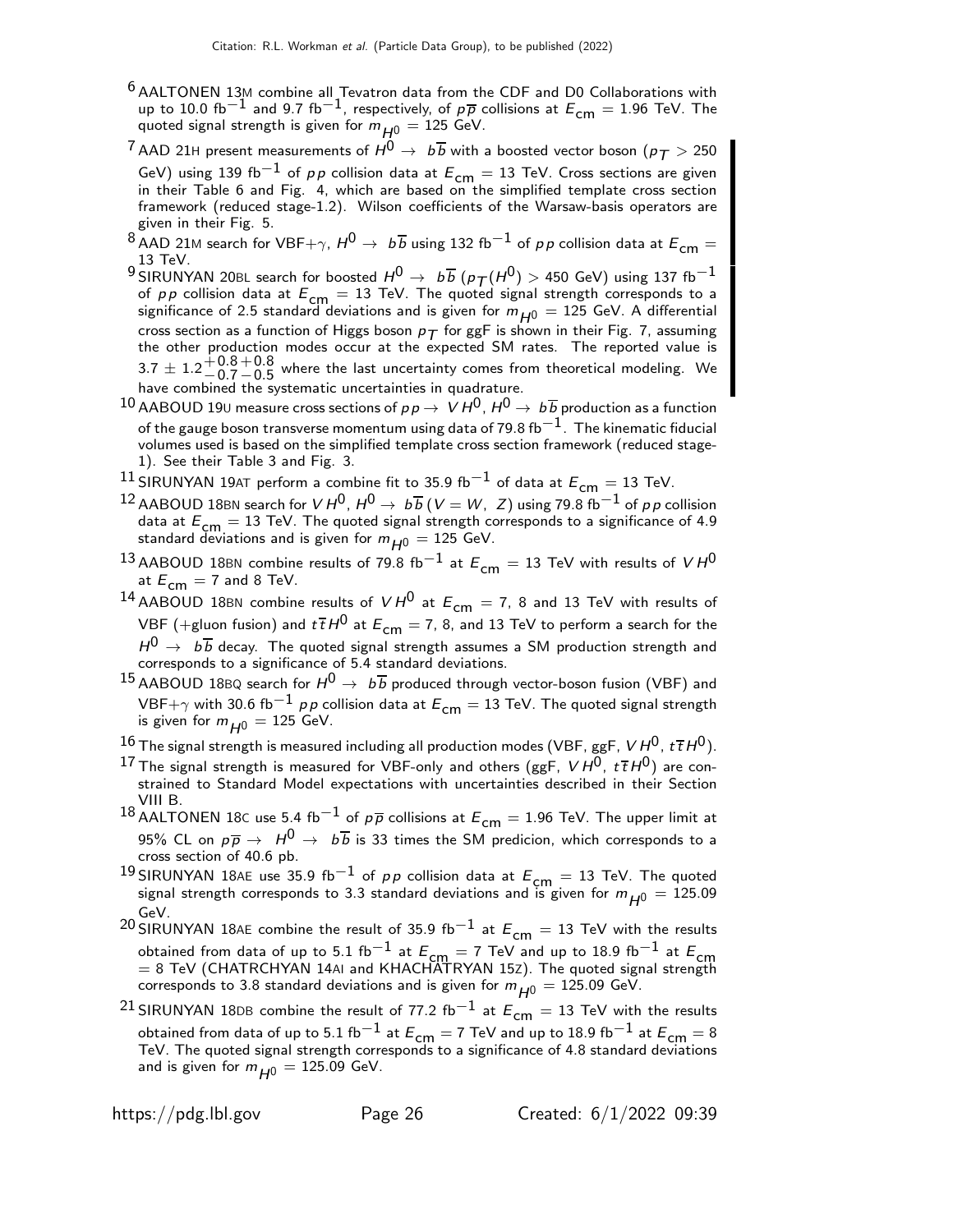- <sup>22</sup> SIRUNYAN 18DB combine results of 77.2 fb<sup>−1</sup> at  $E_{cm} = 13$  TeV with results of gluon fusion (ggF), VBF and  $t\bar{t}H^0$  at  $E_{cm} = 7$  TeV, 8 TeV and 13 TeV to perform a search for the  $H^0\rightarrow\ b\overline{b}$  decay. The quoted signal strength assumes a SM production strength and corresponds to a significance of 5.6 standard deviations and is given for  $m_{H0} =$ 125.09 GeV.
- 23 SIRUNYAN 18E use 35.9 fb<sup>-1</sup> at  $E_{cm} = 13$  TeV. The quoted signal strength is given for  $m_{H0} = 125$  GeV. They measure  $\sigma \cdot B$  for gluon fusion production of  $H^0 \to b \overline{b}$  with  $p_{\mathcal{T}} >$ 450 GeV,  $|\eta| <$  2.5 to be 74  $\pm$  48 $^{+17}_{-10}$  fb.
- 24 AABOUD 17BA use 36.1 fb<sup>-1</sup> at  $E_{cm} = 13$  TeV. The quoted signal strength is given for  $m_{\overline{H^0}} = 125$  GeV. They give  $\sigma$ (W H)· $B(H^0 \rightarrow b\overline{b}) = 1.08^{+0.54}_{-0.47}$  pb and  $\sigma$ (Z  $H)·B(H^0 \rightarrow b\overline{b}) = 0.57^{+0.26}_{-0.23}$  pb.
- $25$  AABOUD 17BA combine 7, 8 and 13 TeV analyses. The quoted signal strength is given for  $m_{H0} = 125$  GeV.
- <sup>26</sup> AABOUD 16X search for vector-boson fusion production of  $H^0$  decaying to  $b\overline{b}$  in 20.2 fb<sup>−1</sup> of pp collisions at  $E_{cm} = 8$  TeV. The quoted signal strength is given for  $m_{H0} =$ 125 GeV.
- <sup>27</sup> AAD 16K use up to 4.7 fb<sup>-1</sup> of *pp* collisions at  $E_{cm} = 7$  TeV and up to 20.3 fb<sup>-1</sup> at  $E_{\text{cm}} = 8$  TeV. The quoted signal strength is given for  $m_{H0} = 125.36$  GeV.
- <sup>28</sup> AAD 15G use 4.7 fb<sup>-1</sup> of pp collisions at  $E_{cm} = 7$  TeV and 20.3 fb<sup>-1</sup> at  $E_{cm} = 8$ TeV. The quoted signal strength is given for  $m_{H0}^{}=125.36$  GeV.
- <sup>29</sup> KHACHATRYAN 15Z search for vector-boson fusion production of  $H^0$  decaying to  $b\overline{b}$  in up to 19.8 fb<sup>-1</sup> of pp collisions at  $E_{cm} = 8$  TeV. The quoted signal strength is given for  $m_{H0} = 125$  GeV.
- $^{30}$  KHACHATRYAN 15Z combined vector boson fusion, W H<sup>0</sup>, Z H<sup>0</sup> production, and  $t\,\overline{t}$  H<sup>0</sup> production results. The quoted signal strength is given for  $m_{H0} = 125$  GeV.
- 31 CHATRCHYAN 14AI use up to 5.1 fb<sup>-1</sup> of  $pp$  collisions at  $E_{cm} = 7$  TeV and up to 18.9 fb $^{-1}$  at  $E_{cm} = 8$  TeV. The quoted signal strength is given for  $m_{H0} = 125$  GeV. See also CHATRCHYAN 14AJ.
- 32 AALTONEN 13L combine all CDF results with 9.45–10.0 fb<sup>-1</sup> of  $p\overline{p}$  collisions at  $E_{cm}$  $= 1.96$  TeV. The quoted signal strength is given for  $m_{H0} = 125$  GeV.
- 33 ABAZOV 13L combine all D0 results with up to 9.7 fb<sup>-1</sup> of  $p\overline{p}$  collisions at  $E_{cm} =$ 1.96 TeV. The quoted signal strength is given for  $m_{H^0} = 125$  GeV.
- 34 AAD 12AI obtain results based on 4.6–4.8 fb<sup>-1</sup> of pp collisions at  $E_{cm} = 7$  TeV. The quoted signal strengths are given in their Fig. 10 for  $m_{H0} = 126$  GeV. See also Fig. 13 of AAD 12DA.
- 35 AALTONEN 12<sup>T</sup> combine AALTONEN 12Q, AALTONEN 12R, AALTONEN 12S, ABAZOV 12O, ABAZOV 12P, and ABAZOV 12K. An excess of events over background is observed which is most significant in the region  $m_{H^0} = 120-135$  GeV, with a local significance of up to 3.3  $\sigma$ . The local significance at  $m_{H0} = 125$  GeV is 2.8  $\sigma$ , which corresponds to  $(\sigma(H^0 \, W) + \sigma(H^0 \, Z)) \cdot \mathsf{B}(H^0 \to \ b \overline{b}) = (0.23 {+0.09 \atop -0.08})$  pb, compared to the Standard Model expectation at  $m_{H^0} = 125$  GeV of 0.12  $\pm$  0.01 pb. Superseded by AALTONEN 13M.
- 36 CHATRCHYAN 12N obtain results based on 5.0 fb<sup>-1</sup> of pp collisions at  $E_{cm}$ =7 TeV and 5.1 fb $^{-1}$  at  $E_{\mathsf{cm}}$ =8 TeV. The quoted signal strength is given for  $m_{H^0}$ =125.5 GeV. See also CHATRCHYAN 13Y.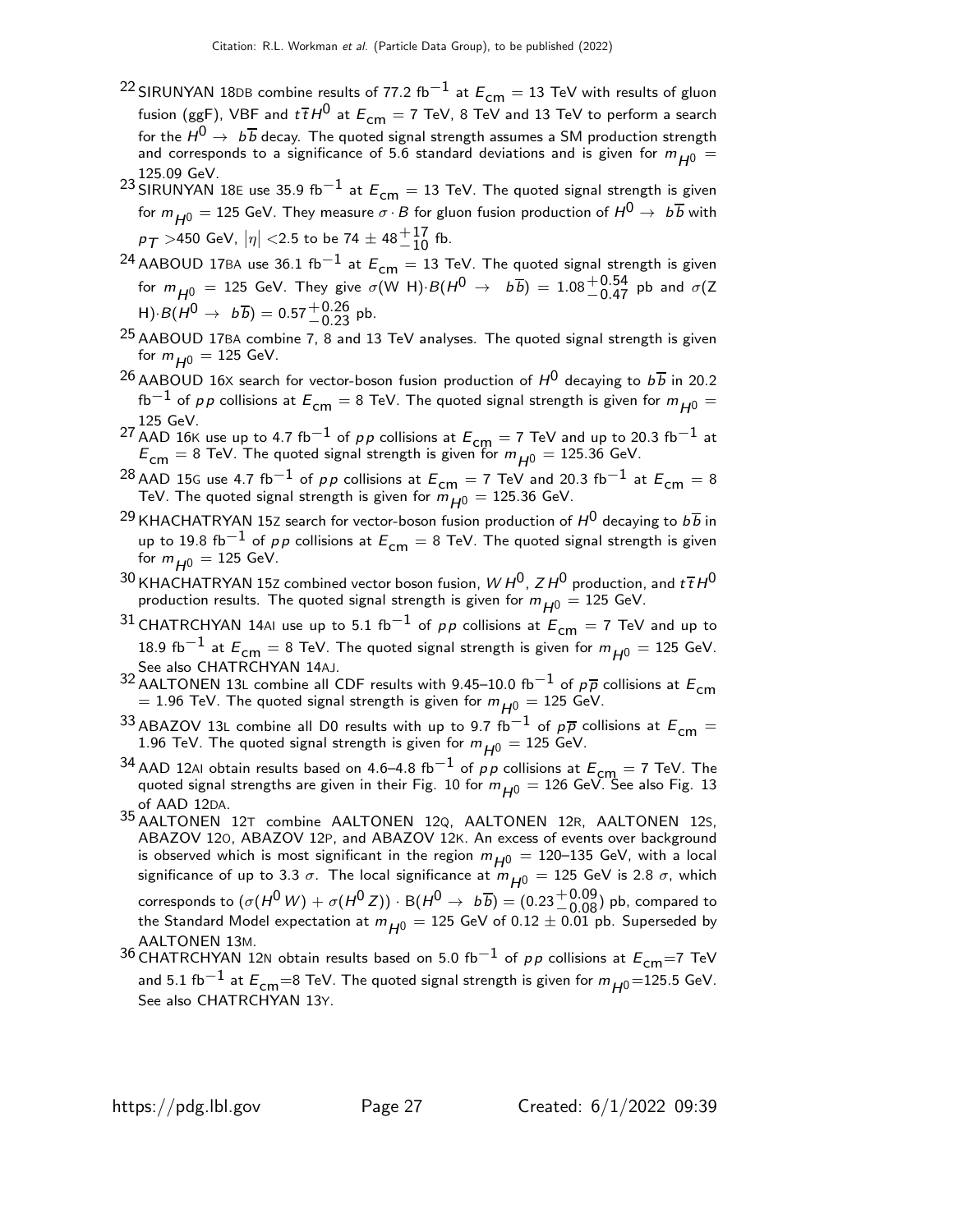|                                                                                                                                                                                                                                                                                                                                                                                                                                                                                                                                                                                                                                                                                                                                                                                                                                                                                                                                                                                                                                                                                                                                                                                                                                                                                                                                                                                                                                                                                                                                                                                                                                                                                                                                                                                                                                                                                                                                                          | $\mu^+\mu^-$ Final State                                                  |                                          |                   |                                                                                  |  |
|----------------------------------------------------------------------------------------------------------------------------------------------------------------------------------------------------------------------------------------------------------------------------------------------------------------------------------------------------------------------------------------------------------------------------------------------------------------------------------------------------------------------------------------------------------------------------------------------------------------------------------------------------------------------------------------------------------------------------------------------------------------------------------------------------------------------------------------------------------------------------------------------------------------------------------------------------------------------------------------------------------------------------------------------------------------------------------------------------------------------------------------------------------------------------------------------------------------------------------------------------------------------------------------------------------------------------------------------------------------------------------------------------------------------------------------------------------------------------------------------------------------------------------------------------------------------------------------------------------------------------------------------------------------------------------------------------------------------------------------------------------------------------------------------------------------------------------------------------------------------------------------------------------------------------------------------------------|---------------------------------------------------------------------------|------------------------------------------|-------------------|----------------------------------------------------------------------------------|--|
| <i>VALUE</i>                                                                                                                                                                                                                                                                                                                                                                                                                                                                                                                                                                                                                                                                                                                                                                                                                                                                                                                                                                                                                                                                                                                                                                                                                                                                                                                                                                                                                                                                                                                                                                                                                                                                                                                                                                                                                                                                                                                                             | CL%<br>1.19±0.34 OUR AVERAGE                                              | DOCUMENT ID                              |                   | TECN<br><b>COMMENT</b>                                                           |  |
|                                                                                                                                                                                                                                                                                                                                                                                                                                                                                                                                                                                                                                                                                                                                                                                                                                                                                                                                                                                                                                                                                                                                                                                                                                                                                                                                                                                                                                                                                                                                                                                                                                                                                                                                                                                                                                                                                                                                                          | $1.2 \pm 0.6$                                                             | $1$ AAD                                  | <b>ATLS</b><br>21 | $pp$ , 13 TeV                                                                    |  |
|                                                                                                                                                                                                                                                                                                                                                                                                                                                                                                                                                                                                                                                                                                                                                                                                                                                                                                                                                                                                                                                                                                                                                                                                                                                                                                                                                                                                                                                                                                                                                                                                                                                                                                                                                                                                                                                                                                                                                          | $1.19 + 0.40 + 0.15$<br>$-0.39 - 0.14$                                    | <sup>2</sup> SIRUNYAN                    | CMS<br>21C        | $p p$ , 13 TeV                                                                   |  |
|                                                                                                                                                                                                                                                                                                                                                                                                                                                                                                                                                                                                                                                                                                                                                                                                                                                                                                                                                                                                                                                                                                                                                                                                                                                                                                                                                                                                                                                                                                                                                                                                                                                                                                                                                                                                                                                                                                                                                          | • We do not use the following data for averages, fits, limits, etc. • • • |                                          |                   |                                                                                  |  |
|                                                                                                                                                                                                                                                                                                                                                                                                                                                                                                                                                                                                                                                                                                                                                                                                                                                                                                                                                                                                                                                                                                                                                                                                                                                                                                                                                                                                                                                                                                                                                                                                                                                                                                                                                                                                                                                                                                                                                          | $0.68 + 1.25$<br>-1.24                                                    | <sup>3</sup> SIRUNYAN                    | 19AT CMS          | $p p$ , 13 TeV                                                                   |  |
|                                                                                                                                                                                                                                                                                                                                                                                                                                                                                                                                                                                                                                                                                                                                                                                                                                                                                                                                                                                                                                                                                                                                                                                                                                                                                                                                                                                                                                                                                                                                                                                                                                                                                                                                                                                                                                                                                                                                                          | 0.7 $\pm$ 1.0 $\frac{+0.2}{-0.1}$                                         | <sup>4</sup> SIRUNYAN                    | 19E CMS           | $p p$ , 13 TeV, 35.9 fb $^{-1}$                                                  |  |
|                                                                                                                                                                                                                                                                                                                                                                                                                                                                                                                                                                                                                                                                                                                                                                                                                                                                                                                                                                                                                                                                                                                                                                                                                                                                                                                                                                                                                                                                                                                                                                                                                                                                                                                                                                                                                                                                                                                                                          | $1.0 \pm 1.0 \pm 0.1$                                                     | <sup>4</sup> SIRUNYAN                    | 19E CMS           | pp, 7, 8, 13 TeV                                                                 |  |
|                                                                                                                                                                                                                                                                                                                                                                                                                                                                                                                                                                                                                                                                                                                                                                                                                                                                                                                                                                                                                                                                                                                                                                                                                                                                                                                                                                                                                                                                                                                                                                                                                                                                                                                                                                                                                                                                                                                                                          | $-0.1 \pm 1.4$                                                            | <sup>5</sup> AABOUD                      | 17Y ATLS          | pp, 7, 8, 13 TeV                                                                 |  |
|                                                                                                                                                                                                                                                                                                                                                                                                                                                                                                                                                                                                                                                                                                                                                                                                                                                                                                                                                                                                                                                                                                                                                                                                                                                                                                                                                                                                                                                                                                                                                                                                                                                                                                                                                                                                                                                                                                                                                          | $-0.1 \pm 1.5$                                                            | <sup>5</sup> AABOUD                      | 17Y ATLS          | $p p$ , 13 TeV                                                                   |  |
|                                                                                                                                                                                                                                                                                                                                                                                                                                                                                                                                                                                                                                                                                                                                                                                                                                                                                                                                                                                                                                                                                                                                                                                                                                                                                                                                                                                                                                                                                                                                                                                                                                                                                                                                                                                                                                                                                                                                                          | $0.1 \pm 2.5$                                                             | $6$ AAD                                  | 16AN LHC          | pp, 7, 8 TeV                                                                     |  |
|                                                                                                                                                                                                                                                                                                                                                                                                                                                                                                                                                                                                                                                                                                                                                                                                                                                                                                                                                                                                                                                                                                                                                                                                                                                                                                                                                                                                                                                                                                                                                                                                                                                                                                                                                                                                                                                                                                                                                          | $-0.6 \pm 3.6$                                                            | $6$ AAD                                  | 16AN ATLS         | pp, 7, 8 TeV                                                                     |  |
|                                                                                                                                                                                                                                                                                                                                                                                                                                                                                                                                                                                                                                                                                                                                                                                                                                                                                                                                                                                                                                                                                                                                                                                                                                                                                                                                                                                                                                                                                                                                                                                                                                                                                                                                                                                                                                                                                                                                                          | $0.9 \begin{array}{c} +3.6 \\ -3.5 \end{array}$                           | $6$ AAD                                  | 16AN CMS          | $pp$ , 7, 8 TeV                                                                  |  |
| 7.4<br>$\,<\,$<br>< 7.0                                                                                                                                                                                                                                                                                                                                                                                                                                                                                                                                                                                                                                                                                                                                                                                                                                                                                                                                                                                                                                                                                                                                                                                                                                                                                                                                                                                                                                                                                                                                                                                                                                                                                                                                                                                                                                                                                                                                  | 95<br>95                                                                  | <sup>7</sup> KHACHATRY15H CMS<br>$8$ AAD |                   | $pp \rightarrow H^0 X$ , 7, 8 TeV<br>14AS ATLS $pp \rightarrow H^0 X$ , 7, 8 TeV |  |
| is given for $m_{H^0}$ = 125.09 GeV. The upper limit on the cross section times branching<br>fraction is 2.2 times the SM prediction at 95% CL, which corresponds to the branching<br>fraction upper limit of 4.7 $\times$ 10 $^{-4}$ (assuming SM production cross sections).<br><sup>2</sup> SIRUNYAN 21 search for $H^0 \rightarrow \mu^+ \mu^-$ using 137 fb <sup>-1</sup> of <i>pp</i> collision data at $E_{cm}$ = 13 TeV. The quoted signal strength corresponds to a significance of 3.0 standard<br>deviations and is given for $m_{H^0} = 125.38$ GeV.<br><sup>3</sup> SIRUNYAN 19AT perform a combine fit to 35.9 fb <sup>-1</sup> of data at $E_{cm} = 13$ TeV.<br><sup>4</sup> SIRUNYAN 19E search for $H^0 \rightarrow \mu^+ \mu^-$ using 35.9 fb <sup>-1</sup> of <i>pp</i> collisions at $E_{cm} = 13$<br>TeV and combine with results of 7 TeV (5.0 fb $^{-1})$ and 8 TeV (19.7 fb $^{-1}$ ). The upper<br>limit at 95% CL on the signal strength is 2.9, which corresponds to the SM Higgs boson<br>branching fraction to a muon pair of $6.4 \times 10^{-4}$ .<br>$^5$ AABOUD 17Y use 36.1 fb $^{-1}$ of $pp$ collisions at $E_{\sf cm} =$ 13 TeV, 20.3 fb $^{-1}$ at 8 TeV<br>and 4.5 fb $^{-1}$ at 7 TeV. The quoted signal strength is given for $m_{H^0} = 125$ GeV.<br>$^6$ AAD 16AN: In the fit, relative production cross sections are fixed to those in the Standard<br>Model. The quoted signal strength is given for $m_{\small \pmb{H}^0} = 125.09$ GeV.<br><sup>7</sup> KHACHATRYAN 15H use 5.0 fb <sup>-1</sup> of <i>pp</i> collisions at $E_{cm} = 7$ TeV and 19.7 fb <sup>-1</sup> at 8 TeV. The quoted signal strength is given for $m_{H^0} = 125$ GeV.<br><sup>8</sup> AAD 14AS search for $H^0 \rightarrow \mu^+ \mu^-$ in 4.5 fb $^{-1}$ of pp collisions at $E^{}_{\mathsf{cm}}=7$ TeV and<br>20.3 fb $^{-1}$ at $E^{}_{\rm cm}$ $=$ 8 TeV. The quoted signal strength is given for $m^{}_{H^0}$ $=$ 125.5 GeV. |                                                                           |                                          |                   |                                                                                  |  |
| VALUE                                                                                                                                                                                                                                                                                                                                                                                                                                                                                                                                                                                                                                                                                                                                                                                                                                                                                                                                                                                                                                                                                                                                                                                                                                                                                                                                                                                                                                                                                                                                                                                                                                                                                                                                                                                                                                                                                                                                                    | $\tau^+\tau^-$ Final State                                                | DOCUMENT ID TECN COMMENT                 |                   |                                                                                  |  |
|                                                                                                                                                                                                                                                                                                                                                                                                                                                                                                                                                                                                                                                                                                                                                                                                                                                                                                                                                                                                                                                                                                                                                                                                                                                                                                                                                                                                                                                                                                                                                                                                                                                                                                                                                                                                                                                                                                                                                          | $1.15^{+0.16}_{-0.15}$ OUR AVERAGE                                        |                                          |                   |                                                                                  |  |
|                                                                                                                                                                                                                                                                                                                                                                                                                                                                                                                                                                                                                                                                                                                                                                                                                                                                                                                                                                                                                                                                                                                                                                                                                                                                                                                                                                                                                                                                                                                                                                                                                                                                                                                                                                                                                                                                                                                                                          | $1.09 + 0.18 + 0.26 + 0.16$<br>$-0.17 - 0.22 - 0.11$                      | <sup>1</sup> AABOUD                      |                   | 19AQ ATLS $pp$ , 13 TeV, $H \rightarrow \tau \tau$                               |  |
| $1.24 + 0.29$<br>-0.27                                                                                                                                                                                                                                                                                                                                                                                                                                                                                                                                                                                                                                                                                                                                                                                                                                                                                                                                                                                                                                                                                                                                                                                                                                                                                                                                                                                                                                                                                                                                                                                                                                                                                                                                                                                                                                                                                                                                   |                                                                           | <sup>2</sup> SIRUNYAN                    | 19AF CMS          | $pp$ , 13 TeV                                                                    |  |
| $1.11 + 0.24$<br>$-0.22$                                                                                                                                                                                                                                                                                                                                                                                                                                                                                                                                                                                                                                                                                                                                                                                                                                                                                                                                                                                                                                                                                                                                                                                                                                                                                                                                                                                                                                                                                                                                                                                                                                                                                                                                                                                                                                                                                                                                 |                                                                           | $3,4$ AAD                                | 16AN LHC          | $pp, 7, 8$ TeV                                                                   |  |

 $1.68^{+2.28}_{-1.68}$  $5$  AALTONEN 13M TEVA  $p\overline{p} \rightarrow H^0 X$ , 1.96 TeV

https://pdg.lbl.gov Page 28 Created: 6/1/2022 09:39

I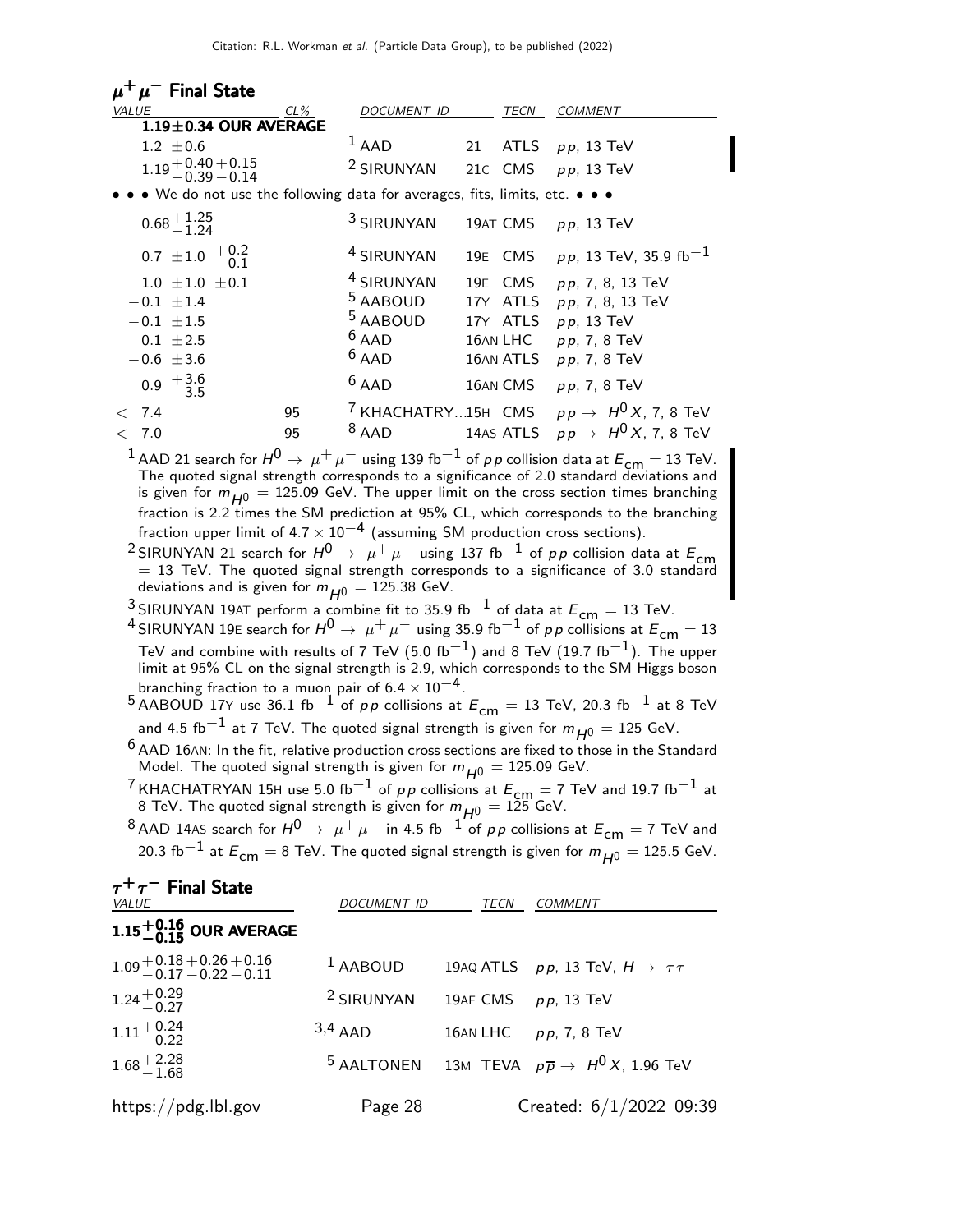• • • We do not use the following data for averages, fits, limits, etc. • • •

| 2.5 $+1.4$<br>-1.3                                       | <sup>6</sup> SIRUNYAN             | 19AF CMS  | $p p \rightarrow H^0 W/H^0 Z,$<br>$H^0 \rightarrow \tau \tau$ , 13 TeV |
|----------------------------------------------------------|-----------------------------------|-----------|------------------------------------------------------------------------|
| $1.02 + 0.26$<br>-0.24                                   | 7 SIRUNYAN                        | 19AT CMS  | $p p$ , 13 TeV                                                         |
| $1.09 + 0.27$<br>-0.26                                   | <sup>8</sup> SIRUNYAN             | 18Y CMS   | $p p$ , 13 TeV                                                         |
| $0.98 \pm 0.18$<br>2.3 $\pm 1.6$                         | <sup>9</sup> SIRUNYAN<br>$10$ AAD | 18Y CMS   | pp, 7, 8, 13 TeV<br>16AC ATLS $pp \rightarrow H^0 W/ZX$ , 8 TeV        |
| $1.41 + 0.40$<br>-0.36                                   | $4$ AAD                           | 16AN ATLS | $pp, 7, 8$ TeV                                                         |
| $0.88 + 0.30$<br>$-0.28$                                 | $4$ AAD                           | 16AN CMS  | $pp$ , 7, 8 TeV                                                        |
| $1.44 + 0.30 + 0.29$<br>-0.29 -0.23                      | $^{11}$ AAD                       | 16K ATLS  | pp, 7, 8 TeV                                                           |
| $1.43 + 0.27 + 0.32 \pm 0.09$<br>$-0.26 - 0.25 \pm 0.09$ | $12$ AAD                          | 15AH ATLS | $pp \rightarrow H^0 X$ , 7, 8 TeV                                      |
| $0.78 \pm 0.27$                                          |                                   |           | <sup>13</sup> CHATRCHYAN14K CMS $pp \rightarrow H^0 X$ , 7, 8 TeV      |
| $0.00 + 8.44$<br>$-0.00$                                 | <sup>14</sup> AALTONEN            |           | 13L CDF $p\overline{p} \rightarrow H^0 X$ , 1.96 TeV                   |
| $3.96 + 4.11$<br>$-3.38$                                 | 15 ABAZOV                         | 13L D0    | $p\overline{p} \rightarrow H^0 X$ , 1.96 TeV                           |
| $0.4 \begin{array}{c} +1.6 \\ -2.0 \end{array}$          | $16$ AAD                          |           | 12AI ATLS $p p \rightarrow H^0 X$ , 7 TeV                              |
| $0.09 + 0.76$<br>$-0.74$                                 |                                   |           | <sup>17</sup> CHATRCHYAN 12N CMS $pp \rightarrow H^0 X$ , 7, 8 TeV     |

 $1$  AABOUD 19AQ use 36.1 fb $^{-1}$  of data. The first, second and third quoted errors are statistical, experimental systematic and theory systematic uncertainties, respectively. The quoted signal strength is given for  $m_{H0} = 125$  GeV and corresponds to 4.4 standard deviations. Combining with 7 TeV and 8 TeV results (AAD 15AH), the observed significance is 6.4 standard deviations. The cross sections in the  $H^{\mathsf{0}} \, \rightarrow \, \, \tau \tau$  decay channel  $(m_{H^0} = 125 \text{ GeV})$  are measured to 3.77 $^{+0.60}_{-0.59}$  (stat)  $^{+0.87}_{-0.74}$  (syst) pb for the inclusive,  $0.28\pm0.09 {+0.11\atop -0.09}$  pb for VBF, and  $3.1\pm1.0 {+1.6\atop -1.3}$  $^{+1.0}_{-1.3}$  pb for gluon-fusion production. See their Table XI for the cross sections in the framework of simplified template cross sections.

2 SIRUNYAN 19AF use 35.9 fb<sup>-1</sup> of data.  $H^0$  W/Z channels are added with a few updates on gluon fusion and vector boson fusion with respect to SIRUNYAN 18Y. The quoted signal strength is given for  $m_{H0} = 125$  GeV and corresponds to 5.5 standard deviations. The signal strengths for the individual production modes are:  $1.12^{+0.53}_{-0.50}$  for gluon fusion,

 $1.13^{+0.45}_{-0.42}$  for vector boson fusion, 3.39 $^{+1.68}_{-1.54}$  for  $WH^0$  and  $1.23^{+1.62}_{-1.35}$  for  $ZH^0$ . See their Fig. 7 for other couplings  $(\kappa_{V\!,} \kappa_{\boldsymbol{f}}).$ 

- <sup>3</sup> AAD 16AN perform fits to the ATLAS and CMS data at  $E_{\text{cm}} = 7$  and 8 TeV. The signal strengths for individual production processes are 1.0  $\pm$  0.6 for gluon fusion, 1.3  $\pm$  0.4 for vector boson fusion,  $-1.4 \pm 1.4$  for  $WH^0$  production,  $2.2^{+2.2}_{-1.8}$  $^{+2.2}_{-1.8}$  for  $ZH^0$  production, and  $-1.9 + \frac{3.7}{3.3}$  $^{+3.7}_{-3.3}$  for  $t\bar{t}H^0$  production.
- $^4$  AAD 16AN: In the fit, relative production cross sections are fixed to those in the Standard Model. The quoted signal strength is given for  $m_{H^0} = 125.09$  GeV.
- <sup>5</sup> AALTONEN 13M combine all Tevatron data from the CDF and D0 Collaborations with up to 10.0 fb<sup>-1</sup> and 9.7 fb<sup>-1</sup>, respectively, of  $p\bar{p}$  collisions at  $E_{cm} = 1.96$  TeV. The quoted signal strength is given for  $m_{H^0} = 125$  GeV.
- <sup>6</sup> SIRUNYAN 19AF use 35.9 fb<sup>-1</sup> of data. The quoted signal strength is given for  $m_{H0}$  $= 125$  GeV and corresponds to 2.3 standard deviations.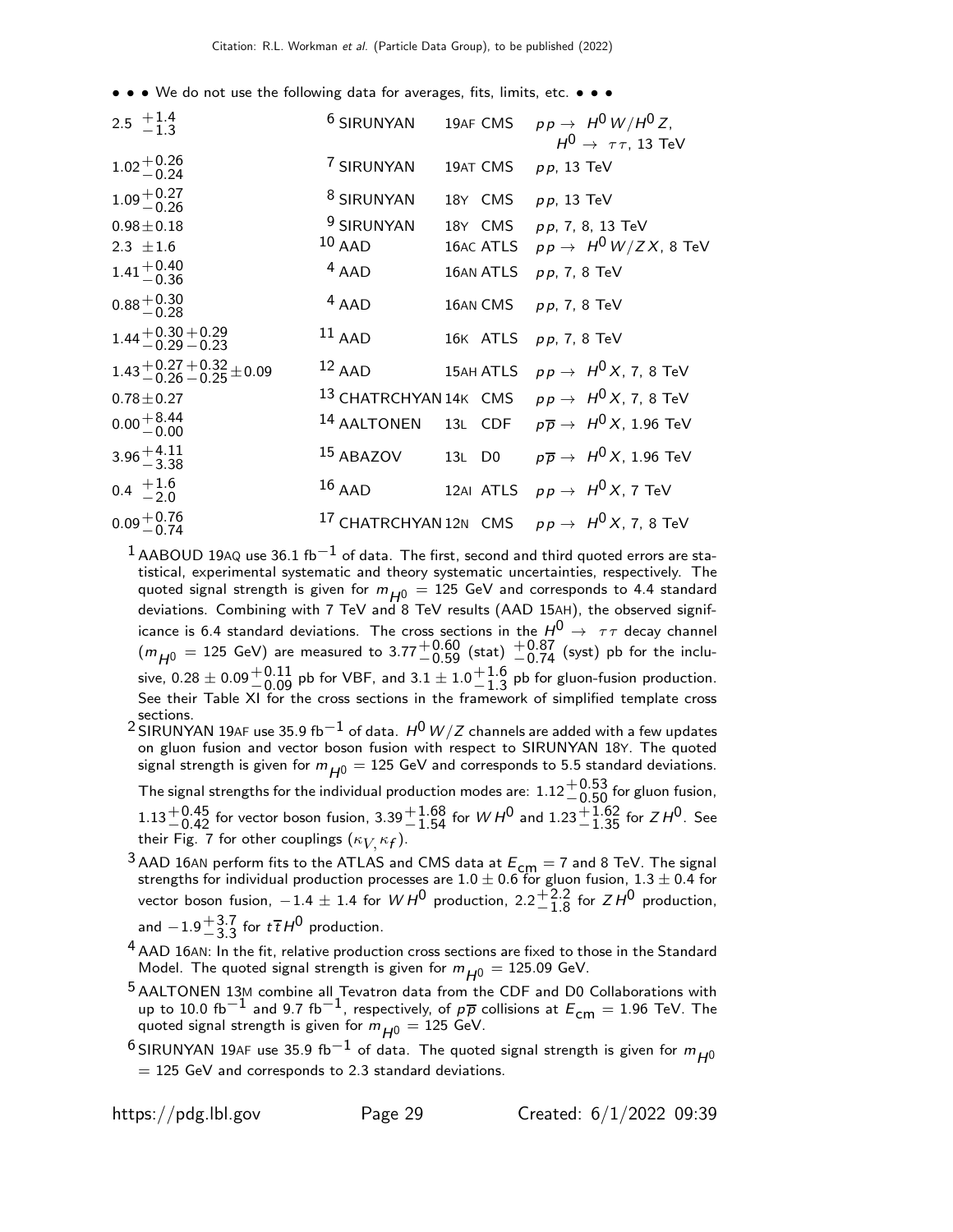- <sup>7</sup> SIRUNYAN 19AT perform a combine fit to 35.9 fb<sup>-1</sup> of data at  $E_{cm} = 13$  TeV. This combination is based on SIRUNYAN 18Y.
- 8 SIRUNYAN 18Y use 35.9 fb<sup>-1</sup> of *p p* collisions at  $E_{cm} = 13$  TeV. The quoted signal strength is given for  $m_{H^0} = 125.09$  GeV and corresponds to 4.9 standard deviations.
- <sup>9</sup> SIRUNYAN 18Y combine the result of 35.9 fb<sup>-1</sup> at  $E_{cm} = 13$  TeV with the results obtained from data of 4.9 fb<sup>-1</sup> at  $E_{cm} = 7$  TeV and 19.7 fb<sup>-1</sup> at  $E_{cm} = 8$  TeV (KHACHATRYAN 15AM). The quoted signal strength is given for  $m_{H^0} = 125.09$  GeV and corresponds to 5.9 standard deviations.
- $^{10}$  AAD 16AC measure the signal strength with  $\rho \, \rho \, \rightarrow \, \, H^0 \, W/ZX$  processes using 20.3 fb<sup>−1</sup> of  $E_{cm} = 8$  TeV. The quoted signal strength is given for  $m_{H0} = 125$  GeV.
- <sup>11</sup> AAD 16K use up to 4.7 fb<sup>-1</sup> of *pp* collisions at  $E_{cm} = 7$  TeV and up to 20.3 fb<sup>-1</sup> at  $E_{\text{cm}} = 8$  TeV. The quoted signal strength is given for  $m_{H0} = 125.36$  GeV.
- <sup>12</sup> AAD 15AH use 4.5 fb<sup>−1</sup> of *pp* collisions at  $E_{cm} = 7$  TeV and 20.3 fb<sup>−1</sup> at  $E_{cm} = 8$  TeV. The third uncertainty in the measurement is theory systematics. The signal strength for the gluon fusion mode is 2.0  $\pm$  0.8 $^{+1.2}_{-0.8}$  $^{+1.2}_{-0.8}$   $\pm$  0.3 and that for vector boson fusion and  $W/ZH^0$  production modes is  $1.24\genfrac{}{}{0pt}{}{+0.49}{-0.45}$  $^{\rm +0.31}_{\rm -0.29}$   $\pm$  0.08. The quoted signal strength is given for  $m_{H0} = 125.36$  GeV.
- 13 CHATRCHYAN 14K use 4.9 fb<sup>-1</sup> of pp collisions at  $E_{cm} = 7$  TeV and 19.7 fb<sup>-1</sup> at  $E_{\text{cm}} = 8$  TeV. The quoted signal strength is given for  $m_{H^0} = 125$  GeV. See also CHATRCHYAN 14AJ.
- 14 AALTONEN 13L combine all CDF results with 9.45–10.0 fb<sup>-1</sup> of  $p\overline{p}$  collisions at  $E_{cm}$ = 1.96 TeV. The quoted signal strength is given for  $m_{H0} = 125$  GeV.
- <sup>15</sup> ABAZOV 13L combine all D0 results with up to 9.7 fb<sup>-1</sup> of  $p\overline{p}$  collisions at  $E_{cm} =$ 1.96 TeV. The quoted signal strength is given for  $m_{H^0} = 125$  GeV.
- 16 AAD 12AI obtain results based on 4.7 fb<sup>-1</sup> of pp collisions at  $E_{\text{cm}} = 7$  TeV. The quoted signal strengths are given in their Fig. 10 for  $m_{H^0} = 126$  GeV. See also Fig. 13
- of AAD 12DA.<br><sup>17</sup> CHATRCHYAN 12N obtain results based on 4.9 fb<sup>−1</sup> of *p p* collisions at  $E_{\mathsf{cm}}{=}7$  TeV and 5.1 fb $^{-1}$  at  $E_{\textsf{cm}}$ =8 TeV. The quoted signal strength is given for  $m_{H^0}$ =125.5 GeV. See also CHATRCHYAN 13Y .

#### $Z\gamma$  Final State

| VALUE                                                                         | $CL\%$ | DOCUMENT ID                                      | TECN                    | COMMENT               |
|-------------------------------------------------------------------------------|--------|--------------------------------------------------|-------------------------|-----------------------|
| < 3.6                                                                         | 95     | $1$ AAD                                          | 20AG ATLS $pp$ , 13 TeV |                       |
| • • • We do not use the following data for averages, fits, limits, etc. • • • |        |                                                  |                         |                       |
| < 7.4                                                                         | 95     | <sup>2</sup> SIRUNYAN                            | 18DQ CMS $pp$ , 13 TeV  |                       |
| < 6.6                                                                         | 95     | $3$ AABOUD 17AW ATLS $pp$ , 13 TeV               |                         |                       |
| ${<}11$                                                                       | 95     | $4$ AAD                                          |                         | 14J ATLS pp, 7, 8 TeV |
| < 9.5                                                                         | 95     | <sup>5</sup> CHATRCHYAN 13BK CMS $pp$ , 7, 8 TeV |                         |                       |

<sup>1</sup> AAD 20AG search for  $H^0 \rightarrow Z\gamma$ ,  $Z \rightarrow ee$ ,  $\mu\mu$  in 139 fb $^{-1}$  of pp collisions at  $E_{cm} =$ 13 TeV. The signal strength is 2.0  $\pm$  0.9 $^{+0.4}_{-0.3}$  $^{+0.4}_{-0.3}$  at  $m_{H^0}$  = 125.09 GeV, which corresponds to a significance of 2.2  $\sigma$ . The upper limit of  $\sigma(p p \to H^0)$ ·B $(H^0 \to Z \gamma)$  is 305 fb at 95% CL.

 $^2$ SIRUNYAN 18DQ search for  $H^0 \rightarrow~Z\gamma$ ,  $Z \rightarrow~e\,e,~\mu\mu$  in 35.9 fb $^{-1}$  of  $\rho\,p$  collisions at  $E_{\text{cm}} = 13$  TeV. The quoted signal strength (see their Figs. 6 and 7) is given for  $m_{\overline{H^0}}$  $= 125$  GeV.

3 AABOUD 17AW search for  $H^0 \to Z\gamma$ ,  $Z \to ee$ ,  $\mu\mu$  in 36.1 fb<sup>-1</sup> of pp collisions at  $E_{\text{cm}} = 13$  TeV. The quoted signal strength is given for  $m_{H^0} = 125.09$  GeV. The upper limit on the branching ratio of  $H^0 \rightarrow Z\gamma$  is 1.0% at 95% CL assuming the SM Higgs boson production.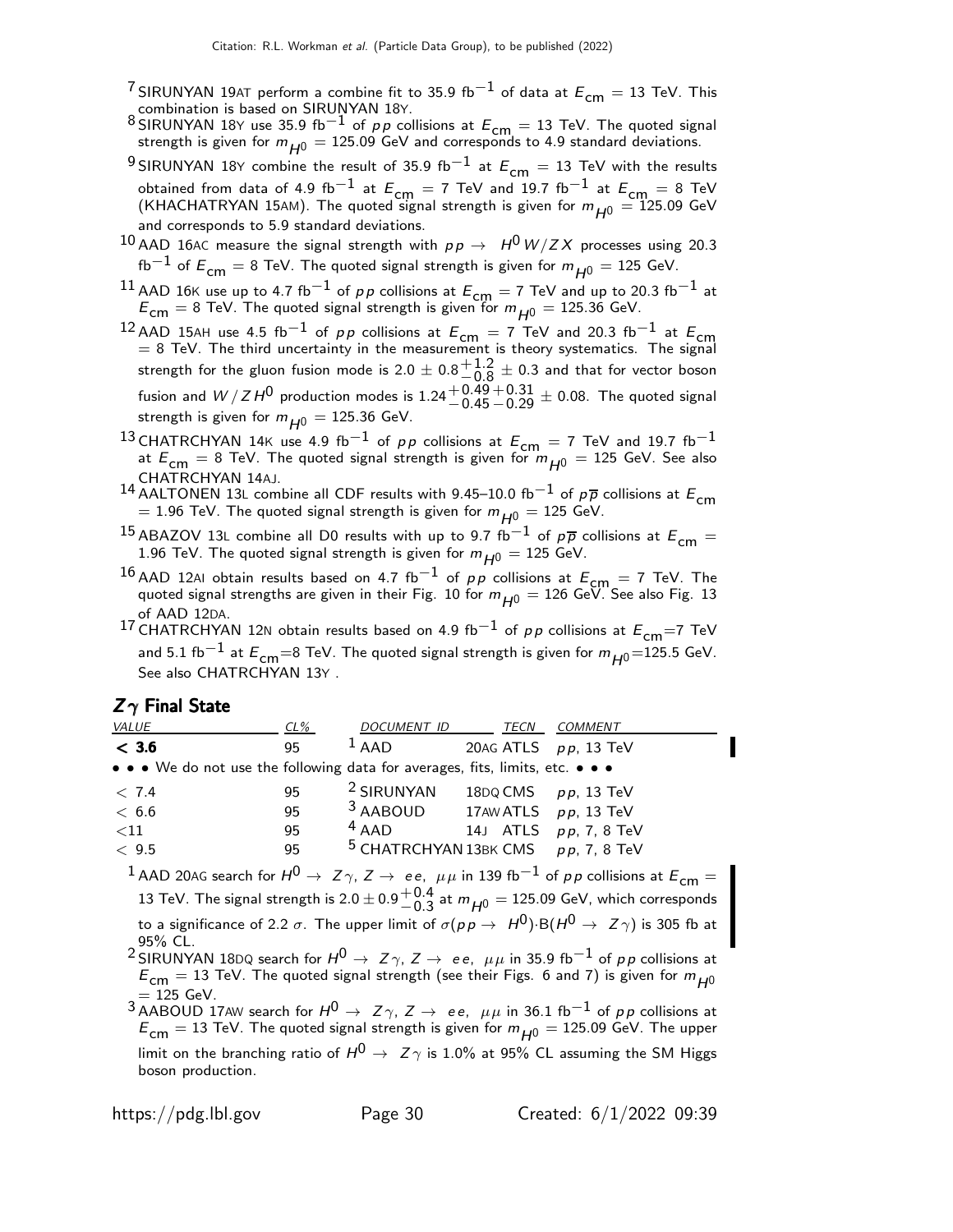<sup>4</sup> AAD 14J search for  $H^0 \to Z\gamma \to \ell \ell \gamma$  in 4.5 fb $^{-1}$  of pp collisions at  $E_{cm}=7$  TeV and 20.3 fb $^{-1}$  at  $E_{cm} = 8$  TeV. The quoted signal strength is given for  $m_{H0} = 125.5$ GeV.

5 CHATRCHYAN 13BK search for  $H^0 \rightarrow Z \gamma \rightarrow \ell \ell \gamma$  in 5.0 fb<sup>-1</sup> of pp collisions at  $E_{cm}$  $=$  7 TeV and 19.6 fb $^{-1}$  at  $E_{\mathsf{cm}}=$  8 TeV. A limit on cross section times branching ratio<br>which corresponds to (4–25) times the expected Standard Model cross section is given in the range  $m_{H^0} = 120-160$  GeV at 95% CL. The quoted limit is given for  $m_{H^0} = 125$ GeV, where 10 is expected for no signal.

# $\gamma^*\gamma$  Final State

| <i>VALUE</i>                                                                  | $CL\%$ | DOCUMENT ID | TECN | <i>COMMENT</i>                                                                 |
|-------------------------------------------------------------------------------|--------|-------------|------|--------------------------------------------------------------------------------|
| $1.5\pm0.5\frac{+0.2}{-0.1}$                                                  |        | $1$ AAD     |      | 211 ATLS $pp$ , 13 TeV, $H^0 \rightarrow$<br>$\ell\ell\gamma$ , 139 fb $^{-1}$ |
| • • • We do not use the following data for averages, fits, limits, etc. • • • |        |             |      |                                                                                |

<4.0 95  $^2$  SIRUNYAN 18DQ CMS  $p p → H^0 X$ , 13 TeV,  $H^0 \rightarrow \gamma^* \gamma$  $<$ 6.7  $\,$  95  $^3$  KHACHATRY...16B CMS  $\,$  pp, 8 TeV,  $\,$ ee $\gamma$ ,  $\mu\mu\gamma$ 

<sup>1</sup> AAD 21I search for  $H^0 \to \ell \ell \gamma$  ( $\ell = e, \mu$ ) in 139 fb<sup>-1</sup> of pp collisions at  $E_{cm} =$ 13 TeV. The mass of dilepton  $m_{\ell\ell}$  is smaller than 30 GeV. This region is dominated by the decay through  $\gamma^*$ . The quoted signal strength corresponds to a significance of 3.2 standard deviations and is given for  $m_{H0} = 125.09$  GeV. The cross section times the branching ratio of  $H^0 \rightarrow~\ell \ell \gamma$  for  $m_{\ell \ell} < 30$  GeV is measured to be 8.7  $\pm~2.7 {+0.7 \atop -0.6}$  $-0.6$  fb.  $^2$ SIRUNYAN 18DQ search for  $H^0\to\gamma^*\gamma$ ,  $\gamma^*\to\mu\mu$  in 35.9 fb $^{-1}$  of  $\rho\,p$  collisions at

- $E_{\text{cm}} = 13$  TeV. The mass of  $\gamma^*$  is smaller than 50 GeV except in  $J/\psi$  and  $\gamma$  mass regions. The quoted signal strength (see their Figs. 6 and 7) is given for  $m_{H0} = 125$ GeV.
- <sup>3</sup> KHACHATRYAN 16B search for  $H^0 \rightarrow \gamma^* \gamma \rightarrow e^+ e^- \gamma$  and  $\mu^+ \mu^- \gamma$  (with m( $e^+ e^-$ )  $<$  3.5 GeV and m $(\mu^+ \, \mu^-) <$  20 GeV) in 19.7 fb $^{-1}$  of  $\rho \, \rho$  collisions at  $E_{\mathsf{cm}}=$  8 TeV. See their Fig. 6 for limits on individual channels.

#### Higgs Yukawa couplings

#### top Yukawa coupling

| <i>VALUE</i>                                                                                                          | $CL\%$ | DOCUMENT ID                        | TECN     | <b>COMMENT</b>           |
|-----------------------------------------------------------------------------------------------------------------------|--------|------------------------------------|----------|--------------------------|
| $[-0.9, -0.7]$ or $[0.7, 1.1]$ 95                                                                                     |        | $1$ SIRUNYAN 21R CMS $pp$ , 13 TeV |          |                          |
| $\bullet \bullet \bullet$ We do not use the following data for averages, fits, limits, etc. $\bullet \bullet \bullet$ |        |                                    |          |                          |
| ${<}1.7$                                                                                                              | 95     | <sup>2</sup> SIRUNYAN              |          | 20 $C$ CMS $pp$ , 13 TeV |
| < 1.67                                                                                                                | 95     | $3$ SIRUNYAN                       | 19BY CMS | $pp$ , 13 TeV            |
| ${<}2.1$                                                                                                              | 95     | <sup>4</sup> SIRUNYAN              | 18BU CMS | $p p$ , 13 TeV           |

 $^1$  SIRUNYAN 21R constrain the ratio of the top quark Yukawa coupling  $y_t$  to its Standard Model value from  $t\,\overline{t}\,H^0$  and  $t\,H^0$  production rates using 137 fb $^{-1}$  pp collision data at  $E_{\text{cm}} = 13$  TeV. Assuming a SM Higgs couplings to  $\tau$ 's, the joint interval −0.9 <  $\kappa_{\bm{t}}(= \! y_{\bm{t}}/y_{\bm{t}}^{SM}) < -0.7$  and  $0.7 < \kappa_{\bm{t}}~ < 1.1$  is obtained at 95% CL (see their Fig. 17). 2 SIRUNYAN 20<sup>C</sup> search for the production of four top quarks with same-sign and multilepton final states with 137 fb $^{-1}$  pp collision data at  $E_{\text{cm}} = 13$  TeV. The results constraint the ratio of the top quark Yukawa coupling  $y_t$  to its Standard Model value by comparing to the central value of a theoretical prediction (see their Refs. [1-2]), yielding  $|y_t/y_t^{SM}$  $\vert$  < 1.7 at 95% CL. See their Fig. 5.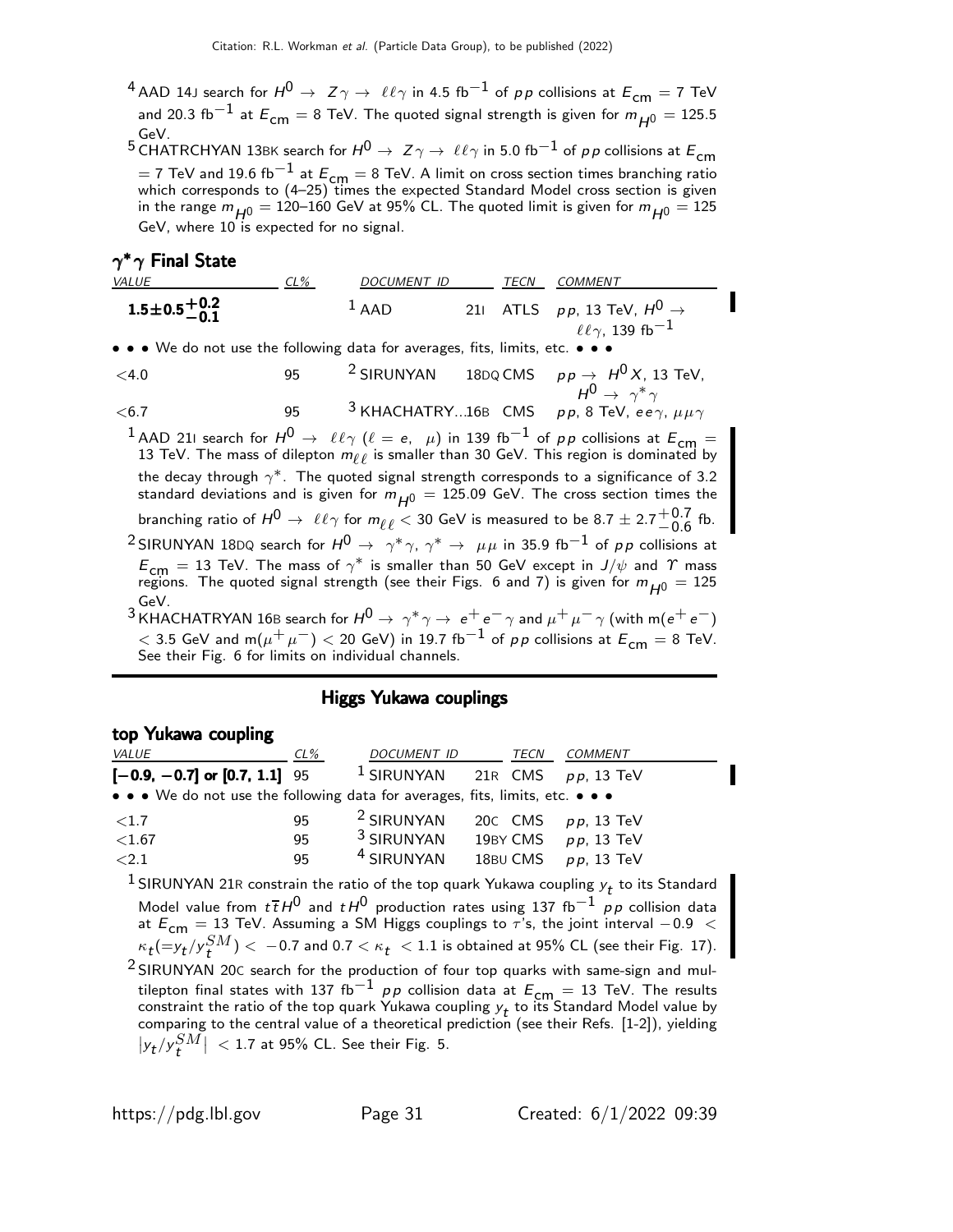- <sup>3</sup> SIRUNYAN 19BY measure the top quark Yukawa coupling from  $t\bar{t}$  kinematic distributions, the invariant mass of the top quark pair and the rapidity difference between  $t$  and  $\overline{t}$ , in the  $\ell+$ jets final state with 35.8 fb $^{-1}$   $\rho\rho$  collision data at  $E_{\mathsf{cm}}=13$  TeV. The results constraint the ratio of the top quark Yukawa coupling to its the Standard Model to be  $1.07^{+0.34}_{-0.43}$  with an upper limit of 1.67 at 95% CL (see their Table III).
- 4 SIRUNYAN 18BU search for the production of four top quarks with same-sign and multilepton final states with 35.9 fb<sup>-1</sup> pp collision data at  $E_{\text{cm}} = 13$  TeV. The results constraint the ratio of the top quark Yukawa coupling  $y_t$  to its the Standard Model by comparing to the central value of a theoretical prediction (see their Ref. [16]), yielding  $|y_t/y_t^{SM}$  $\vert$  < 2.1 at 95% CL.

# OTHER H<sup>O</sup> PRODUCTION PROPERTIES

#### $t\bar{t}H^0$  Production

Signal strengh relative to the Standard Model cross section.

| VALUE                                                                         | <b>DOCUMENT ID</b>    | TECN      | COMMENT                                                                                                              |  |
|-------------------------------------------------------------------------------|-----------------------|-----------|----------------------------------------------------------------------------------------------------------------------|--|
| 1.10±0.18 OUR AVERAGE                                                         |                       |           |                                                                                                                      |  |
| $0.92 \pm 0.19 \begin{array}{c} +0.17 \\ -0.13 \end{array}$                   | <sup>1</sup> SIRUNYAN | 21R CMS   | pp, 13 TeV, $H^0 \rightarrow \tau \tau$ ,<br>$WW^*$ , $ZZ^*$                                                         |  |
| $1.2 \pm 0.3$                                                                 | <sup>2</sup> AABOUD   | 18AC ATLS | $p p$ , 13 TeV, $H^0 \rightarrow b \overline{b}$<br>$\tau\tau$ , $\gamma\gamma$ , WW <sup>*</sup> , ZZ <sup>*</sup>  |  |
| $1.9 + 0.8 - 0.7$                                                             | $3$ AAD               | 16AN ATLS | $pp, 7, 8$ TeV                                                                                                       |  |
| • • • We do not use the following data for averages, fits, limits, etc. • • • |                       |           |                                                                                                                      |  |
| $1.43 + 0.33 + 0.21$<br>$-0.31 - 0.15$                                        | $4$ AAD               |           | 20Z ATLS $pp$ , 13 TeV, $H^0 \rightarrow \gamma \gamma$                                                              |  |
| $1.38 + 0.36$<br>-0.29                                                        | <sup>5</sup> SIRUNYAN | 20AS CMS  | <i>pp</i> , 13 TeV, $H^0 \rightarrow \gamma \gamma$                                                                  |  |
| $0.72 \pm 0.24 \pm 0.38$                                                      | <sup>6</sup> SIRUNYAN | 19R CMS   | $p p$ , 13 TeV, $H^0 \rightarrow b \overline{b}$                                                                     |  |
| $1.6 \t +0.5 \t -0.4$                                                         | <sup>7</sup> AABOUD   | 18AC ATLS | pp, 13 TeV, $H^0 \rightarrow \tau \tau$ ,<br>$WW^*$ , $ZZ^*$                                                         |  |
|                                                                               | <sup>8</sup> AABOUD   | 18BK ATLS | $p p$ , 13 TeV, $H^0 \rightarrow b \overline{b}$<br>$\tau\tau$ , $\gamma\gamma$ , WW <sup>*</sup> , ZZ <sup>*</sup>  |  |
| $0.84 + 0.64$<br>-0.61                                                        | <sup>9</sup> AABOUD   | 18T ATLS  | $p p$ , 13 TeV, $H^0 \rightarrow b \overline{b}$                                                                     |  |
| $0.9 \pm 1.5$                                                                 | 10 SIRUNYAN           | 18BD CMS  | $p p$ , 13 TeV, $H^0 \rightarrow b \overline{b}$                                                                     |  |
| $1.23 + 0.45$<br>-0.43                                                        | 11 SIRUNYAN           | 18BQ CMS  | pp, 13 TeV, $H^0 \rightarrow \tau \tau$ ,<br>$WW^*, ZZ^*$                                                            |  |
| $1.26 + 0.31$<br>$-0.26$                                                      | 12 SIRUNYAN           | 18L CMS   | $p p$ , 7, 8, 13 TeV, $H^0 \rightarrow$<br>$b\overline{b}$ , $\tau\tau$ , $\gamma\gamma$ , WW <sup>*</sup> ,         |  |
| $1.7 \pm 0.8$                                                                 | $13$ AAD              | 16AL ATLS | $77*$<br>$p p$ , 7, 8 TeV, $H^0 \rightarrow b \overline{b}$ ,<br>$\tau\tau$ , $\gamma\gamma$ , WW <sup>*</sup> , and |  |
| 2.3 $+0.7$<br>-0.6                                                            | $3,14$ AAD            | 16AN LHC  | $ZZ^*$<br>$pp, 7, 8$ TeV                                                                                             |  |
| 2.9 $+1.0$<br>-0.9                                                            | $3$ AAD               | 16AN CMS  | $pp, 7, 8$ TeV                                                                                                       |  |
| $1.81\genfrac{}{}{0pt}{}{+ 0.52 + 0.58 + 0.31}{- 0.50 - 0.55 - 0.12}$         | $15$ AAD              |           | 16K ATLS pp, 7, 8 TeV                                                                                                |  |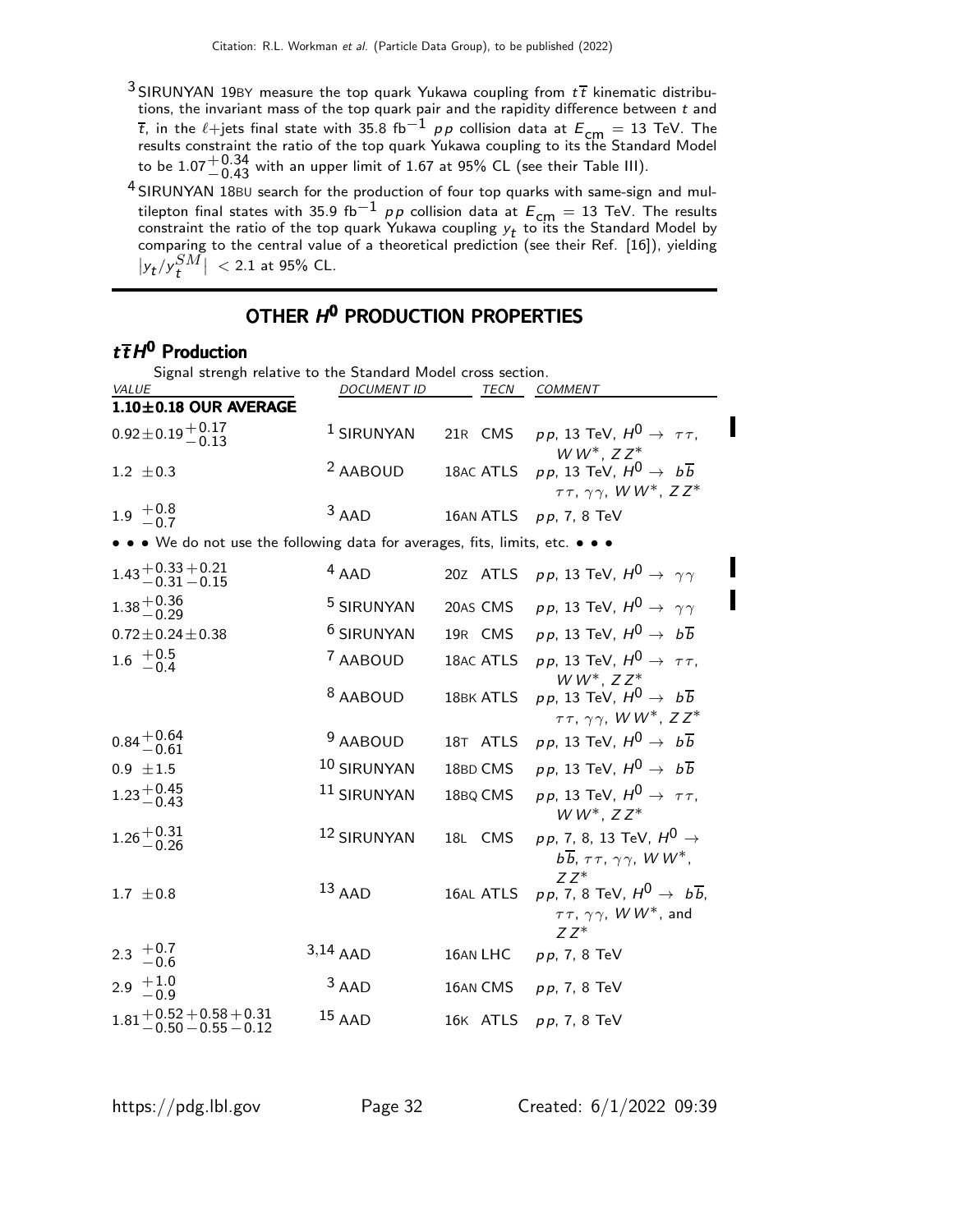| $1.4 + 2.1 + 0.6$<br>$-1.4 - 0.3$               | $16$ AAD                                                  |  | 15 ATLS <i>pp</i> , 7, 8 TeV                                                   |
|-------------------------------------------------|-----------------------------------------------------------|--|--------------------------------------------------------------------------------|
| $1.5 \pm 1.1$                                   | $17$ AAD                                                  |  | 15BC ATLS $pp$ , 8 TeV                                                         |
| 2.1 $\frac{+1.4}{-1.2}$                         | $18$ AAD                                                  |  | 15T ATLS $pp$ , 8 TeV                                                          |
| $1.2 \begin{array}{c} +1.6 \\ -1.5 \end{array}$ | 19 KHACHATRY15AN CMS $pp$ , 8 TeV                         |  |                                                                                |
| 2.8 $\frac{+1.0}{-0.9}$                         | <sup>20</sup> KHACHATRY14H CMS $pp$ , 7, 8 TeV            |  |                                                                                |
| $9.49 + 6.60$<br>-6.28                          | <sup>21</sup> AALTONEN 13L CDF $p\overline{p}$ , 1.96 TeV |  |                                                                                |
| $< 5.8$ at 95% CL                               |                                                           |  | <sup>22</sup> CHATRCHYAN 13x CMS pp. 7, 8 TeV, $H^0 \rightarrow b\overline{b}$ |

<sup>1</sup> SIRUNYAN 21R search for  $t\bar{t}H^0$  in final states with electrons, muons and hadronically decaying  $\tau$  leptons ( $H^0 \to W W^*$ ,  $ZZ^*$ ,  $\tau\tau$ ) with 137 fb<sup>-1</sup> of pp collision data at  $E_{cm} = 13$  TeV. The quoted signal strength corresponds to a significance of 4.7 standard deviations and is given for  $m_{H^0} = 125$  GeV.

<sup>2</sup> AABOUD 18AC combine results of  $t\bar{t}H^0$ ,  $H^0 \to \tau\tau$ ,  $WW^*(\to \ell\nu\ell\nu, \ell\nu q\bar{q})$ ,  $ZZ^*(\to \ell\nu q\bar{q})$  $\ell\ell\nu\nu$ ,  $\ell\ell q\overline{q}$ ) with results of  $t\overline{t}H^0$ ,  $H^0 \rightarrow b\overline{b}$  (AABOUD 18T),  $\gamma\gamma$  (AABOUD 18BO),  $ZZ^*(\rightarrow 4\ell)$  (AABOUD 18AJ) in 36.1 fb<sup>-1</sup> of pp collisions at  $E_{\text{cm}} = 13$  TeV. The quoted signal strength is given for  $m_{H^0} = 125$  GeV. See their Table 14.

 $3$  AAD 16AN: In the fit, relative branching ratios are fixed to those in the Standard Model. The quoted signal strength is given for  $m_{H^0} = 125.09$  GeV.

- $^4$  AAD 20Z measure  $\sigma_{t\,\overline{t}}$   $H^0$   $\;\cdot$  B( $H^0$   $\;\rightarrow$   $\;\gamma\gamma)$  to be 1.64 $^+$ 0.38  $^+0.17$  fb in 139 fb $^{-1}$  of data at  $E_{\text{cm}} = 13 \text{ TeV}.$
- $^5$ SIRUNYAN 20As measure  $\sigma_{t\bar{t}}H^{0}\cdot$  B $(H^{0}\rightarrow \gamma\gamma)$  to be  $1.56^{+0.34}_{-0.32}$  fb in 137 fb $^{-1}$  of data at  $E_{\text{cm}} = 13$  TeV.
- 6 SIRUNYAN 19R search for  $t\bar{t}H^0$  production with  $H^0$  decaying to  $b\bar{b}$  in 35.9 fb<sup>-1</sup> of data at  $E_{cm} = 13$  TeV. The quoted signal strength is given for  $m_{H0} = 125$  GeV.
- <sup>7</sup> AABOUD 18AC search for  $t\bar{t}H^0$  production with  $H^0$  decaying to  $\tau\tau$ , W  $W^*(\rightarrow \ell\nu\ell\nu$ ,  $\ell \nu q \overline{q}$ ),  $ZZ^*(\rightarrow \ell \ell \nu \nu, \ell \ell q \overline{q})$  in 36.1 fb<sup>-1</sup> of pp collisions at  $E_{cm} = 13$  TeV. The quoted signal strength is given for  $m_{H0} = 125$  GeV. See their Table 13 and Fig. 13.
- <sup>8</sup> AABOUD 18BK use 79.8 fb<sup>-1</sup> data for  $t\bar{t}H^0$  production with  $H^0 \rightarrow \gamma \gamma$  and  $ZZ^* \rightarrow$  $4\ell$  ( $\ell = e, \mu$ ) and 36.1 fb $^{-1}$  for other decay channels at  $E_{\textsf{cm}} = 13$  TeV. A significance of 5.8 standard deviations is observed for  $m_{H^0} = 125.09$  GeV and its signal strength without the uncertainty of the  $t\,\overline{t}\,H^0$  cross section is  $1.32 {+0.28\atop -0.26}$  . Combining with results of 7 and 8 TeV (AAD 16K), the significance is 6.3 standard deviations. Assuming Standard Model branching fractions, the total  $t\bar{t}H^0$  production cross section at 13 TeV is measured to be 670  $\pm$  90 $^{+110}_{-100}$  fb.
- $^{9}$ AABOUD 18⊤ search for  $t\,\overline{t}\,$  H $^{0}$  production with  $H^{0}$  decaying to  $b\,\overline{b}$  in 36.1 fb $^{-1}$  of  $\rho\,\overline{\rho}$ collisions at  $E_{cm} = 13$  TeV. The quoted signal strength is given for  $m_{H0} = 125$  GeV.
- $^{10}$ SIRUNYAN 18BD search for  $t\,\overline{t}\,H^0$ ,  $H^0\rightarrow\,\,b\,\overline{b}$  in the all-jet final state with 35.9 fb $^{-1}$ pp collision data at  $E_{cm} = 13$  TeV. The quoted signal strength is given for  $m_{H0} = 125$ GeV.
- 11 SIRUNYAN 18BQ search for  $t\bar{t}H^0$  in final states with electrons, muons and hadronically decaying  $\tau$  leptons  $(H^0 \to W W^*$ ,  $ZZ^*$ ,  $\tau\tau$ ) with 35.9 fb<sup>-1</sup> of pp collision data at  $E_{cm} = 13$  TeV. The quoted signal strength corresponds to a significance of 3.2 standard deviations and is given for  $m_{H0} = 125$  GeV.
- <sup>12</sup> SIRUNYAN 18L use up to 5.1, 19.7 and 35.9 fb $^{-1}$  of  $p \, p$  collisions at  $E_{\mathsf{cm}}=7$ , 8, and 13 TeV, respectively. The quoted signal strength corresponds to a significance of 5.2 standard deviations and is given for  $m_{H0} = 125.09$  GeV.  $H^0$  decay channels of  $WW^*$ ,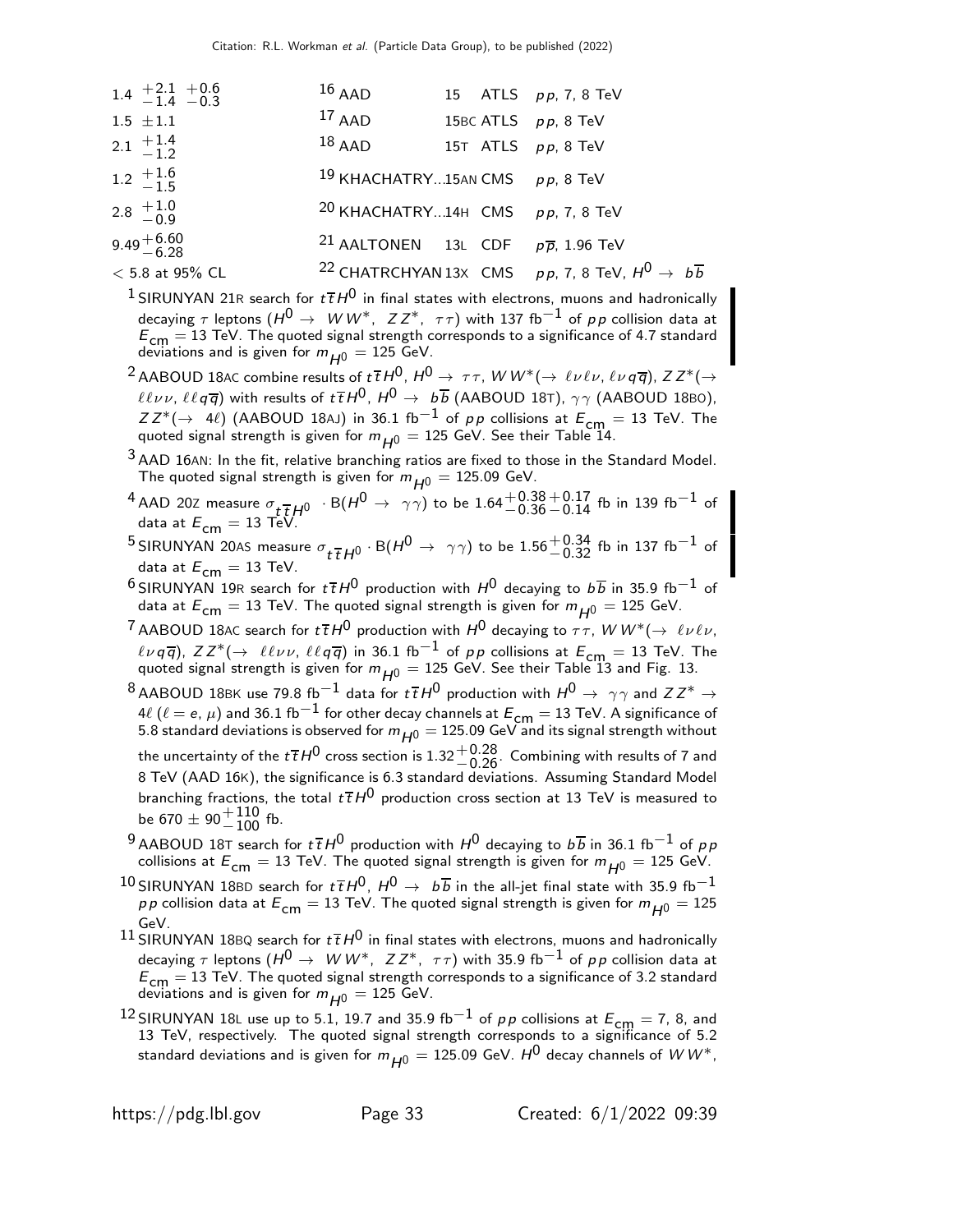$ZZ^*$ ,  $\gamma\gamma$ ,  $\tau\tau$ , and  $b\overline{b}$  are used. See their Table 1 and Fig. 2 for results on individual channels.

- 13 AAD 16AL search for  $t\bar{t}H^0$  production with  $H^0$  decaying to  $\gamma\gamma$  in 4.5 fb<sup>-1</sup> of pp collisions at  $E_{\textsf{cm}} = 7$  TeV and  $b\overline{b}$ ,  $\tau\tau$ ,  $\gamma\gamma$ ,  $WW^*$ , and  $ZZ^*$  in 20.3 fb $^{-1}$  at  $E_{\textsf{cm}} =$ 8 TeV. The quoted signal strength is given for  $m_{H^0} = 125$  GeV. This paper combines the results of previous papers, and the new result of this paper only is:  $\mu = 1.6 \pm 2.6$ .
- <sup>14</sup> AAD 16AN perform fits to the ATLAS and CMS data at  $E_{cm} = 7$  and 8 TeV.
- <sup>15</sup> AAD 16K use up to 4.7 fb<sup>-1</sup> of *pp* collisions at  $E_{cm} = 7$  TeV and up to 20.3 fb<sup>-1</sup> at  $E_{\text{cm}} = 8$  TeV. The third uncertainty in the measurement is theory systematics. The quoted signal strength is given for  $m_{H0} = 125.36$  GeV.
- 16 AAD 15 search for  $t\bar{t}H^0$  production with  $H^0$  decaying to  $\gamma\gamma$  in 4.5 fb<sup>-1</sup> of pp collisions at  $E_{\text{cm}} = 7$  TeV and 20.3 fb $^{-1}$  at  $E_{\text{cm}} = 8$  TeV. The quoted result on the signal strength is equivalent to an upper limit of 6.7 at 95% CL and is given for  $m_{H^0} = 125.4$  GeV.
- $^{17}$  AAD 15BC search for  $t\,\overline{t}\,H^0$  production with  $H^0$  decaying to  $b\overline{b}$  in 20.3 fb $^{-1}$  of  $\rho\,p$ collisions at  $E_{\text{cm}} = 8$  TeV. The corresponding upper limit is 3.4 at 95% CL. The quoted signal strength is given for  $m_{H0} = 125$  GeV.
- $^{18}$  AAD 15T search for  $t\bar{t}H^0$  production with  $H^0$  resulting in multilepton final states (mainly from  $WW^*$ ,  $\tau\tau$ ,  $ZZ^*$ ) in 20.3 fb<sup>-1</sup> of pp collisions at  $E_{\text{cm}} = 8$  TeV. The quoted result on the signal strength is given for  $m_{H^0} = 125$  GeV and corresponds to an upper limit of 4.7 at 95% CL. The data sample is independent from AAD 15 and AAD 15BC.
- $^{19}$  KHACHATRYAN 15AN search for  $t\bar{t}H^0$  production with  $H^0$  decaying to  $b\overline{b}$  in 19.5 fb<sup>-1</sup> of *p p* collisions at  $E_{\text{cm}} = 8$  TeV. The quoted result on the signal strength is equivalent to an upper limit of 4.2 at 95% CL and is given for  $m_{H^0} = 125$  GeV.
- <sup>20</sup> KHACHATRYAN 14H search for  $t\bar{t}H^0$  production with  $H^0$  decaying to  $b\bar{b}$ ,  $\tau\tau$ ,  $\gamma\gamma$ , W W<sup>\*</sup>, and  $ZZ^*$ , in 5.1 fb<sup>-1</sup> of p p collisions at  $E_{cm} = 7$  TeV and 19.7 fb<sup>-1</sup> at  $E_{cm}$  $=$  8 TeV. The quoted signal strength is given for  $m_{H^0}^{10} = 125.6$  GeV.
- <sup>21</sup> AALTONEN 13L combine all CDF results with 9.45–10.0 fb<sup>-1</sup> of  $p\overline{p}$  collisions at  $E_{cm}$  $= 1.96$  TeV. The quoted signal strength is given for  $m_{H0} = 125$  GeV.
- <sup>22</sup> CHATRCHYAN 13X search for  $t\bar{t}H^0$  production followed by  $H^0 \to b\bar{b}$ , one top decaying to  $\ell \nu$  and the other to either  $\ell \nu$  or  $q \overline{q}$  in 5.0 fb<sup>-1</sup> and 5.1 fb<sup>-1</sup> of pp collisions at  $E_{\text{cm}} = 7$  and 8 TeV. A limit on cross section times branching ratio which corresponds to (4.0–8.6) times the expected Standard Model cross section is given for  $m_{H^0} = 110$ –140 GeV at 95% CL. The quoted limit is given for  $m_{H0} = 125$  GeV, where 5.2 is expected for no signal.

# H<sup>0</sup> H<sup>0</sup> Production

The 95% CL limits are for the cross section (CS) and Higgs self coupling  $(\kappa_{\lambda})$  scaling factors both relative to the SM predictions.

| CS     | $\kappa_{\lambda}$ | $CL\%$ | <b>DOCUMENT ID</b>                                                                                                    | TECN    | <b>COMMENT</b>                                                              |  |
|--------|--------------------|--------|-----------------------------------------------------------------------------------------------------------------------|---------|-----------------------------------------------------------------------------|--|
|        |                    |        | $\bullet \bullet \bullet$ We do not use the following data for averages, fits, limits, etc. $\bullet \bullet \bullet$ |         |                                                                             |  |
| < 7.7  | $-3.3$ to 8.5      | 95     | $1$ SIRUNYAN                                                                                                          | 21K CMS | 13 TeV, $\gamma \gamma b b$                                                 |  |
| < 6.9  | $-5.0$ to $12.0$   | 95     | $2$ AAD                                                                                                               |         | 20C ATLS 13 TeV, $b\overline{b}\gamma\gamma$ ,                              |  |
|        |                    |        |                                                                                                                       |         | $b\overline{b}\tau\tau$ , $b\overline{b}b\overline{b}$ ,                    |  |
|        |                    |        |                                                                                                                       |         | $b\overline{b}WW^*$ ,                                                       |  |
|        |                    |        |                                                                                                                       |         | W $W^*$ $\gamma\gamma$ ,                                                    |  |
|        |                    |        |                                                                                                                       |         | $WW^*WW^*$                                                                  |  |
| < 40   |                    | 95     | $3$ AAD                                                                                                               |         | 20E ATLS 13 TeV, $H^0 H^0 \rightarrow$<br>$b\overline{b} \ell \nu \ell \nu$ |  |
| < 840  |                    | 95     | $4$ AAD                                                                                                               |         | 20X ATLS 13 TeV, VBF, $b\overline{b}b\overline{b}$                          |  |
| < 12.9 |                    | 95     | <sup>5</sup> AABOUD                                                                                                   |         | 19A ATLS 13 TeV, $b\overline{b}b\overline{b}$                               |  |
|        |                    |        |                                                                                                                       |         |                                                                             |  |
|        |                    |        |                                                                                                                       |         |                                                                             |  |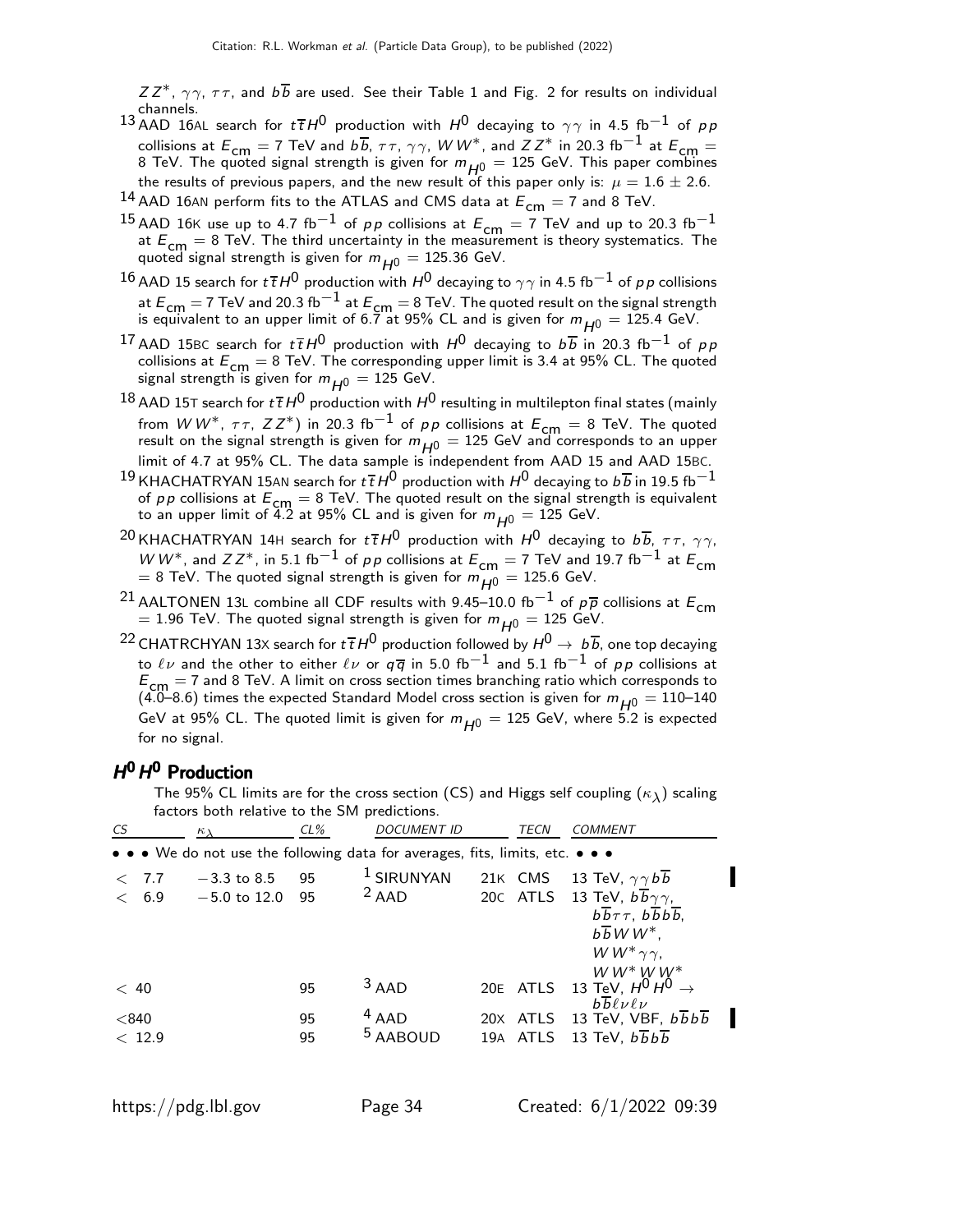| $<$ 300 |                    | 95 | <sup>6</sup> AABOUD       | 190 ATLS                       | 13 TeV, $b\overline{b}$ W W <sup>*</sup>                             |
|---------|--------------------|----|---------------------------|--------------------------------|----------------------------------------------------------------------|
| $<$ 160 |                    | 95 | <sup>7</sup> AABOUD       | <b>ATLS</b><br>19 <sub>T</sub> | 13 TeV, W W* W W*                                                    |
| < 24    | $-11$ to 17        | 95 | <sup>8</sup> SIRUNYAN     | 19<br>CMS                      | 13 TeV, $\gamma \gamma b \overline{b}$                               |
| < 75    |                    | 95 | <sup>9</sup> SIRUNYAN     | 19AB CMS                       | 13 TeV, $b\overline{b}b\overline{b}$                                 |
| < 22.2  | $-11.8$ to 18.8 95 |    | 10 SIRUNYAN               | 19BE CMS                       | 13 TeV, $b\overline{b}\gamma\gamma$                                  |
|         |                    |    |                           |                                | $b\overline{b}\tau\tau$ , $b\overline{b}b\overline{b}$ ,             |
|         |                    |    |                           |                                | $b\overline{b}WW^*$ ,                                                |
|         |                    |    |                           |                                | $b\overline{b}ZZ^*$                                                  |
| $<$ 179 |                    | 95 | 11 SIRUNYAN               | 19H CMS                        | 13 TeV, $b\overline{b}b\overline{b}$                                 |
| $<$ 230 |                    | 95 | 12 AABOUD                 | 18BU ATLS                      | 13 TeV, $\gamma \gamma W W^*$                                        |
| < 12.7  |                    | 95 | 13 AABOUD                 | 18 <sub>c</sub> Q ATLS         | 13 TeV, $b\overline{b}\tau\tau$                                      |
| < 22    | $-8.2$ to 13.2     | 95 | 14 AABOUD                 | 18 <sub>C</sub> WATLS          | 13 TeV, $\gamma \gamma b \overline{b}$                               |
| < 30    |                    | 95 | 15 SIRUNYAN               | 18A CMS                        | 13 TeV, $b\overline{b}\tau\tau$                                      |
| < 79    |                    | 95 | 16 SIRUNYAN               | 18F CMS                        | 13 TeV, $b\overline{b} \ell \nu \ell \nu$                            |
| < 43    |                    | 95 | 17 SIRUNYAN               | 17CN CMS                       | 8 TeV, $b\overline{b}\tau\tau$ , $\gamma\gamma b\overline{b}$ ,      |
| $<$ 108 |                    | 95 | $18$ AABOUD               | <b>ATLS</b><br><b>161</b>      | $b\overline{b}b\overline{b}$<br>13 TeV, $b\overline{b}b\overline{b}$ |
| < 74    |                    | 95 | $^{19}$ KHACHATRY16BQ CMS |                                | 8 TeV, $\gamma \gamma b \overline{b}$                                |
| < 70    |                    | 95 | $20$ AAD                  | <b>15CE ATLS</b>               | 8 TeV, $b\overline{b}b\overline{b}$ , $b\overline{b}\tau\tau$ ,      |
|         |                    |    |                           |                                | $\gamma \gamma b \overline{b}$ , $\gamma \gamma W W$                 |
|         |                    |    |                           |                                |                                                                      |

<sup>1</sup> SIRUNYAN 21K search for non-resonant  $H^0 H^0$  production using  $H^0 H^0 \rightarrow \gamma \gamma b \overline{b}$  with data of 137 fb $^{-1}$  at  $E_{\mathsf{cm}}=13$  TeV. The upper limit on the  $p \, p \to \; H^0 \, H^0 \to \; \gamma \gamma \, b \, \overline{b}$ production cross section at 95% CL is measured to be 0.67 fb, which corresponds to about 7.7 times the SM prediction. The quartic coupling  $(VVH^0H^0, V = W,Z)$ scaling factor  $\kappa_{2V} (= c_{2V})$  is measured to be  $-1.3~<~\kappa_{2V}~<$  3.5 at 95% CL.

<sup>2</sup> AAD 20C combine results of up to 36.1 fb<sup>-1</sup> data at  $E_{cm}$  = 13 TeV for  $pp \rightarrow$  $H^0 \, H^0 \rightarrow \ b \overline{b} \gamma \gamma$ ,  $b \overline{b} \tau \tau$ ,  $b \overline{b} b \overline{b}$ ,  $b \overline{b} W \, W^*$ ,  $W \, W^* \gamma \gamma$ ,  $W \, W^* \, W \, W^*$  (AABOUD 18cw, AABOUD 18CQ, AABOUD 19A, AABOUD 19O, AABOUD 18BU, and AABOUD 19T).

<sup>3</sup> AAD 20E search non-resonant for  $H^0 H^0$  production using  $H^0 H^0 \rightarrow b\overline{b} \ell \nu \ell \nu$ , where one of the Higgs bosons decays to  $b\overline{b}$  and the other decays to either W W<sup>\*</sup>, Z Z<sup>\*</sup>, or  $ττ$ , with data of 139 fb $^{-1}$  at  $E_{\mathsf{cm}}=13$  TeV. The upper limit on the  $p p \rightarrow \; H^0 H^0$ <br>production cross section at 95% CL is measured to be 1.2 pb, which corresponds to about 40 times the SM prediction.

<sup>4</sup> AAD 20X search for  $H^0 H^0 \rightarrow b \overline{b} b \overline{b}$  process via VBF with data of 126 fb $^{-1}$  at  $E_{\mathsf{cm}}=$ 13 TeV. The upper limit on the SM non-resonant  $HH$  production cross section is  $1460$ fb at 95% CL, which corresponds to 840 times the SM prediction. The quartic coupling  $(VVH^0H^0, V=W,Z)$  scaling factor  $\kappa_{2V}$  is excluded in the region of  $\kappa_{2V} < -0.43$ or  $\kappa_{2V} > 2.56$  at 95% CL.

<sup>5</sup> AABOUD 19A search for  $H^0 H^0$  production using  $H^0 H^0 \rightarrow b \overline{b} b \overline{b}$  with data of 36.1 fb $^{-1}$  at  $E_{\mathsf{cm}}=13$  TeV. The upper limit on the  $\rho p \to \ H^0 \ H^0 \to \ b \overline{b} \ b \overline{b}$  production<br>cross section at 95% is measured to be 147 fb, which corresponds to about 12.9 times the SM prediction.

<sup>6</sup> AABOUD 190 search for  $H^0 H^0$  production using  $H^0 H^0 \rightarrow b\overline{b}W W^*$  with data of 36.1 fb $^{-1}$  at  $E_{\mathsf{cm}}=13$  TeV. The upper limit on the  $p \, p \rightarrow \; H^0 \, H^0$  production cross<br>section at 95% CL is calculated to be 10 pb from the observed upper limit on the  $p \, p \rightarrow$  $H^0 H^0 \rightarrow b \overline{b} W W^*$  production cross section of 2.5 pb assuming the SM branching fractions. The former corresponds to about 300 times the SM prediction.

<sup>7</sup> AABOUD 19T search for  $H^0 H^0$  production using  $H^0 H^0 \rightarrow W W^* W W^*$  with data of 36.1 fb<sup>-1</sup> at  $E_{cm} = 13$  TeV. The upper limit on the  $p p \rightarrow H^0 H^0$  production cross section at 95% is measured to be 5.3 pb, which corresponds to about 160 times the SM prediction.

<sup>8</sup> SIRUNYAN 19 search for  $H^0 H^0$  production using  $H^0 H^0 \rightarrow \gamma \gamma b \overline{b}$  with data of 35.9 fb<sup>-1</sup> at  $E_{cm} = 13$  TeV. The upper limit on the  $pp \to H^0 H^0 \to \gamma \gamma b \overline{b}$  production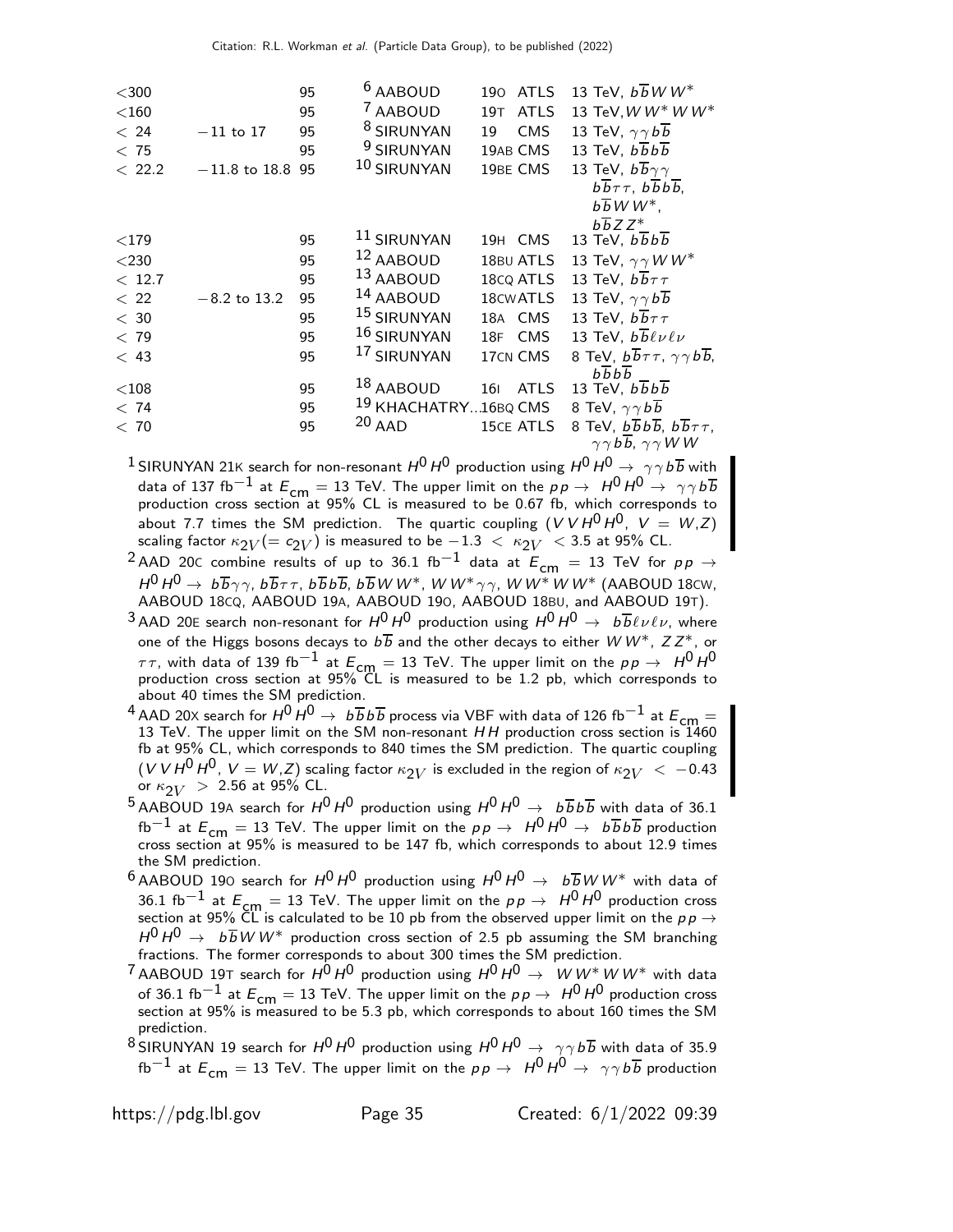cross section at 95% CL is measured to be 2.0 fb, which corresponds to about 24 times the SM prediction. The effective Higgs boson self-coupling  $\kappa_{\lambda}$  (  $=\lambda_{HHH}$  /  $\lambda_{HHH}^{SM}$ ) is constrainted to be  $-11 < \kappa_{\lambda} < 17$  at 95% CL assuming all other Higgs boson couplings are at their SM value.

- 9 SIRUNYAN 19AB search for  $H^0 H^0$  production using  $H^0 H^0 \rightarrow b\overline{b}b\overline{b}$ , where 4 heavy flavor jets from two Higgs bosons are resolved, with data of 35.9 fb<sup>-1</sup> at  $E_{cm} = 13$ TeV. The upper limit on the  $p\,p\,\rightarrow\,\,H^0\,H^0\,\rightarrow\,\,b\,\overline{b}\,b\,\overline{b}$  production cross section at 95% is measured to be 847 fb, which corresponds to about 75 times the SM prediction.
- $10$  SIRUNYAN 19BE combine results of 13 TeV 35.9 fb $^{-1}$  data: SIRUNYAN 19, SIRUN-YAN 18A, SIRUNYAN 19AB, SIRUNYAN 19H, and SIRUNYAN 18F.
- $^{11}$  SIRUNYAN 19H search for  $H^0$   $H^0$  production using  $H^0$   $H^0$   $\rightarrow$   $~$   $b\overline{b}$   $b\overline{b}$ , where one of  $b\overline{b}$ pairs is highly boosted and the other one is resolved, with data of 35.9 fb $^{-1}$  at  $E_{\mathsf{cm}}=$ 13 TeV. The upper limit on the  $p \, p \to \; H^0 \, H^0 \to \; b \, \overline{b} \, b \, \overline{b}$  production cross section at 95% is measured to be 1980 fb, which corresponds to about 179 times the SM prediction.
- 12 AABOUD 18BU search for  $H^0 H^0$  production using  $\gamma \gamma W W^*$  with the final state of  $\gamma \gamma \ell \nu j j$  using data of 36.1 fb<sup>-1</sup> at  $E_{cm} = 13$  TeV. The upper limit on the  $p p \rightarrow$  $H^0$  H<sup>0</sup> production cross section at 95% CL is measured to be 7.7 pb, which corresponds to about 230 times the SM prediction. The upper limit on the  $p \, p \, \rightarrow \, H^0 \, H^0 \rightarrow \,$  $\gamma \gamma W W^*$  at 95% CL is measured to be 7.5 fb (see thier Table 6).
- 13 AABOUD 18CQ search for  $H^0 H^0$  production using  $H^0 H^0 \rightarrow b\overline{b}\tau\tau$  with data of 36.1 fb<sup>-1</sup> at  $E_{cm} = 13$  TeV. The upper limit on the  $p \rightarrow H^0 H^0 \rightarrow b \overline{b} \tau \tau$  production cross section at 95% is measured to be 30.9 fb, which corresponds to about 12.7 times the SM prediction.
- <sup>14</sup> AABOUD 18CW search for  $H^0 H^0$  production using  $H^0 H^0 \rightarrow \gamma \gamma b \overline{b}$  with data of 36.1 fb<sup>-1</sup> at  $E_{cm} = 13$  TeV. The upper limit on the  $p \rightarrow H^0 H^0$  production cross section at 95% is measured to be 0.73 pb, which corresponds to about 22 times the SM prediction. The effective Higgs boson self-coupling  $\kappa_{\lambda}$  is constrained to be  $-8.2 < \kappa_{\lambda} < 13.2$ at 95% CL assuming all other Higgs boson couplings are at their SM value.
- $^{15}$  SIRUNYAN 18A search for  $H^0 H^0$  production using  $H^0 H^0 \rightarrow~b\overline{b}\tau\tau$  with data of 35.9 fb<sup>-1</sup> at  $E_{cm} = 13$  TeV. The upper limit on the  $gg \to H^0 H^0 \to b\overline{b}\tau\tau$  production cross section is measured to be 75.4 fb, which corresponds to about 30 times the SM prediction. Limits on Higgs-boson trilinear coupling  $\lambda_{HHH}$  and top Yukawa coupling  $y_{\boldsymbol{t}}$  are also given (see their Fig. 6).
- <sup>16</sup> SIRUNYAN 18F search non-resonant for  $H^0 H^0$  production using  $H^0 H^0 \rightarrow b\overline{b} \ell \nu \ell \nu$ , where  $\ell\nu\ell\nu$  is either  $WW \to \ell\nu\ell\nu$  or  $ZZ \to \ell\ell\nu\nu$  ( $\ell$  is e,  $\mu$  or a leptonically decaying  $\tau$ ), with data of 35.9 fb $^{-1}$  at  $E_{\sf cm} =$  13 TeV. The upper limit on the  $H^0\, H^0 \rightarrow \,b\overline{b} \ell\nu\ell\nu$  production cross section at 95% CL is measured to be 72 fb, which corresponds to about 79 times the SM prediction.
- <sup>17</sup> SIRUNYAN 17CN search for  $H^0 H^0$  production using  $H^0 H^0 \rightarrow b\overline{b}\tau\tau$  with data of 18.3  $fb^{-1}$  at  $E_{cm} = 8$  TeV. Results are then combined with the published results of the  $H^0 H^0 \rightarrow \gamma \gamma b \overline{b}$  and  $H^0 H^0 \rightarrow b \overline{b} b \overline{b}$ , which use data of up to 19.7 fb<sup>-1</sup> at  $E_{cm} =$ 8 TeV. The upper limit on the  $gg \to H^0\,H^0$  production cross section is measured to be 0.59 pb from  $b\overline{b}\tau\tau$ , which corresponds to about 59 times the SM prediction (gluon fusion). The combined upper limit is 0.43 pb, which is about 43 times the SM prediction. The quoted values are given for  $m_{H^0} = 125$  GeV.
- $^{18}$ AABOUD 161 search for  $H^0H^0$  production using  $H^0H^0\,\rightarrow\,\,$   $b\overline{b}b\overline{b}$  with data of 3.2 fb $^{-1}$  at  $E_{\mathsf{cm}}=13$  TeV. The upper limit on the  $\rho p \to \ H^0 \ H^0 \to \ b \overline{b} \, b \overline{b}$  production<br>cross section is measured to be 1.22 pb. This result corresponds to about 108 times the SM prediction (gluon fusion), which is  $11.3^{+0.9}_{-1.0}$ <sup>−0.9</sup> fb (NNLO+NNLL) including top quark<br>−1.0 mass effects. The quoted values are given for  $\ddot{m}_{H0} = 125$  GeV.
- $^{19}$ KHACHATRYAN 16BQ search for  $H^0$   $H^0$  production using  $H^0$   $H^0$   $\rightarrow$   $\gamma\gamma$   $b\overline{b}$  with data of 19.7 fb<sup>-1</sup> at  $E_{cm} = 8$  TeV. The upper limit on the  $gg \to H^0 H^0 \to \gamma \gamma b \overline{b}$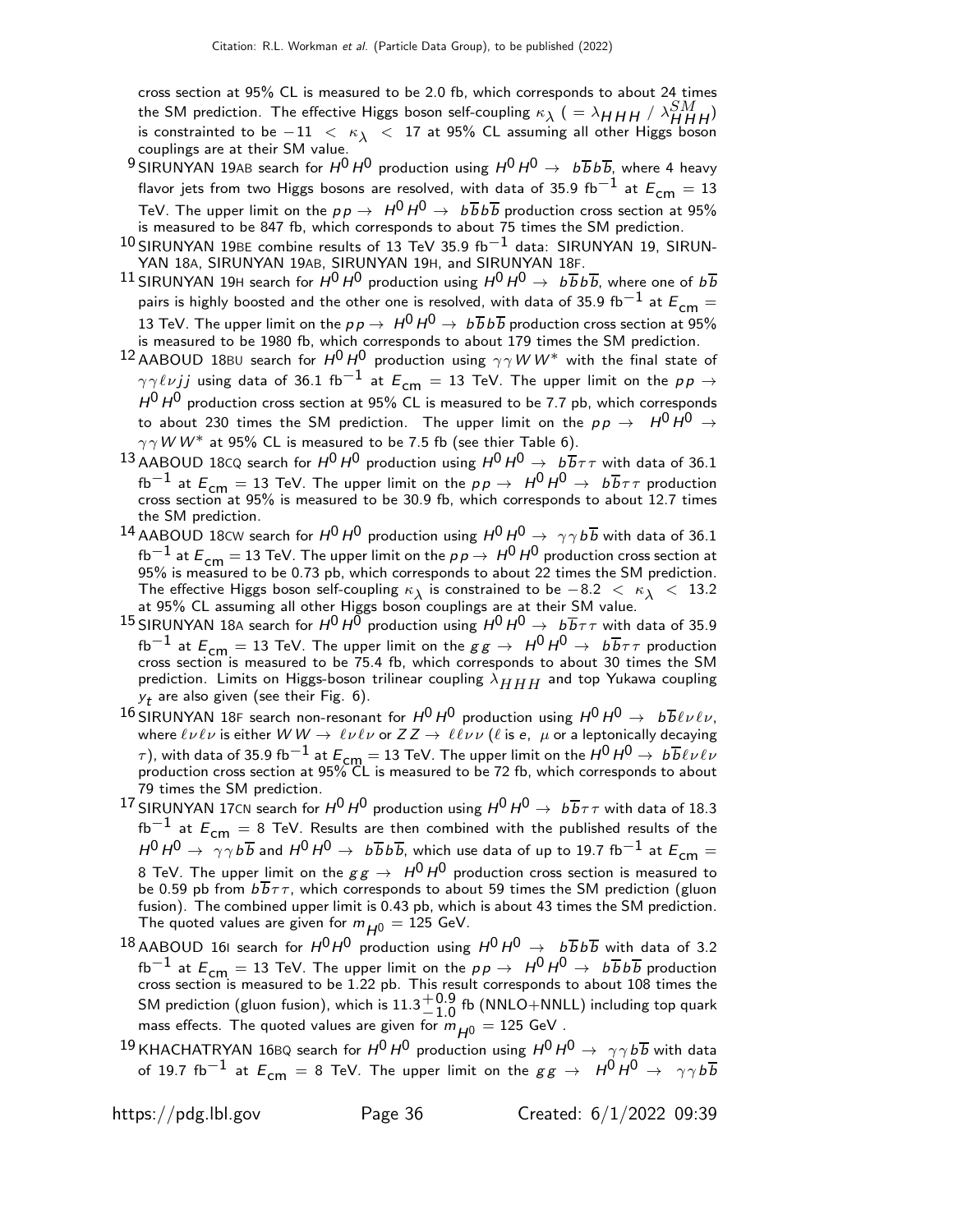production is measured to be 1.85 fb, which corresponds to about 74 times the SM prediction and is translated into 0.71 pb for  $gg \to H^0 H^0$  production cross section. Limits on Higgs-boson trilinear coupling  $\lambda$  are also given.

 $^{20}$  AAD 15CE search for  $H^0H^0$  production using  $H^0H^0\to~b\overline{b}\tau\tau$  and  $H^0H^0\to~\gamma\gamma$  W W with data of 20.3 fb<sup>-1</sup> at  $E_{cm} = 8$  TeV. These results are then combined with the published results of the  $H^0 H^0 \rightarrow \gamma \gamma b \overline{b}$  and  $H^0 H^0 \rightarrow b \overline{b} b \overline{b}$ , which use data of up to 20.3 fb<sup>-1</sup> at  $E_{cm} = 8$  TeV. The upper limits on the  $gg \rightarrow H^0 H^0$  production cross section are measured to be 1.6 pb, 11.4 pb, 2.2 pb and 0.62 pb from  $b\overline{b}\tau\tau$ ,  $\gamma\gamma WW$ ,  $\gamma \gamma b \overline{b}$  and  $b \overline{b} b \overline{b}$ , respectively. The combined upper limit is 0.69 pb, which corresponds to about 70 times the SM prediction. The quoted results are given for  $m_{H0} = 125.4$ GeV. See their Table 4.

### $t H<sup>0</sup>$  production

| <i>VALUE</i>                                                                  | DOCUMENT ID TECN COMMENT                                                                                             |  |  |
|-------------------------------------------------------------------------------|----------------------------------------------------------------------------------------------------------------------|--|--|
| $5.7 \pm 2.7 \pm 3.0$                                                         | <sup>1</sup> SIRUNYAN 21R CMS $pp$ , 13 TeV                                                                          |  |  |
| • • • We do not use the following data for averages, fits, limits, etc. • • • |                                                                                                                      |  |  |
|                                                                               | $2$ AAD 20Z ATLS $pp$ , 13 TeV<br>$3$ SIRUNYAN 19BK CMS $pp$ , 13 TeV<br><sup>4</sup> KHACHATRY16AU CMS $pp$ , 8 TeV |  |  |

- <sup>1</sup> SIRUNYAN 21R search for  $t H^0$  in final states with electrons, muons and hadronically decaying  $\tau$  leptons  $({H^0} \to \; W \, W^* , \; \; Z \, Z^* , \; \; \tau \, \tau)$  with 137 fb $^{-1}$  of  $\rho \, \rho$  collision data at  $E_{\text{cm}} = 13$  TeV. The quoted signal strength corresponds to a significance of 1.4 standard deviations and is given for  $m_{\cancel{H}^0} = 125$  GeV.
- $^2$ AAD 20Z search for the  $t$   $H^0$  associated production using  $H^0 \rightarrow \gamma \gamma$  in 139 fb $^{-1}$  of data at  $E_{cm} = 13$  TeV. An upper limit on its rate is set to be 12 times the Standard Model at  $95\%$  CL  $(m_{H^0} = 125.09 \text{ GeV}).$
- $^3$ SIRUNYAN 19BK search for the  $t$   $H^0$  associated production using multilepton signatures  $(H^{0} \rightarrow$   $W W^{*}$ ,  $H^{0} \rightarrow$   $\tau \tau$ ,  $H^{0} \rightarrow$   $ZZ^{*}$ ) and signatures with a single lepton and a  $b\overline{b}$ pair  $(H^0 \to b\overline{b})$  using 35.9 fb $^{-1}$  at  $E_{cm} = 13$  TeV. Results are combined with  $H^0 \to$  $\gamma\gamma$  (SIRUNYAN 18DS). The observed 95% CL upper limit on the  $tH^0$  production cross section times  $H^0 \to W W^* + \tau \tau + ZZ^* + b \overline{b} + \gamma \gamma$  branching fraction is 1.94 pb (assuming SM  $t\bar{t}H^0$  production cross section). See their Table X and Fig. 14. The values outside the ranges of  $[-0.9, -0.5]$  and  $[1.0, 2.1]$  times the standard model top quark Yukawa coupling are excluded at 95% CL.

<sup>4</sup> KHACHATRYAN 16AU search for the  $t H^0$  associated production in 19.7 fb<sup>-1</sup> at  $E_{cm}$  $= 8$  TeV. The 95% CL upper limits on the  $t H<sup>0</sup>$  associated production cross section is measured to be 600–1000 fb depending on the assumed  $\gamma\gamma$  branching ratios of the Higgs boson. The  $\gamma\gamma$  branching ratio is varied to be by a factor of 0.5–3.0 of the Standard Model Higgs boson ( $m_{H^0} = 125$  GeV). The results of the signal strengths for a negative Higgs-boson trilinear coupling are given. The results are given for  $m_{H0} = 125$  GeV.

# H<sup>0</sup> Production Cross Section in  $p p$  Collisions at  $\sqrt{s} = 13$  TeV

Assumes  $m_{\mu 0} = 125$  GeV

| VALUE (pb)<br>56 $\pm$ 4 OUR AVERAGE | <b>DOCUMENT ID</b>    | TECN | COMMENT                                                                                     |
|--------------------------------------|-----------------------|------|---------------------------------------------------------------------------------------------|
| 53.5 $\pm$ 4.9 $\pm$ 2.1             | $1$ AAD               |      | 20BA ATLS $pp$ , 13 TeV, $ZZ^* \rightarrow 4\ell$ ( $\ell$<br>$= e, \mu$                    |
| $61.1 \pm 6.0 \pm 3.7$               | <sup>2</sup> SIRUNYAN |      | 19BA CMS $pp$ , 13 TeV, $\gamma\gamma$ , $ZZ^* \rightarrow$<br>4 $\ell$ ( $\ell = e, \mu$ ) |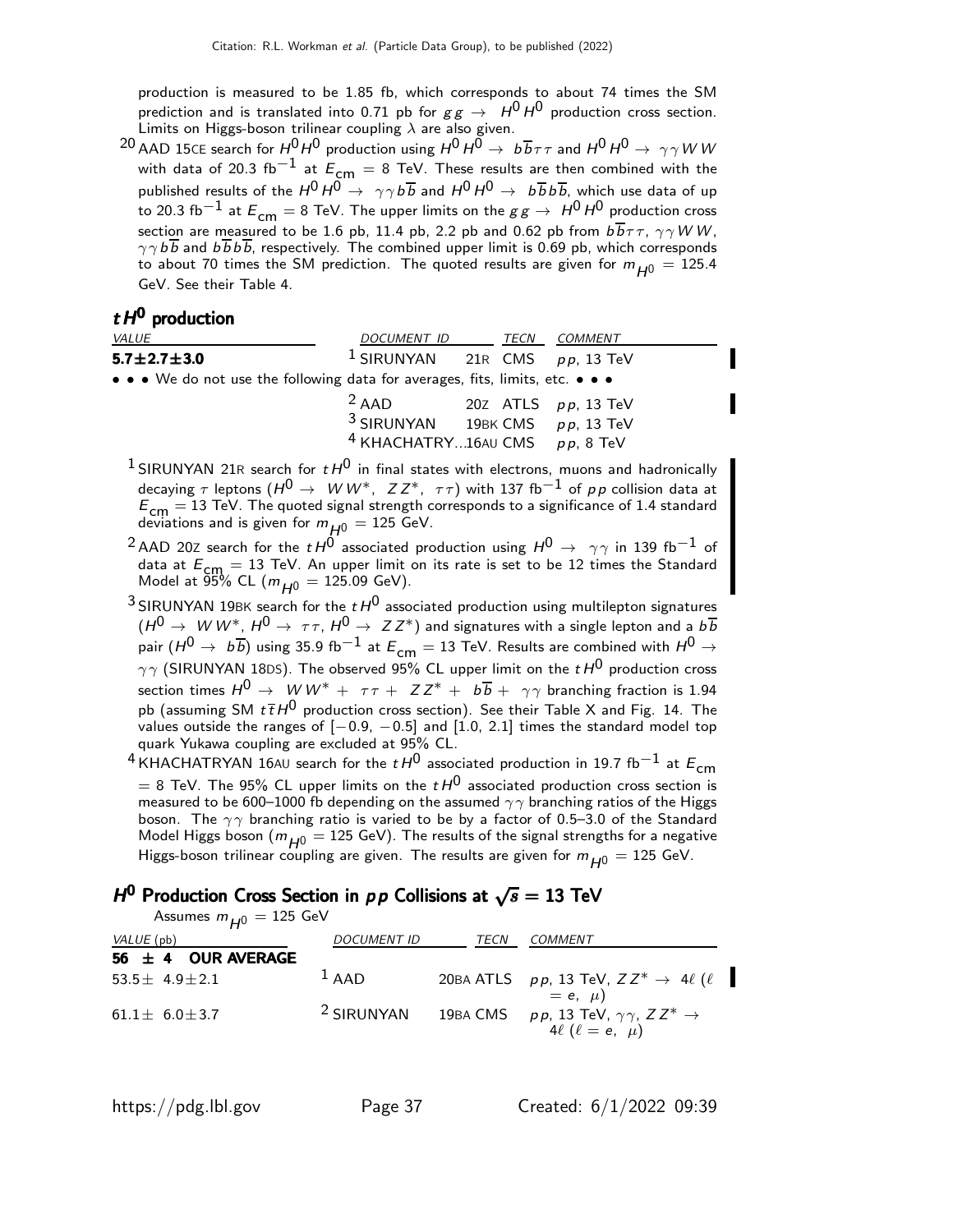• • • We do not use the following data for averages, fits, limits, etc. • • •

| $57.0 + 6.0 + 4.0$<br>$5.9 - 3.3$ | 3 AABOUD            | 18CG ATLS $p p$ , 13 TeV, $\gamma \gamma$ , $Z Z^* \rightarrow$<br>4 $\ell$ ( $\ell = e, \mu$ ) |
|-----------------------------------|---------------------|-------------------------------------------------------------------------------------------------|
| $47.9^{+}_{-}$ $\frac{9.1}{8.6}$  | <sup>3</sup> AABOUD | 18CG ATLS $pp$ , 13 TeV, $\gamma\gamma$                                                         |
| 68 $^{+11}_{-10}$                 | <sup>3</sup> AABOUD | 18cG ATLS $pp$ , 13 TeV, $ZZ^* \rightarrow 4\ell$ ( $\ell$<br>= e, $\mu$ )                      |
| 69 $^{+10}_{-0}$ $\pm$ 5          | <sup>4</sup> AABOUD | 17CO ATLS $pp$ , 13 TeV, $ZZ^* \rightarrow 4\ell$                                               |

<sup>1</sup> AAD 20BA use 139 fb<sup>-1</sup> of pp collisions at  $E_{cm} = 13$  TeV with  $H^0 \rightarrow Z Z^* \rightarrow 4\ell$ where  $\ell = e, \ \mu$ . The quoted value is given for  $m_{H^0} = 125$  GeV and assumes the Standard Model branching ratio.

<sup>2</sup> SIRUNYAN 19BA use 35.9 fb<sup>-1</sup> of pp collisions at  $E_{cm} = 13$  TeV.

<sup>3</sup> AABOUD 18cG use 36.1 fb<sup>-1</sup> of *pp* collisions at  $E_{cm} = 13$  TeV.

4 AABOUD 17CO use 36.1 fb<sup>-1</sup> of p p collisions at  $E_{cm} = 13$  TeV with  $H^0 \rightarrow ZZ^* \rightarrow$ 4 $\ell$  where  $\ell = e$ ,  $\mu$  for  $m_{H^0} = 125$  GeV. Differential cross sections for the Higgs boson transverse momentum, Higgs boson rapidity, and other related quantities are measured as shown in their Figs. 8 and 9.

# H<sup>O</sup> REFERENCES

| AAD             | 21   | PL B812 135980         | G. Aad et al.        | (ATLAS Collab.) |               |
|-----------------|------|------------------------|----------------------|-----------------|---------------|
| AAD             |      | 21AB EPJ C81 178       | G. Aad et al.        | (ATLAS Collab.) |               |
| AAD             | 21AJ | EPJ C81 537            | G. Aad et al.        | (ATLAS Collab.) |               |
| AAD             | 21F  | PR D103 112006         | G. Aad et al.        | (ATLAS Collab.) |               |
| AAD             | 21H  | PL B816 136204         | G. Aad et al.        | (ATLAS Collab.) |               |
| AAD             | 211  | PL B819 136412         | G. Aad et al.        | (ATLAS Collab.) |               |
| AAD             | 21M  | JHEP 2103 268          | G. Aad et al.        | (ATLAS Collab.) |               |
| SIRUNYAN        | 21   | PL B812 135992         | A.M. Sirunyan et al. |                 | (CMS Collab.) |
| SIRUNYAN        | 21A  | EPJ C81 13             | A.M. Sirunyan et al. |                 | (CMS Collab.) |
| Also            |      | EPJ C81 333 (errat.)   | A.M. Sirunyan et al. |                 | (CMS Collab.) |
| SIRUNYAN        |      | 21AE PR D104 052004    | A.M. Sirunyan et al. |                 | (CMS Collab.) |
| SIRUNYAN        | 21C  | JHEP 2101 148          | A.M. Sirunyan et al. |                 | (CMS Collab.) |
| SIRUNYAN        | 21K  | JHEP 2103 257          | A.M. Sirunyan et al. |                 | (CMS Collab.) |
| SIRUNYAN        | 21L  | JHEP 2103 011          | A.M. Sirunyan et al. |                 | (CMS Collab.) |
| <b>SIRUNYAN</b> | 210  | JHEP 2107 027          | A.M. Sirunyan et al. |                 | (CMS Collab.) |
| SIRUNYAN        | 21R  | EPJ C81 378            | A.M. Sirunyan et al. |                 | (CMS Collab.) |
| SIRUNYAN        | 21S  | EPJ C81 488            | A.M. Sirunyan et al. |                 | (CMS Collab.) |
| SIRUNYAN        | 21Z  | PR D104 032013         | A.M. Sirunyan et al. |                 | (CMS Collab.) |
| TUMASYAN        | 21D  | JHEP 2111 153          | A. Tumasyan et al.   |                 | (CMS Collab.) |
| AAD             | 20   | PR D101 012002         | G. Aad et al.        | (ATLAS Collab.) |               |
| AAD             | 20A  | PL B800 135069         | G. Aad et al.        | (ATLAS Collab.) |               |
| AAD             |      | 20AE PRL 125 221802    | G. Aad et al.        | (ATLAS Collab.) |               |
| AAD             |      | 20AG PL B809 135754    | G. Aad et al.        | (ATLAS Collab.) |               |
| AAD             |      | 20AQ EPJ C80 957       | G. Aad et al.        | (ATLAS Collab.) |               |
| Also            |      | EPJ C81 29 (errat.)    | G. Aad et al.        | (ATLAS Collab.) |               |
| Also            |      | EPJ C81 398 (errat.)   | G. Aad et al.        | (ATLAS Collab.) |               |
| AAD             |      | 20BA EPJ C80 942       | G. Aad et al.        | (ATLAS Collab.) |               |
| AAD             | 20C  | PL B800 135103         | G. Aad et al.        | (ATLAS Collab.) |               |
| AAD             | 20E  | PL B801 135145         | G. Aad et al.        | (ATLAS Collab.) |               |
| AAD             | 20F  | PL B801 135148         | G. Aad et al.        | (ATLAS Collab.) |               |
| AAD             | 20N  | PL B805 135426         | G. Aad et al.        | (ATLAS Collab.) |               |
| AAD             | 20X  | JHEP 2007 108          | G. Aad et al.        | (ATLAS Collab.) |               |
| Also            |      | JHEP 2101 145 (errat.) | G. Aad et al.        | (ATLAS Collab.) |               |
| Also            |      | JHEP 2105 207 (errat.) | G. Aad et al.        | (ATLAS Collab.) |               |
| AAD             | 20Z  | PRL 125 061802         | G. Aad et al.        | (ATLAS Collab.) |               |
| SIRUNYAN        |      | 20AE JHEP 2003 131     | A.M. Sirunyan et al. |                 | (CMS Collab.) |
| SIRUNYAN        |      | 20AS PRL 125 061801    | A.M. Sirunyan et al. |                 | (CMS Collab.) |
| SIRUNYAN        |      | 20BK JHEP 2011 039     | A.M. Sirunyan et al. |                 | (CMS Collab.) |
| SIRUNYAN        |      | 20BL JHEP 2012 085     | A.M. Sirunyan et al. |                 | (CMS Collab.) |
| SIRUNYAN        | 20C  | EPJ C80 75             | A.M. Sirunyan et al. |                 | (CMS Collab.) |
| SIRUNYAN        | 20L  | PL B805 135425         | A.M. Sirunyan et al. |                 | (CMS Collab.) |
| <b>AABOUD</b>   | 19A  | JHEP 1901 030          | M. Aaboud et al.     | (ATLAS Collab.) |               |

https://pdg.lbl.gov Page 38 Created: 6/1/2022 09:39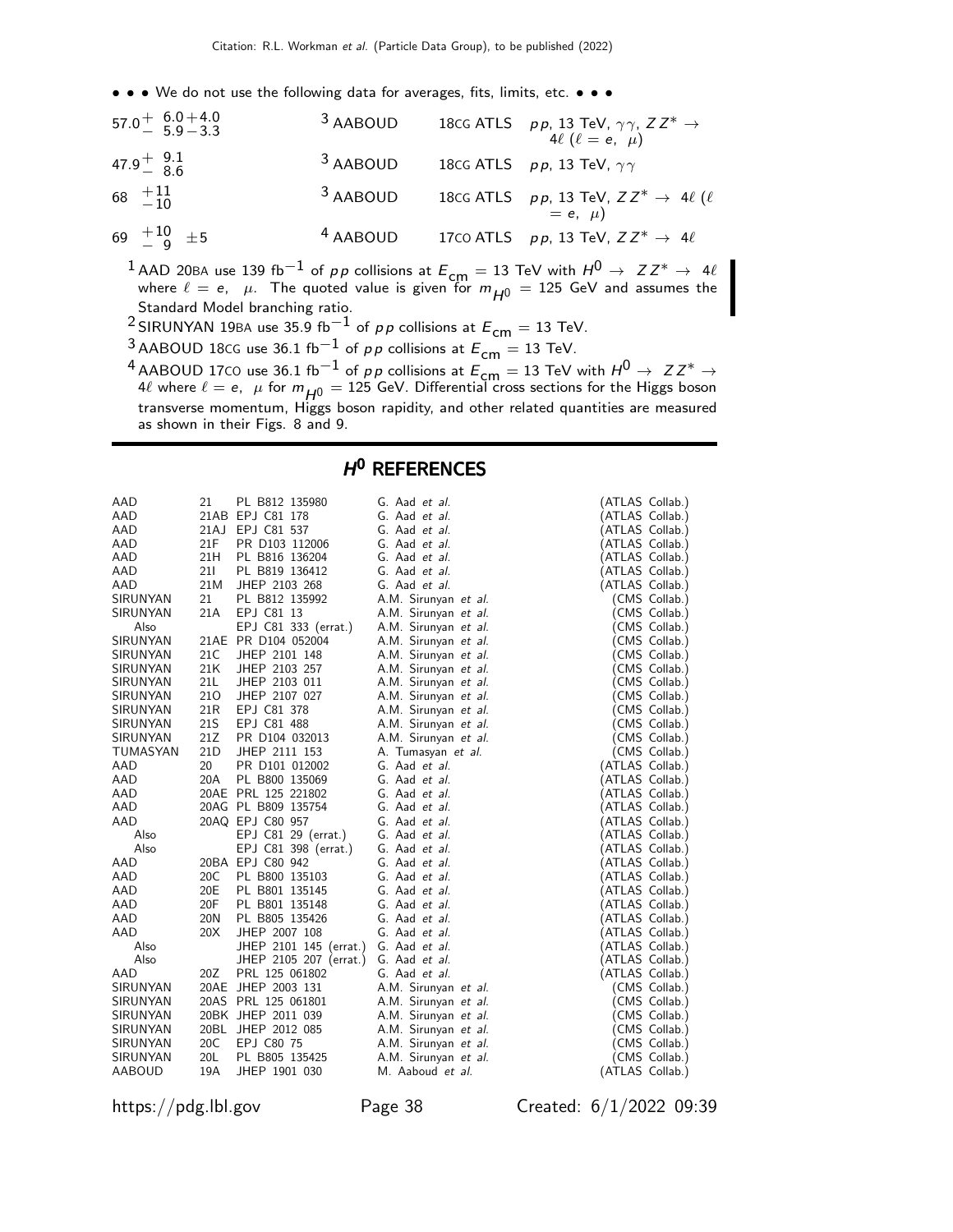| AABOUD                         | 19AI       | PL B793 499                             | M. Aaboud et al.                              | (ATLAS Collab.)                    |                                |
|--------------------------------|------------|-----------------------------------------|-----------------------------------------------|------------------------------------|--------------------------------|
| AABOUD                         |            | 19AL PRL 122 231801                     | M. Aaboud et al.                              | (ATLAS Collab.)                    |                                |
| AABOUD                         |            | 19AQ PR D99 072001                      | M. Aaboud et al.                              | (ATLAS Collab.)                    |                                |
| AABOUD                         | 19F        | PL B789 508                             | M. Aaboud et al.                              | (ATLAS Collab.)                    |                                |
| AABOUD                         | 19N        | JHEP 1904 048                           | M. Aaboud et al.                              | (ATLAS Collab.)                    |                                |
| AABOUD                         | 190        | JHEP 1904 092                           | M. Aaboud et al.                              | (ATLAS Collab.)                    |                                |
| AABOUD                         | 19T        | JHEP 1905 124                           | M. Aaboud et al.                              | (ATLAS Collab.)                    |                                |
| AABOUD<br>AAD                  | 19U<br>19A | JHEP 1905 141<br>PL B798 134949         | M. Aaboud et al.<br>G. Aad et al.             | (ATLAS Collab.)<br>(ATLAS Collab.) |                                |
| SIRUNYAN                       | 19         | PL B788 7                               | A.M. Sirunyan et al.                          |                                    | (CMS Collab.)                  |
| SIRUNYAN                       |            | 19AB JHEP 1904 112                      | A.M. Sirunyan et al.                          |                                    | (CMS Collab.)                  |
| SIRUNYAN                       | 19AF       | JHEP 1906 093                           | A.M. Sirunyan et al.                          |                                    | (CMS Collab.)                  |
| SIRUNYAN                       |            | 19AJ EPJ C79 94                         | A.M. Sirunyan et al.                          |                                    | (CMS Collab.)                  |
| SIRUNYAN                       |            | 19AT EPJ C79 421                        | A.M. Sirunyan et al.                          |                                    | (CMS Collab.)                  |
| SIRUNYAN                       |            | 19AX PL B791 96                         | A.M. Sirunyan et al.                          |                                    | (CMS Collab.)                  |
| SIRUNYAN                       |            | 19BA PL B792 369                        | A.M. Sirunyan et al.                          |                                    | (CMS Collab.)                  |
| SIRUNYAN                       |            | 19BE PRL 122 121803                     | A.M. Sirunyan et al.                          |                                    | (CMS Collab.)                  |
| SIRUNYAN                       |            | 19BK PR D99 092005                      | A.M. Sirunyan et al.                          |                                    | (CMS Collab.)                  |
| SIRUNYAN                       |            | 19BL PR D99 112003                      | A.M. Sirunyan et al.                          |                                    | (CMS Collab.)                  |
| SIRUNYAN                       |            | 19BO PL B793 520                        | A.M. Sirunyan et al.                          |                                    | (CMS Collab.)                  |
| SIRUNYAN                       |            | 19BR PL B797 134811                     | A.M. Sirunyan et al.                          |                                    | (CMS Collab.)                  |
| SIRUNYAN                       |            | 19BY PR D100 072007                     | A.M. Sirunyan et al.                          |                                    | (CMS Collab.)                  |
| SIRUNYAN<br><b>SIRUNYAN</b>    |            | 19BZ PR D100 112002                     | A.M. Sirunyan et al.                          |                                    | (CMS Collab.)                  |
| SIRUNYAN                       | 19E        | 19CG JHEP 1910 139<br>PRL 122 021801    | A.M. Sirunyan et al.<br>A.M. Sirunyan et al.  |                                    | (CMS Collab.)<br>(CMS Collab.) |
| SIRUNYAN                       | 19H        | JHEP 1901 040                           | A.M. Sirunyan et al.                          |                                    | (CMS Collab.)                  |
| SIRUNYAN                       | 19L        | JHEP 1901 183                           | A.M. Sirunyan et al.                          |                                    | (CMS Collab.)                  |
| SIRUNYAN                       | 19R        | JHEP 1903 026                           | A.M. Sirunyan et al.                          |                                    | (CMS Collab.)                  |
| AABOUD                         | 18         | PL B776 318                             | M. Aaboud et al.                              | (ATLAS Collab.)                    |                                |
| AABOUD                         |            | 18AC PR D97 072003                      | M. Aaboud et al.                              | (ATLAS Collab.)                    |                                |
| AABOUD                         |            | 18AJ JHEP 1803 095                      | M. Aaboud et al.                              | (ATLAS Collab.)                    |                                |
| AABOUD                         |            | 18AU JHEP 1807 127                      | M. Aaboud et al.                              | (ATLAS Collab.)                    |                                |
| AABOUD                         |            | 18BK PL B784 173                        | M. Aaboud et al.                              | (ATLAS Collab.)                    |                                |
| AABOUD                         |            | 18BL PL B786 134                        | M. Aaboud et al.                              | (ATLAS Collab.)                    |                                |
| AABOUD                         |            | 18BM PL B784 345                        | M. Aaboud et al.                              | (ATLAS Collab.)                    |                                |
| AABOUD                         |            | 18BN PL B786 59                         | M. Aaboud et al.                              | (ATLAS Collab.)                    |                                |
| AABOUD                         |            | 18BO PR D98 052005                      | M. Aaboud et al.                              | (ATLAS Collab.)                    |                                |
| AABOUD                         |            | 18BP PL B786 223                        | M. Aaboud et al.                              | (ATLAS Collab.)                    |                                |
| AABOUD                         |            | 18BQ PR D98 052003                      | M. Aaboud et al.                              | (ATLAS Collab.)                    |                                |
| <b>AABOUD</b><br><b>AABOUD</b> |            | 18BU EPJ C78 1007<br>18CA JHEP 1810 180 | M. Aaboud et al.<br>M. Aaboud et al.          | (ATLAS Collab.)<br>(ATLAS Collab.) |                                |
| <b>AABOUD</b>                  |            | 18CG PL B786 114                        | M. Aaboud et al.                              | (ATLAS Collab.)                    |                                |
| AABOUD                         |            | 18CQ PRL 121 191801                     | M. Aaboud et al.                              | (ATLAS Collab.)                    |                                |
| AABOUD                         |            | 18CW JHEP 1811 040                      | M. Aaboud et al.                              | (ATLAS Collab.)                    |                                |
| AABOUD                         | 18M        | PRL 120 211802                          | M. Aaboud et al.                              | (ATLAS Collab.)                    |                                |
| AABOUD                         | 18T        | PR D97 072016                           | M. Aaboud et al.                              | (ATLAS Collab.)                    |                                |
| AAIJ                           |            | 18AM EPJ C78 1008                       | R. Aaij et al.                                |                                    | (LHCb Collab.)                 |
| AALTONEN                       | 18C        | PR D98 072002                           | T. Aaltonen et al.                            |                                    | (CDF Collab.)                  |
| SIRUNYAN                       | 18A        | PL B778 101                             | A.M. Sirunyan et al.                          |                                    | (CMS Collab.)                  |
| SIRUNYAN                       |            | 18AE PL B780 501                        | A.M. Sirunyan et al.                          |                                    | (CMS Collab.)                  |
| SIRUNYAN                       |            | 18BD JHEP 1806 101                      | A.M. Sirunyan et al.                          |                                    | (CMS Collab.)                  |
| SIRUNYAN                       |            | 18BH JHEP 1806 001                      | A.M. Sirunyan et al.                          |                                    | (CMS Collab.)                  |
| SIRUNYAN                       |            | 18BQ JHEP 1808 066                      | A.M. Sirunyan et al.                          |                                    | (CMS Collab.)                  |
| SIRUNYAN<br>SIRUNYAN           |            | 18BU EPJ C78 140<br>18BV EPJ C78 291    | A.M. Sirunyan et al.<br>A.M. Sirunyan et al.  |                                    | (CMS Collab.)                  |
| SIRUNYAN                       |            | 18DB PRL 121 121801                     | A.M. Sirunyan et al.                          |                                    | (CMS Collab.)<br>(CMS Collab.) |
| SIRUNYAN                       |            | 18DQ JHEP 1811 152                      | A.M. Sirunyan et al.                          |                                    | (CMS Collab.)                  |
| SIRUNYAN                       |            | 18DS JHEP 1811 185                      | A.M. Sirunyan et al.                          |                                    | (CMS Collab.)                  |
| SIRUNYAN                       | 18E        | PRL 120 071802                          | A.M. Sirunyan et al.                          |                                    | (CMS Collab.)                  |
| SIRUNYAN                       | 18F        | JHEP 1801 054                           | A.M. Sirunyan et al.                          |                                    | (CMS Collab.)                  |
| SIRUNYAN                       | 18L        | PRL 120 231801                          | A.M. Sirunyan et al.                          |                                    | (CMS Collab.)                  |
| SIRUNYAN                       | 18S        | PR D97 092005                           | A.M. Sirunyan et al.                          |                                    | (CMS Collab.)                  |
| SIRUNYAN                       | 18Y        | PL B779 283                             | A.M. Sirunyan et al.                          |                                    | (CMS Collab.)                  |
| AABOUD                         |            | 17AW JHEP 1710 112                      | M. Aaboud et al.                              | (ATLAS Collab.)                    |                                |
| AABOUD                         |            | 17BA JHEP 1712 024                      | M. Aaboud et al.                              | (ATLAS Collab.)                    |                                |
| AABOUD                         |            | 17BD EPJ C77 765                        | M. Aaboud et al.                              | (ATLAS Collab.)                    |                                |
| AABOUD                         |            | 17CO JHEP 1710 132                      | M. Aaboud et al.                              | (ATLAS Collab.)                    |                                |
| AABOUD<br>AAD                  | 17Y        | PRL 119 051802<br>EPJ C77 70            | M. Aaboud et al.<br>G. Aad et al.             | (ATLAS Collab.)<br>(ATLAS Collab.) |                                |
|                                |            |                                         |                                               |                                    |                                |
|                                | 17         |                                         |                                               |                                    |                                |
| KHACHATRY 17F<br>SIRUNYAN      |            | JHEP 1702 135<br>17AM PL B775 1         | V. Khachatryan et al.<br>A.M. Sirunyan et al. |                                    | (CMS Collab.)<br>(CMS Collab.) |

https://pdg.lbl.gov Page 39 Created: 6/1/2022 09:39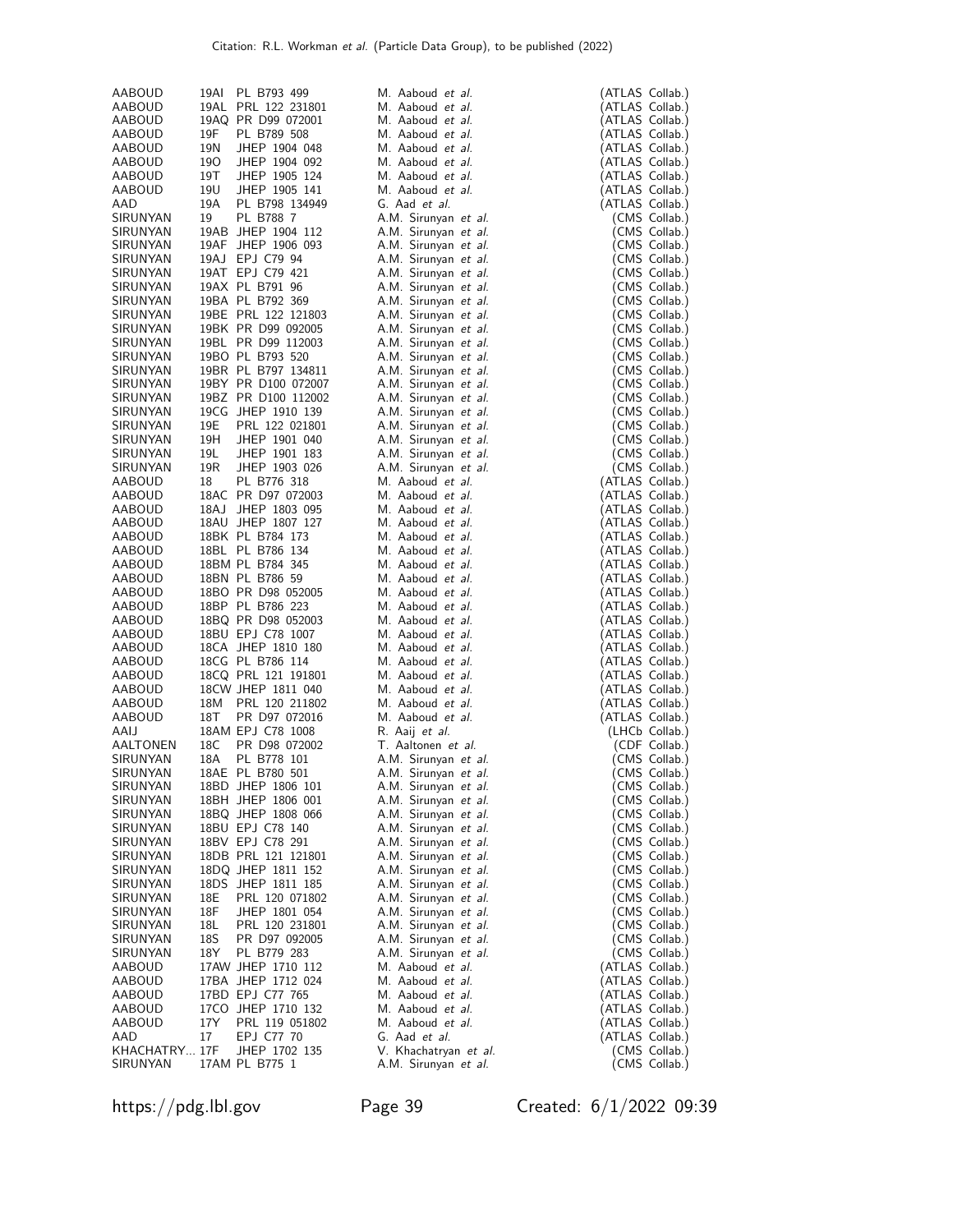| SIRUNYAN                         |              | 17AV JHEP 1711 047                          | A.M. Sirunyan et al.                           | (CMS Collab.)                               |
|----------------------------------|--------------|---------------------------------------------|------------------------------------------------|---------------------------------------------|
| SIRUNYAN                         |              | 17CN PR D96 072004                          | A.M. Sirunyan et al.                           | (CMS Collab.)                               |
| AABOUD                           | 16I          | PR D94 052002                               | M. Aaboud et al.                               | (ATLAS Collab.)                             |
| AABOUD                           | 16K          | PRL 117 111802                              | M. Aaboud et al.                               | (ATLAS Collab.)                             |
| AABOUD                           | 16X          | JHEP 1611 112                               | M. Aaboud et al.                               | (ATLAS Collab.)                             |
| AAD                              | 16           | PL B753 69                                  | G. Aad et al.                                  | (ATLAS Collab.)                             |
| AAD<br>AAD                       |              | 16AC PR D93 092005<br>16AF JHEP 1601 172    | G. Aad et al.<br>G. Aad et al.                 | (ATLAS Collab.)<br>(ATLAS Collab.)          |
| AAD                              |              | 16AL JHEP 1605 160                          | G. Aad et al.                                  | (ATLAS Collab.)                             |
| AAD                              |              | 16AN JHEP 1608 045                          | G. Aad et al.                                  | (ATLAS and CMS Collabs.)                    |
| AAD                              |              | 16AO JHEP 1608 104                          | G. Aad et al.                                  | (ATLAS Collab.)                             |
| AAD                              |              | 16BL EPJ C76 658                            | G. Aad et al.                                  | (ATLAS Collab.)                             |
| AAD                              | 16K          | EPJ C76 6                                   | G. Aad et al.                                  | (ATLAS Collab.)                             |
| KHACHATRY 16AB PL B759 672       |              |                                             | V. Khachatryan et al.                          | (CMS Collab.)                               |
|                                  |              | KHACHATRY 16AR JHEP 1604 005                | V. Khachatryan et al.                          | (CMS Collab.)                               |
| KHACHATRY 16B                    |              | KHACHATRY 16AU JHEP 1606 177<br>PL B753 341 | V. Khachatryan et al.                          | (CMS Collab.)<br>(CMS Collab.)              |
|                                  |              | KHACHATRY 16BA JHEP 1609 051                | V. Khachatryan et al.<br>V. Khachatryan et al. | (CMS Collab.)                               |
|                                  |              | KHACHATRY 16BQ PR D94 052012                | V. Khachatryan et al.                          | (CMS Collab.)                               |
| KHACHATRY 16CD PL B763 472       |              |                                             | V. Khachatryan et al.                          | (CMS Collab.)                               |
| KHACHATRY 16G EPJ C76 13         |              |                                             | V. Khachatryan et al.                          | (CMS Collab.)                               |
| AAD                              | 15           | PL B740 222                                 | G. Aad et al.                                  | (ATLAS Collab.)                             |
| AAD                              |              | 15AA PR D92 012006                          | G. Aad et al.                                  | (ATLAS Collab.)                             |
| AAD                              |              | 15AH JHEP 1504 117                          | G. Aad et al.                                  | (ATLAS Collab.)                             |
| AAD                              |              | 15AQ JHEP 1508 137                          | G. Aad et al.                                  | (ATLAS Collab.)                             |
| AAD<br>AAD                       | 15B          | 15AX EPJ C75 231<br>PRL 114 191803          | G. Aad et al.<br>G. Aad et al.                 | (ATLAS Collab.)<br>(ATLAS and CMS Collabs.) |
| AAD                              |              | 15BC EPJ C75 349                            | G. Aad et al.                                  | (ATLAS Collab.)                             |
| AAD                              |              | 15BD EPJ C75 337                            | G. Aad et al.                                  | (ATLAS Collab.)                             |
| AAD                              |              | 15BE EPJ C75 335                            | G. Aad et al.                                  | (ATLAS Collab.)                             |
| AAD                              |              | 15CE PR D92 092004                          | G. Aad et al.                                  | (ATLAS Collab.)                             |
| AAD                              |              | 15Cl EPJ C75 476                            | G. Aad et al.                                  | (ATLAS Collab.)                             |
| Also                             |              | EPJ C76 152 (errat.)                        | G. Aad et al.                                  | (ATLAS Collab.)                             |
| AAD                              |              | 15CX JHEP 1511 206                          | G. Aad et al.                                  | (ATLAS Collab.)                             |
| AAD<br>AAD                       | 15F<br>15G   | PR D91 012006<br>JHEP 1501 069              | G. Aad et al.<br>G. Aad et al.                 | (ATLAS Collab.)<br>(ATLAS Collab.)          |
| AAD                              | 15I          | PRL 114 121801                              | G. Aad et al.                                  | (ATLAS Collab.)                             |
| AAD                              | 15P          | PRL 115 091801                              | G. Aad et al.                                  | (ATLAS Collab.)                             |
| AAD                              | 15T          | PL B749 519                                 | G. Aad et al.                                  | (ATLAS Collab.)                             |
| AALTONEN                         | 15           | PRL 114 151802                              | T. Aaltonen et al.                             | (CDF and D0 Collabs.)                       |
| AALTONEN                         | 15B          | PRL 114 141802                              | T. Aaltonen et al.                             | (CDF Collab.)                               |
| KHACHATRY 15AM EPJ C75 212       |              |                                             | V. Khachatryan et al.                          | (CMS Collab.)                               |
| KHACHATRY 15AN EPJ C75 251       |              | KHACHATRY 15BA PR D92 072010                | V. Khachatryan et al.<br>V. Khachatryan et al. | (CMS Collab.)<br>(CMS Collab.)              |
| KHACHATRY 15H                    |              | PL B744 184                                 | V. Khachatryan et al.                          | (CMS Collab.)                               |
| KHACHATRY 15Q                    |              | PL B749 337                                 | V. Khachatryan et al.                          | (CMS Collab.)                               |
| KHACHATRY 15Y                    |              | PR D92 012004                               | V. Khachatryan et al.                          | (CMS Collab.)                               |
| KHACHATRY 15Z                    |              | PR D92 032008                               | V. Khachatryan et al.                          | (CMS Collab.)                               |
| AAD                              |              | 14AR PL B738 234                            | G. Aad <i>et al.</i>                           | (ATLAS Collab.)                             |
| AAD                              |              | 14AS PL B738 68                             | G. Aad et al.                                  | (ATLAS Collab.)                             |
| AAD                              |              | 14BC PR D90 112015                          | G. Aad et al.<br>G. Aad et al.                 | (ATLAS Collab.)                             |
| AAD<br>AAD                       | 14BJ<br>14 J | JHEP 1409 112<br>PL B732 8                  | G. Aad et al.                                  | (ATLAS Collab.)<br>(ATLAS Collab.)          |
| AAD                              | 140          | PRL 112 201802                              | G. Aad et al.                                  | (ATLAS Collab.)                             |
| AAD                              | 14W          | PR D90 052004                               | G. Aad et al.                                  | (ATLAS Collab.)                             |
| ABAZOV                           | 14F          | PRL 113 161802                              | V.M. Abazov et al.                             | (D0 Collab.)                                |
|                                  |              | CHATRCHYAN 14AA PR D89 092007               | S. Chatrchyan et al.                           | (CMS Collab.)                               |
| CHATRCHYAN 14AI                  |              | PR D89 012003                               | S. Chatrchyan et al.                           | (CMS Collab.)                               |
| CHATRCHYAN 14AJ                  |              | NATP 10 557<br>EPJ C74 2980                 | S. Chatrchyan et al.                           | (CMS Collab.)                               |
| CHATRCHYAN 14B<br>CHATRCHYAN 14G |              | JHEP 1401 096                               | S. Chatrchyan et al.<br>S. Chatrchyan et al.   | (CMS Collab.)<br>(CMS Collab.)              |
| CHATRCHYAN 14K                   |              | JHEP 1405 104                               | S. Chatrchyan et al.                           | (CMS Collab.)                               |
| KHACHATRY 14D                    |              | PL B736 64                                  | V. Khachatryan et al.                          | (CMS Collab.)                               |
| KHACHATRY 14H                    |              | JHEP 1409 087                               | V. Khachartryan et al.                         | (CMS Collab.)                               |
| KHACHATRY 14P                    |              | EPJ C74 3076                                | V. Khachatryan et al.                          | (CMS Collab.)                               |
| AAD                              | 13AJ         | PL B726 120                                 | G. Aad et al.                                  | (ATLAS Collab.)                             |
| AAD                              |              | 13AK PL B726 88                             | G. Aad et al.                                  | (ATLAS Collab.)                             |
| Also<br>AALTONEN                 | 13L          | PL B734 406 (errat.)<br>PR D88 052013       | G. Aad et al.<br>T. Aaltonen et al.            | (ATLAS Collab.)<br>(CDF Collab.)            |
| AALTONEN                         | 13M          | PR D88 052014                               | T. Aaltonen et al.                             | (CDF and D0 Collabs.)                       |
| ABAZOV                           | 13L          | PR D88 052011                               | V.M. Abazov et al.                             | (D0 Collab.)                                |

https://pdg.lbl.gov Page 40 Created: 6/1/2022 09:39